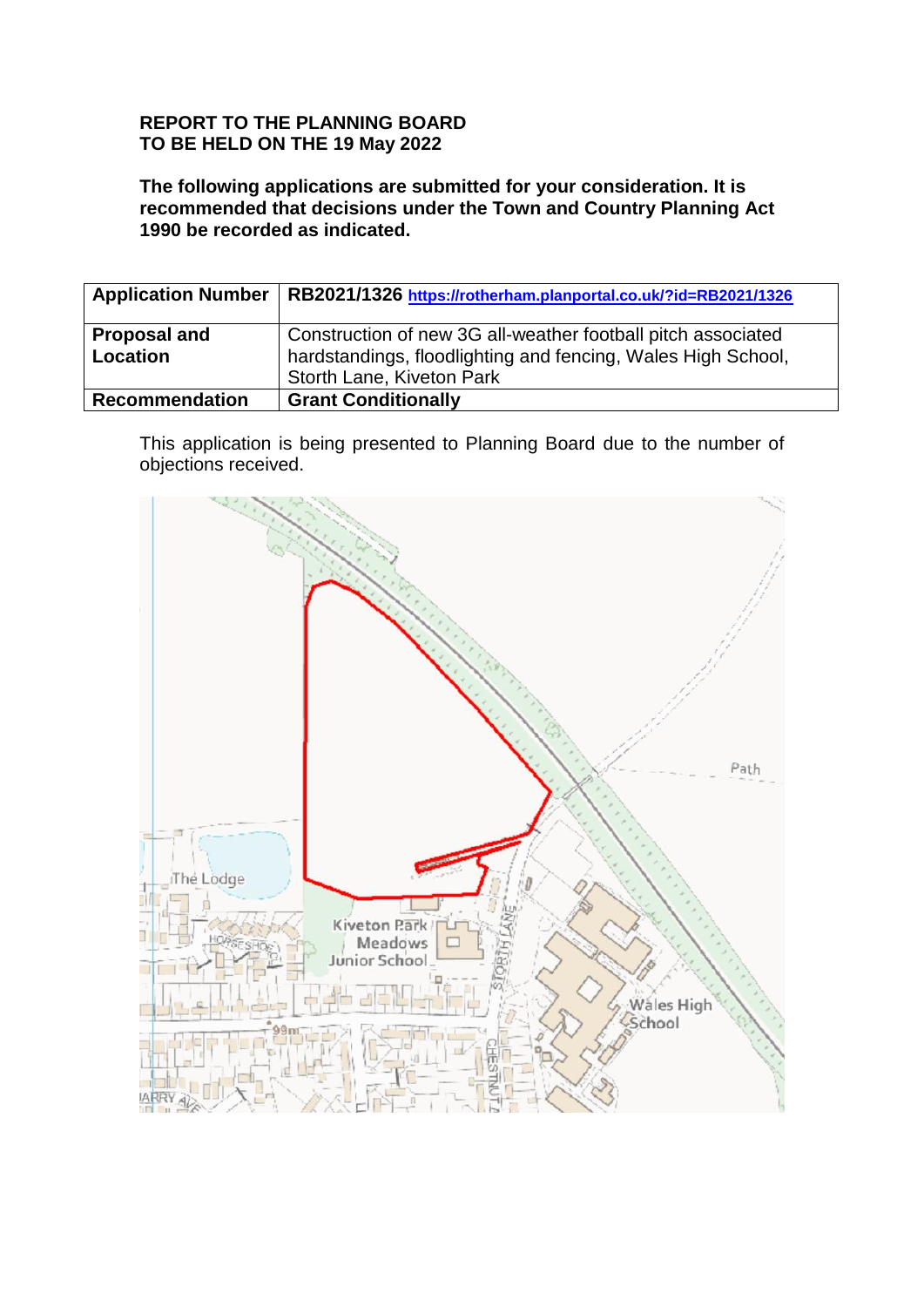### **Site Description & Location**

The site of application is a sports field linked to Wales High School on the edge of Wales Village. The field is currently used for football and athletics during the summer months. The sports field falls within the Green Belt outside of the Community Facilities allocation of the school.

To the south of the site is Kiveton Park Meadows Junior School whilst to the west of this school, beyond a wooded area, are residential properties on Horseshoe Close. To the south east of the site are two residential properties on Storth Lane, used as caretaker's accommodation for the Schools, with Wales High School beyond across the road.

The Sheffield to Worksop rail line runs adjacent to the north western boundary of the overall site.

### **Background**

RB1979/1747 - 7 temporary classroom units – GRANTED

RB2017/1142 - Placement of 3 no temporary modular units - GRANTED **CONDITIONALLY** 

RB2017/1558 - Placement of 2No. temporary modular units, Wales High School, Storth Lane, Kiveton Park – GRANTED CONDITIONALLY

The Council is also currently considering the following application:

RB2022/0254 - Proposed New Changing rooms & existing club room facility upgrading – GRANTED CONDITIONALLY

## **Proposal**

The applicant seeks permission for the installation of a new 3G Astro turf pitch with associated fencing and floodlighting. The fence will be in a green mesh measuring a maximum of 4.5m high to retain footballs.

There would be 6 x 15m high floodlight columns with LED lights.

The football pitch will be used by both Kiveton Park Football Club and Wales High School. No additional parking is proposed within the site which is served by an existing car park providing 35 spaces, as well as additional parking bays provided on Storth Lane.

The proposed pitch was originally proposed in the south western corner of the overall playing field site, approximately 60m from the nearest residential property on Horseshoe Close. Following Officer advice the pitch has been moved to the south eastern portion of the sports field so as to reduce noise and light pollution to local residents on Horseshoe Close.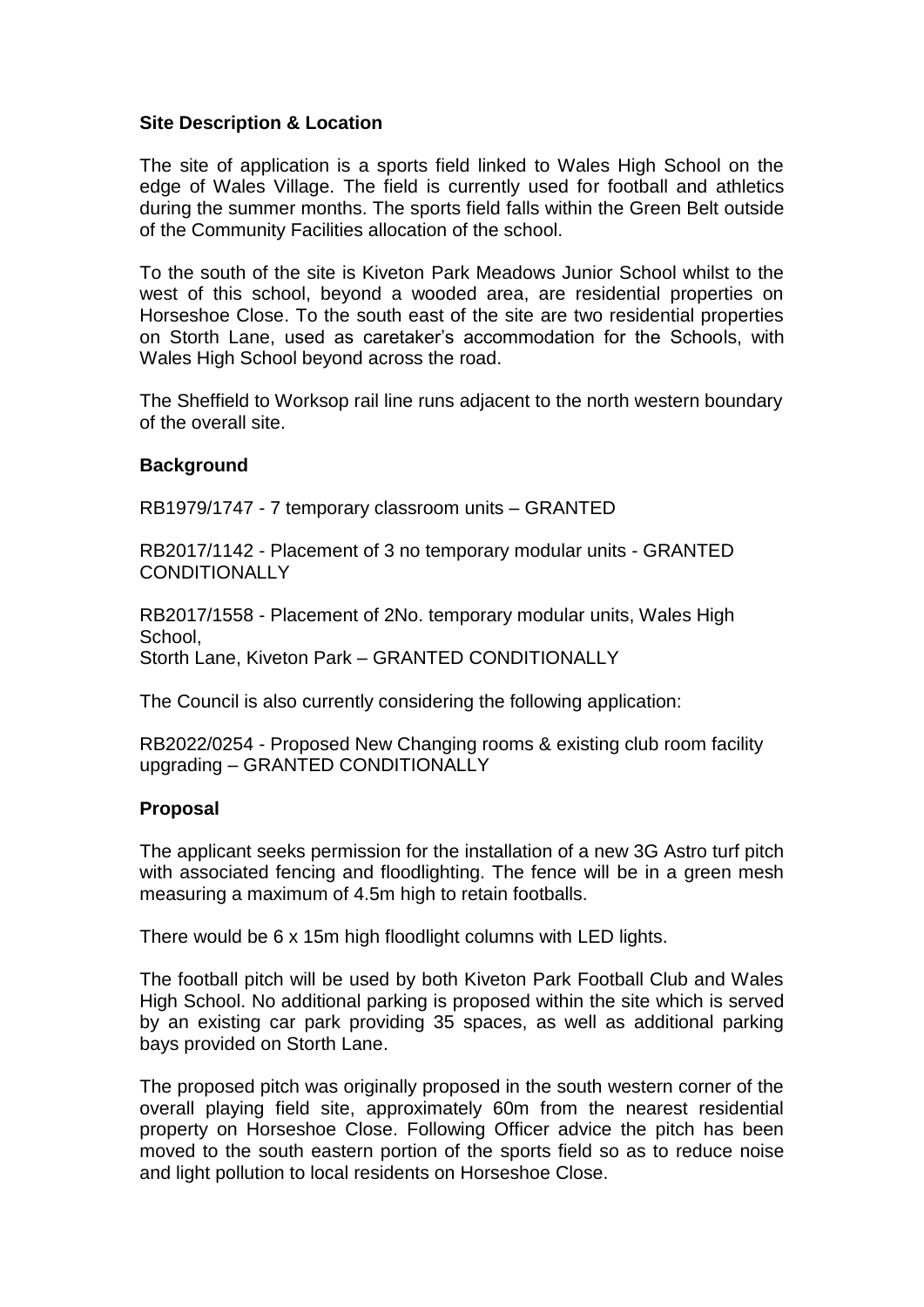## The applicant's Amended Noise assessment states that:

- Measurements of the prevailing background noise climate were undertaken at site from Monday 25th – Tuesday 26th October 2021 at a location representative of the identified Noise Sensitive Receptors (NSRs). Representative data of previously obtained MUGA noise activity has been utilised within the assessment.
- The nearest or most-affected Noise Sensitive Receptors (NSRs) were identified as residential dwellings to the south and southwest on Storth Lane and Horseshoe Close. Kiveton Park Meadows Junior School has been considered as a third receptor as requested from the local authority.
- Acoustic modelling software, SoundPLAN, was utilised to calculate external sound propagation toward the NSR locations using 'ISO-9613- 2 - Attenuation of sound during propagation outdoors' and measured data of a football session within a previously measured MUGA site.
- Calculated noise levels at the identified receptors were assessed against the criteria provided by Sports England on the design and construction of sports areas given in the 'Artificial Grass Pitch (AGP) Acoustics'. These criteria include comparisons to the existing noise climate (LAeq & LAFmax) and to WHO guideline values.
- Noise levels at receivers were predicted to fall below the adopted criteria during the proposed use periods.
- Context discussions included the existing use of land, the length and days of the proposed extended use, context of the surrounding area and the location and number of affected receptors; all found to be below the existing noise climate. In conclusion, the potential impact from the proposed use of the MUGA is considered acceptable.

The applicant has submitted a light impact assessment indicating that light spillage will be minimal and not harm neighbouring amenity. **Development Plan Allocation and Policy**

The Core Strategy was adopted by the Council on the 10th September 2014 and forms part of Rotherham's Local Plan together with the Sites and Policies Document that was adopted in June 2018.

The site is allocated Green Belt, in the Local Plan. For the purposes of determining this application the following policies are considered to be of relevance:

CS4 'Green Belt' CS20 'Biodiversity & Geodiversity' CS27 'Community Health and Safety' CS28 'Sustainable Design'

SP 10 'Proposals for Outdoor Sport, Outdoor Recreation and Cemeteries in the Green Belt' SP33 'Conserving & enhancing the natural environment' SP34 'Sites protected for nature conservation'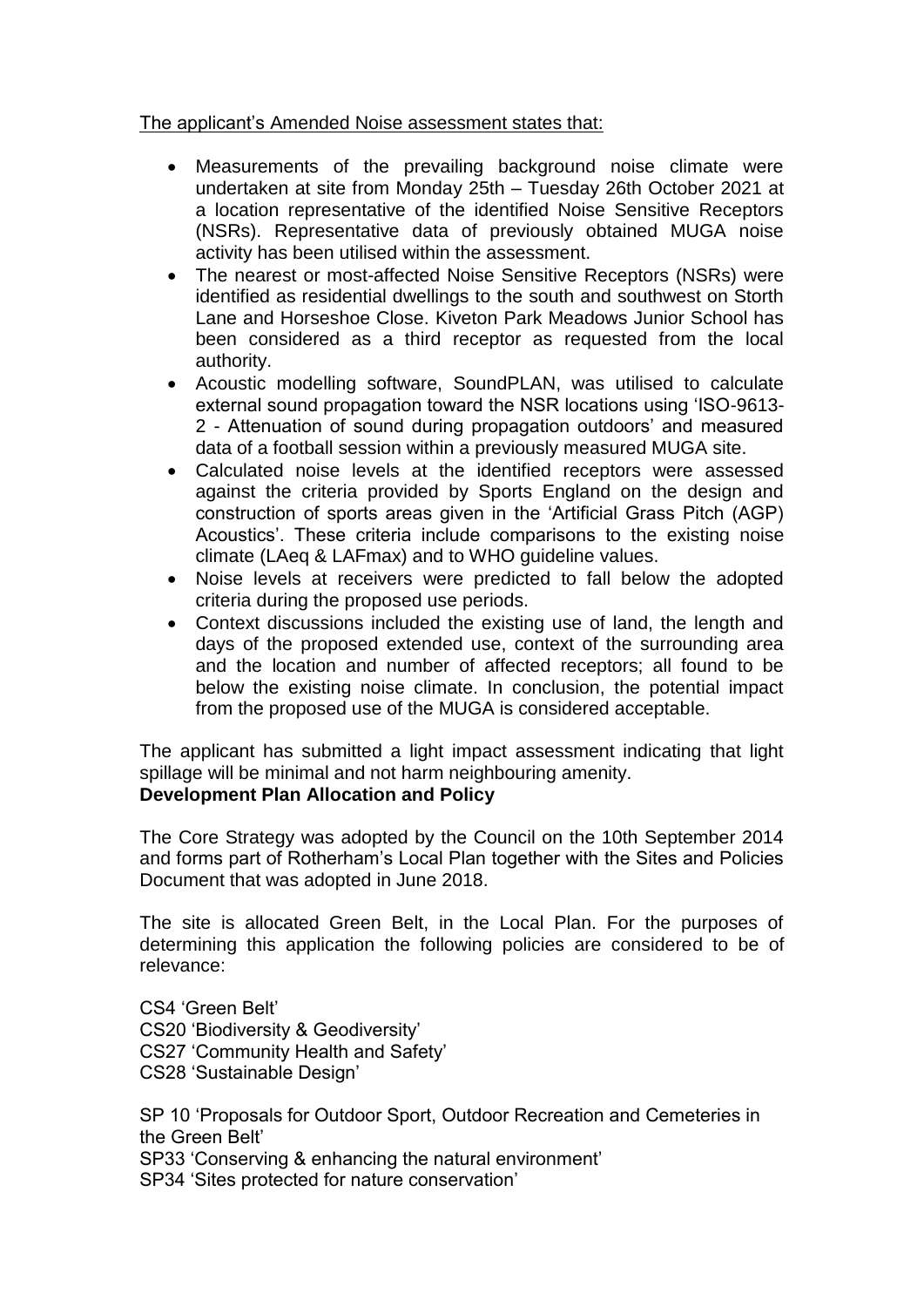SP35 'Protected and priority species' SP52 'Pollution Control'

# **Other Material Considerations**

Supplementary Planning Development - 'Development in the Green Belt.'

Bat Conservation Trust's guidance note 08/18 "Bats and artificial lighting in the UK".

The NPPF (as revised) states that: "Planning law requires that applications for planning permission be determined in accordance with the development plan, unless material considerations indicate otherwise."

The Local Plan policies referred to above are consistent with the NPPF and have been given due weight in the determination of this application.

## **Publicity**

The application has been advertised by way of site notice along with individual neighbour notification letters to adjacent properties. Following the initial publicity when the pitch was proposed in the south western corner of the site, 9 letters of objection were received from residents on Horseshoe Close (6) and manor Road (3).One letter was received from the local MP, merely passing on comments they have received from one of the above objectors.

The letters of objection state that:

- The proposed pitch is too close to Horseshoe Close
- The intended hours of use are unacceptable
- Noise and bad language from the existing pitch is detrimental to neighbour's enjoyment of their gardens.
- The proposed all weather pitch will be used intensively creating harm to neighbouring residents.
- The noise and floodlighting will be detrimental to local wildlife.
- Significant light pollution late into the evenings.
- Better location within the school grounds
- There is already a new build 3G pitch within the village at the former Kiveton Colliery site.

Further consultation took place following the repositioning of the football pitch and a further 3 letters of objection were received, two of which were from residents who had previously objected reiterating their concerns. In addition, 26 letters in support were submitted (primarily from residents in the area, though not the immediate area).

The letters in support state that: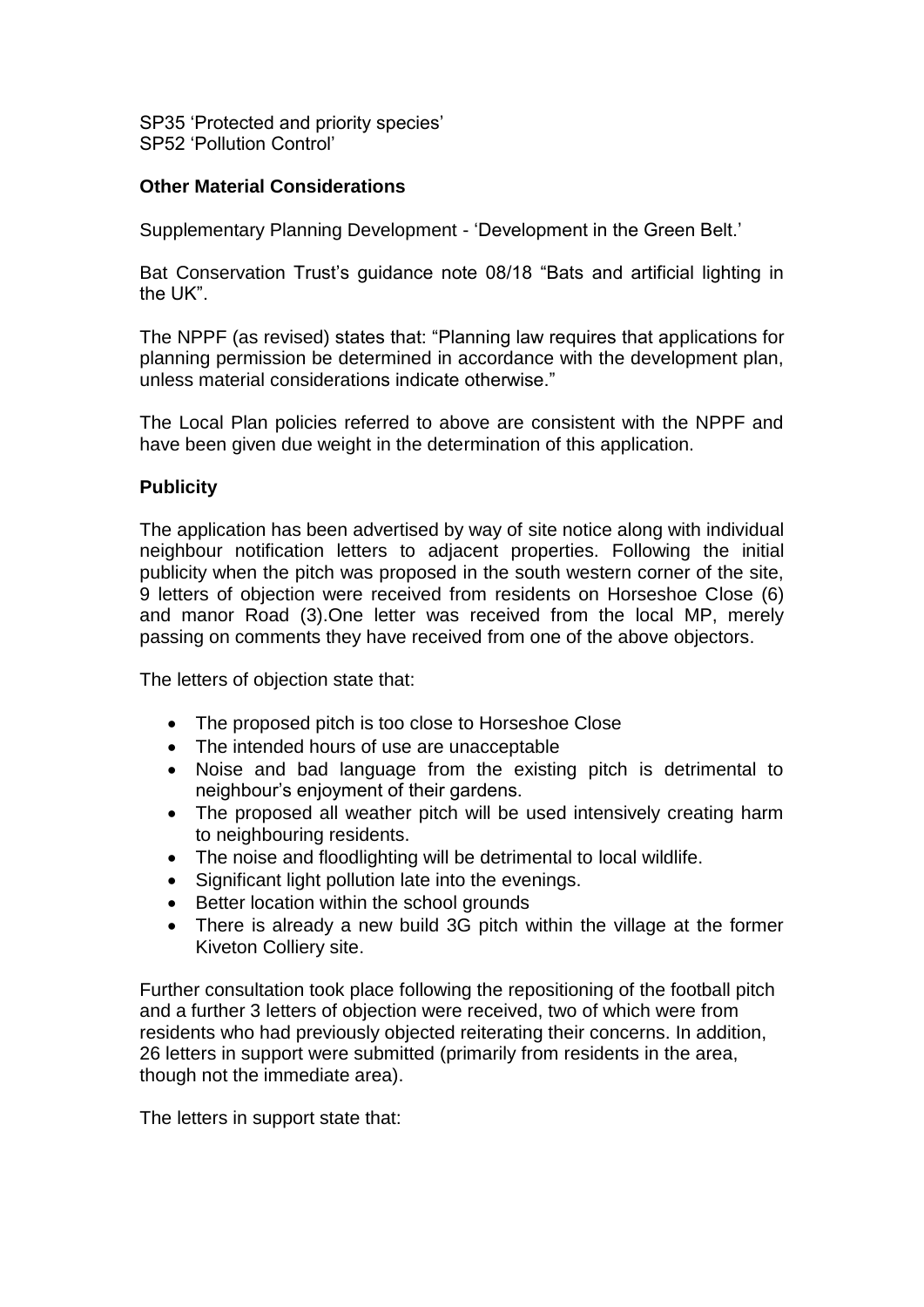- Good Facility for local children in the area
- Supports the growing football club and improves school facilities
- Improves physical activity and mental health
- The club doesn't promote swearing or aggressive behaviour, but these issues can arise at a football club.
- The current field drains poorly making football during winter months difficult.
- The existing 3G pitch at the former Kiveton Colliery site is not suitable for over 12s due to its size.

The applicant has requested the right to speak at Planning Board.

### **Consultations**

RMBC Transportation Unit: No objections

RMBC Environmental Health: No objections to the amended location subject to appropriate conditions restricting the hours of operation and the lighting use.

RMBC Ecologist: No objections to the scheme and does not consider a bat survey is required due to the position of the proposed sports pitch within an existing longstanding playing field.

The Coal Authority: No objections

Network Rail: No objections

#### **Appraisal**

Where an application is made to a local planning authority for planning permission…..In dealing with such an application the authority shall have regard to -

(a) the provisions of the development plan, so far as material to the application,

(b) any local finance considerations, so far as material to the application, and (c) any other material considerations. - S. 70 (2) TCPA '90.

If regard is to be had to the development plan for the purpose of any determination to be made under the planning Acts the determination must be made in accordance with the plan unless material considerations indicate otherwise - S.38 (6) PCPA 2004.

The main considerations in the determination of the application are:

 Whether the proposal would be inappropriate development within the Green Belt, including its impact on the openness and purposes of the Green Belt.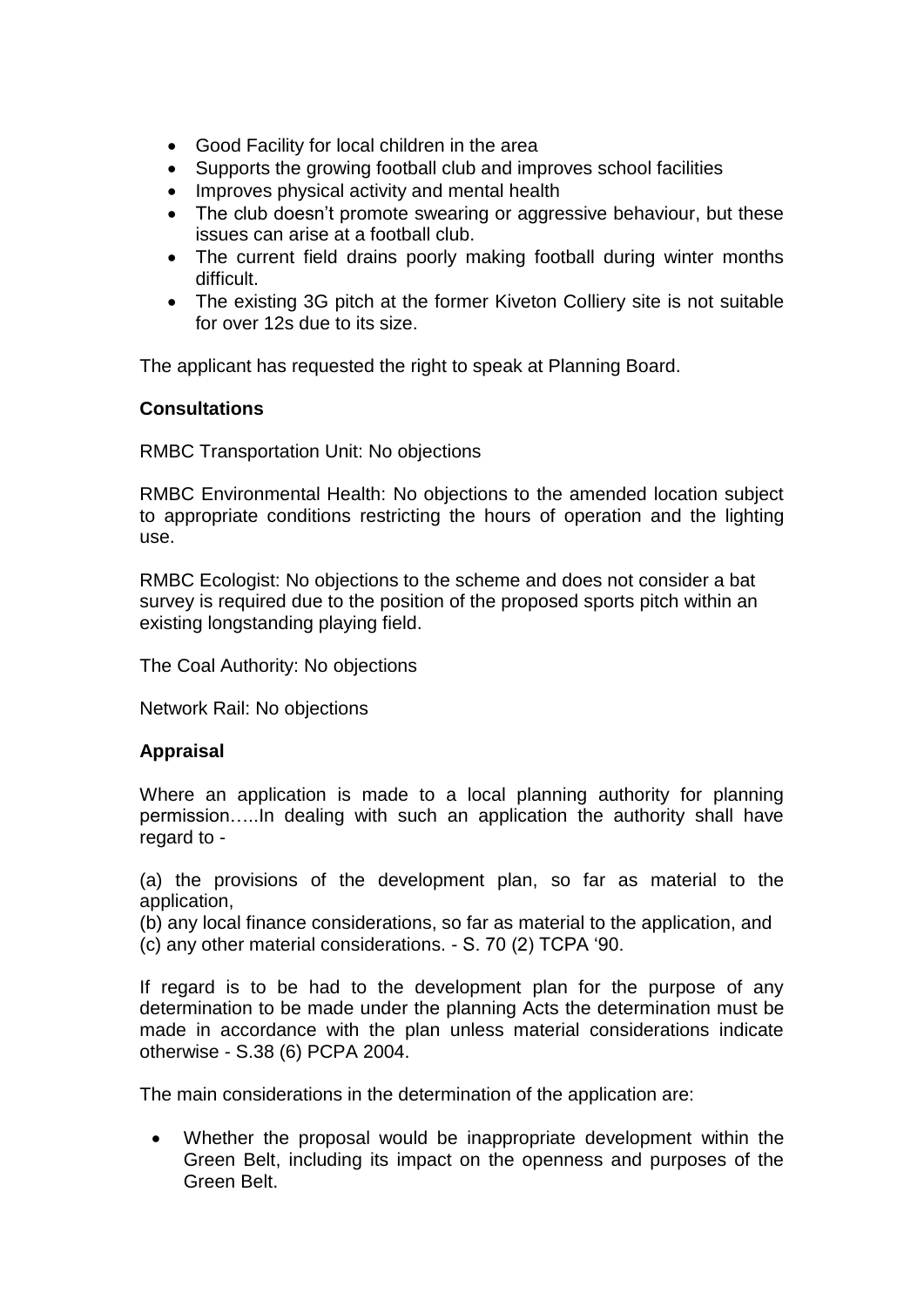- Impact on the character and appearance of the Green Belt.
- Whether the proposal would be of detriment to highway safety.
- Impact upon ecology
- The impact upon neighbouring amenity
- Planning balance and very special circumstances

Whether the proposal would be inappropriate development within the Green Belt, including its impact on the openness and purposes of the Green Belt.

The application site is located within the Green Belt where there is a presumption against inappropriate development, which is, by definition harmful to the Green Belt and its openness.

Policy CS4 'Green Belt' states that: "Land within the Rotherham Green Belt will be protected from inappropriate development as set out in national planning policy".

Policy SP 10 'Proposals for Outdoor Sport, Outdoor Recreation and Cemeteries in the Green Belt' states:

"Provision of appropriate facilities for outdoor sport, outdoor recreation and cemeteries, will be acceptable as long as they preserve the openness of the Green Belt and do not conflict with the purposes of including land within it providing that:

a. proposals will not give rise to undue disturbance caused by an increase in noise, the attraction of significant numbers of additional people into the area, or an increase beyond current levels of traffic at any one time;

b. they are sited and designed so as to avoid any adverse impact on identified landscape character, heritage, nature conservation or agricultural interests;

c. the proposals would not pollute surface and groundwater; and

d. they can satisfy other relevant policies of the Plan and National Guidance;

e. the applicant will need to demonstrate that the impact of the proposals will not be detrimental to the preservation of the openness of the Green Belt or to its character."

Paragraph 149 of the NPPF states that a local planning authority should regard the construction of new buildings as inappropriate in the Green Belt, exceptions to this include the "…provision of appropriate facilities for outdoor sport, outdoor recreation and for cemeteries, as long as it preserves the openness of the Green Belt and does not conflict with the purposes of including land within it…"

Issues in respect of impact on local residents, the local highways, and other general issues are discussed further below. The proposed 3G pitch and associated fencing and lighting represent appropriate facilities for outdoor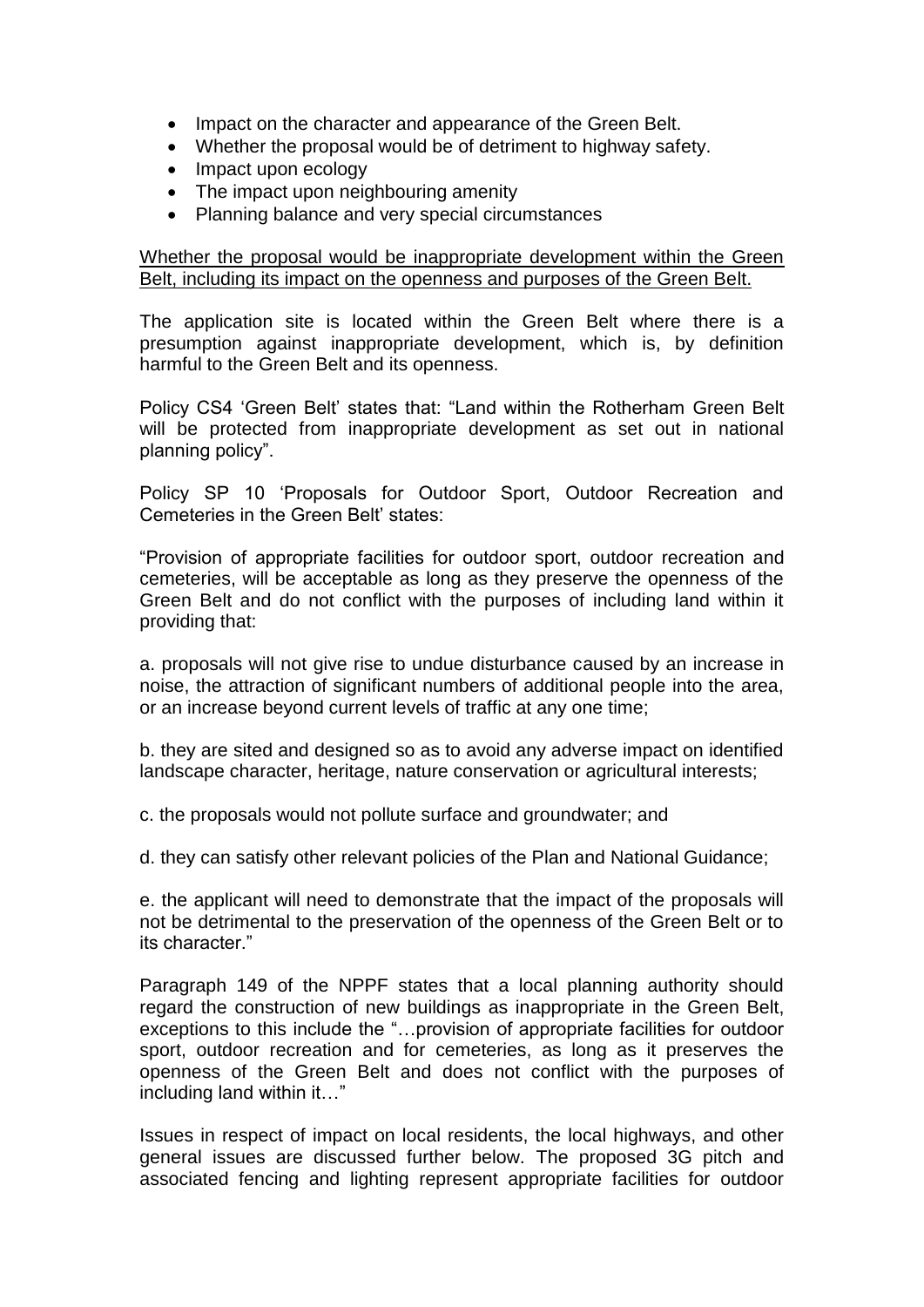recreation within this Green Belt setting. The new pitch will be for both the use of the football club and the school, to the benefit of the Local Community.

In terms of the effect of the development on the openness and purposes of the Green Belt, the NPPF states that the most important attribute of Green Belts is their openness. In this instance the site is largely screened by existing vegetation, and whilst the proposed pitch itself would have minimal impact on openness, there will be some reduction in the openness of the Green Belt by way of the tall fencing surrounding the site, and the 6 No. 15m high lighting columns, the light from which making them conspicuous within the setting and easily visible. The fencing and lighting columns will also introduce elements or urbanisation in this open area, and one of the purposes of the Green Belt is to assist in safeguarding the countryside from encroachment.

In view of the above the proposals and not in accordance with Local Plan Policy SP10 as well as the NPPF and as such very special circumstances have to be demonstrated to overcome the harm caused by the floodlighting, which are discussed in more detail below.

#### Impact on the character and appearance of the Green Belt.

In terms of the impact of the character and appearance of the Green Belt the new facility does have an urbanising impact upon the character of the existing sports field which is otherwise open. However, the visual appearance has been minimised through the use of green mesh fencing and green Astro turf which blends into the existing playing field. Overall, the sports pitch will have a good quality appearance suitable for its setting close to a school with other existing sports pitches. As such the sports pitch will have an acceptable impact upon the character and appearance of the Green Belt.

#### Whether the proposal would be of detriment to highway safety.

The NPPF paragraph 111 states that: "Development should only be prevented or refused on highways grounds if there would be an unacceptable impact on highway safety, or the residual cumulative impacts on the road network would be severe".

The site includes on site parking for 35 cars and parking is also available along Storth Lane, no additional parking is proposed. The football club will use the pitch outside of school hours preventing any clash with parking demand along Storth Lane. Furthermore, the position of the facility on the edge of the village is within easy walking distance of a large number of members, reducing the need to travel by car.

As such there are no highway or parking concerns.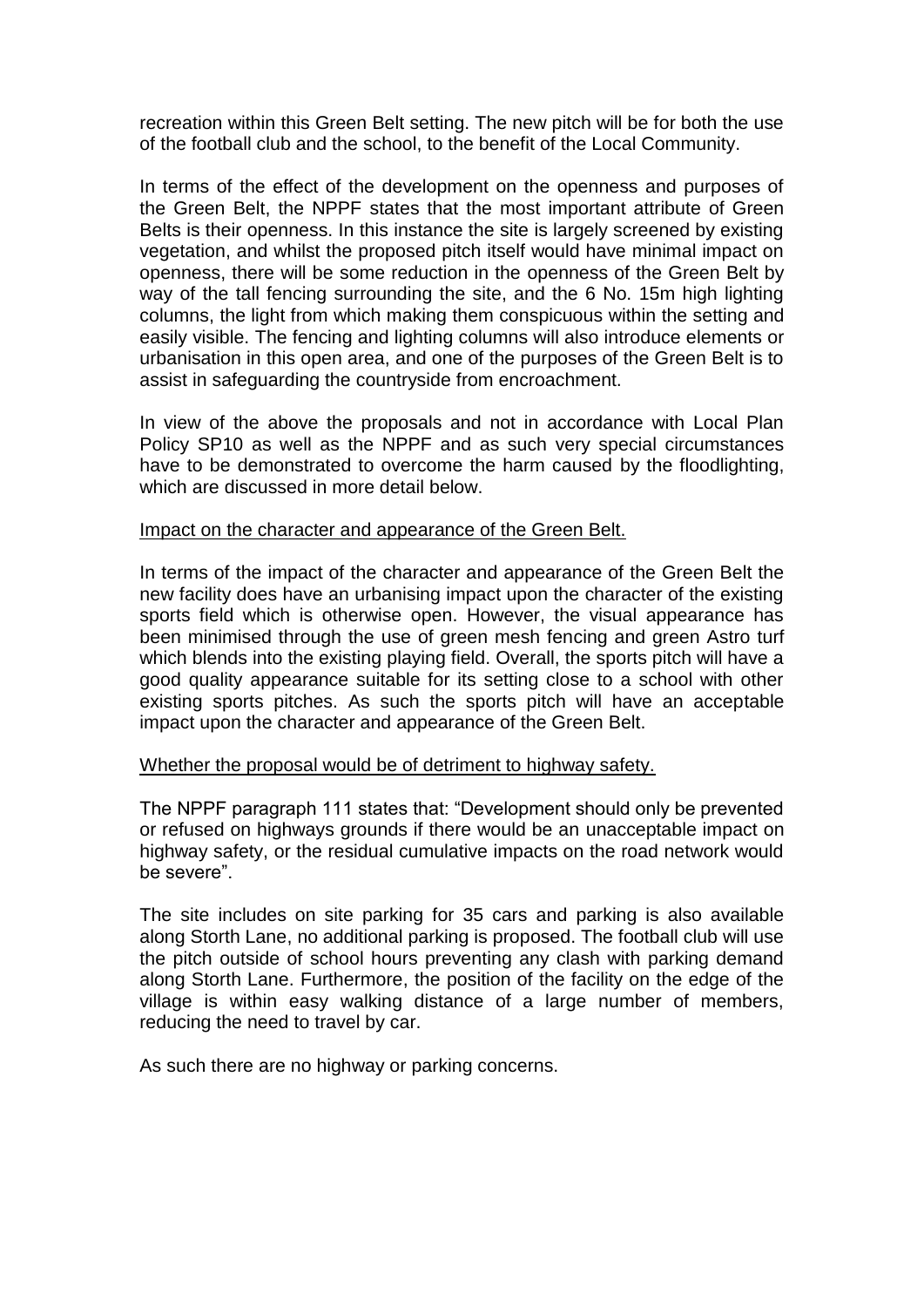### Impact upon ecology

Policy CS20 'Biodiversity & Geodiversity' states that priority will be given to; "supporting the positive management and protection of nationally, regionally and locally designated sites for nature conservation". CS20 gives priority to; "conserving and enhancing sites and features which have demonstrable biodiversity and geodiversity value, including woodland, important trees, hedgerows, watercourse,…but which are not included in designated sites".

SP33 'Conserving & enhancing the natural environment' states that: "Development should conserve and enhance existing and create new features of biodiversity ..value". It also states that: "Planning permission will not be granted for development that is likely to, directly or indirectly, result in the loss or deterioration of sites, habitat or features that are considered to be irreplaceable due to their age, status, connectivity, rarity or continued presence unless the need for, and benefits of, the development in that location clearly outweigh the loss".

NPPF paragraph 174 states that: "Planning policies and decisions should contribute to and enhance the natural and local environment by:

- a) protecting and enhancing valued landscapes, sites of biodiversity or geological value and soils (in a manner commensurate with their statutory status or identified quality in the development plan);
- b) recognising the intrinsic character and beauty of the countryside, and the wider benefits from natural capital and ecosystem services – including the economic and other benefit"

Firstly in terms of light pollution the LED lights are designed to reduced light overspill to surrounding areas. In addition the pitch has now been positioned closer to the school away from nearby small woodland to the rear of Horseshoe Close.

The Council's Ecologist has assessed the proposal and notes that the pitch has been moved further away from the nearby wooded area and that light spillage is minimal and will not harm the woodland. The scheme therefore accords with the Bat Conservation Trust's guidance note 08/18 "Bats and artificial lighting in the UK".

In terms of the 3G pitch itself there is potential for the small plastic pellets to be blown off or transfer onto the adjoining land. As such a specific condition has been attached requiring details of measures to prevent infill granulate from escaping the pitch or entering the drains.

#### Impact upon neighbour amenity

Policy CS27 'Community Health and Safety' states, in part, that: "Development will be supported which protects, promotes or contributes to securing a healthy and safe environment and minimises health inequalities.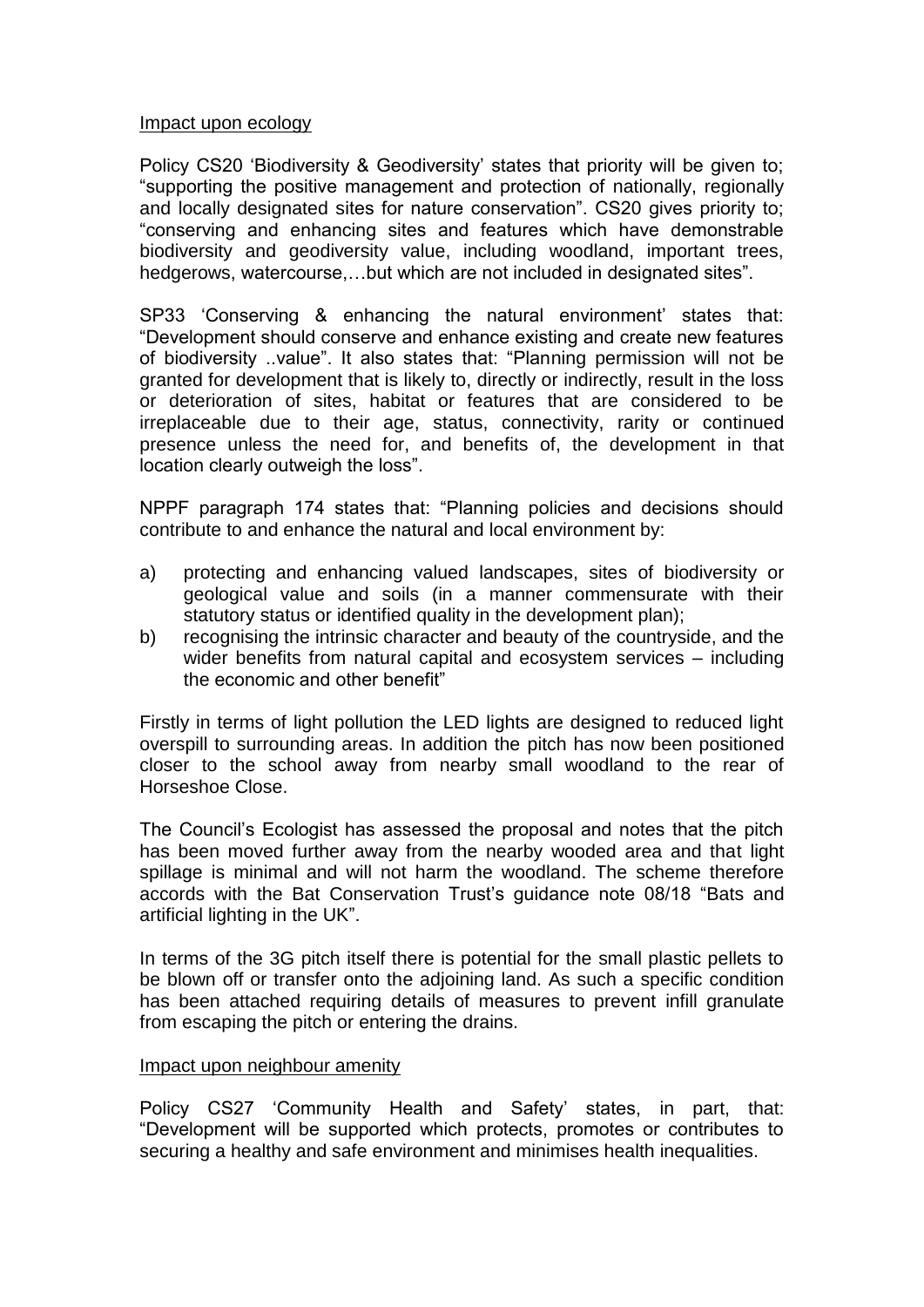Development should seek to contribute towards reducing pollution and not result in pollution or hazards which may prejudice the health and safety of communities or their environments. Appropriate mitigation measures may be required to enable development. When the opportunity arises remedial measures will be taken to address existing problems of land contamination, land stability or air quality."

Policy SP52 'Pollution Control' states that: "Development proposals that are likely to cause pollution, or be exposed to pollution, will only be permitted where it can be demonstrated that mitigation measures will minimise potential impacts to levels that protect health, environmental quality and amenity. When determining planning applications, particular consideration will be given to:

- a. the detrimental impact on the amenity of the local area, including an assessment of the risks to public health.
- b. the presence of noise generating uses close to the site, and the potential noise likely to be generated by the proposed development. A Noise Assessment will be required to enable clear decision-making on any planning application.
- c. the impact on national air quality objectives and an assessment of the impacts on local air quality; including locally determined Air Quality Management Areas and meeting the aims and objectives of the Air Quality Action Plan.
- d. any adverse effects on the quantity, quality and ecology features of water bodies and groundwater resources.
- e. The impact of artificial lighting. Artificial lighting has the potential to cause unacceptable light pollution in the form of sky-glow, glare or intrusion onto other property and land. Development proposals should ensure that adequate and reasonable controls to protect dwellings and other sensitive property, the rural night-sky, observatories, road-users, and designated sites for conservation of biodiversity or protected species are included within the proposals."

The main objections to the scheme relate to the noise and disturbance the football pitch will create as well as the light pollution generated by the floodlighting. The sports field has been in use since the 1960s when Wales High School was first constructed and as such has a long history of sport taking place on site. This use has intensified in recent years with Kiveton Park football club utilising the pitches outside of school hours.

Clearly the new 3G pitch with floodlighting will allow for a more intensive use of the pitch in the evenings, up until 10pm at night. In order to mitigate the potential noise the applicant has agreed to move the pitch further away from the objectors and closer to the school itself and the caretaker dwellings.

The applicant has provided an updated noise and lighting assessment which demonstrates that the noise and light pollution will not be excessive. The Council Environmental Health Team agree with their conclusion. Whilst some noise will be heard this is not considered to be excessive and is not unusual from a longstanding sporting location.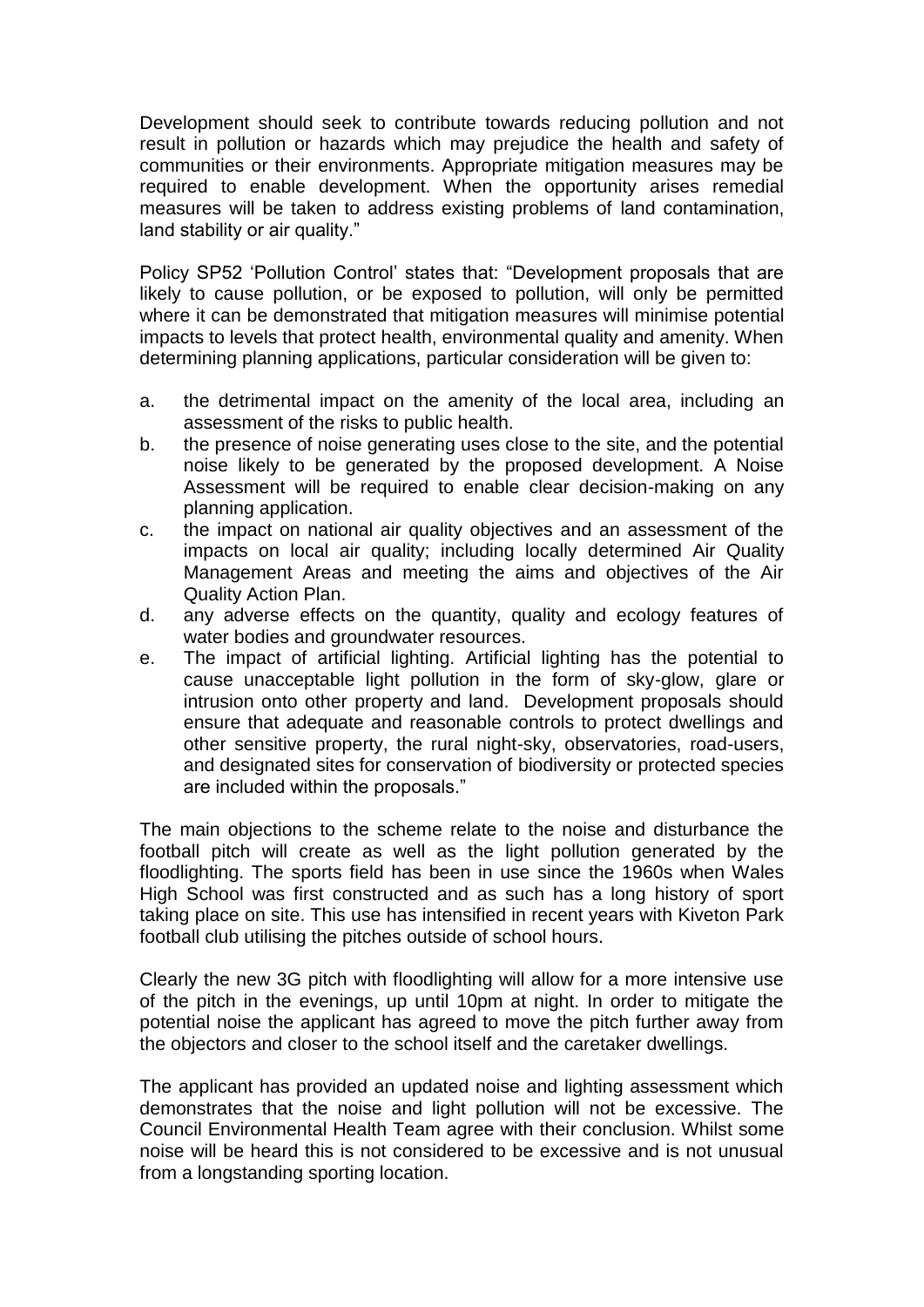Whilst clearly such a 3G pitch will generate more use with the associated noise from players and spectators, which may be heard by some neighbouring residents, this has to be weighed against the significant benefits of the scheme by providing important all weather recreation facilities. The Council Polices, and in particularly Supplementary Planning Document No. 5 Equal and Healthy Communities, seeks to promote physical activity and the provision of sports facilities close to residents.

### Planning Balance and Very Special Circumstances

NPPF paragraph 148 states: "When considering any planning application, local planning authorities should ensure that substantial weight is given to any harm to the Green Belt. 'Very special circumstances' will not exist unless the potential harm to the Green Belt by reason of inappropriateness, and any other harm, is clearly outweighed by other considerations."

What constitutes very special circumstances (VSCs) depend on the weight of each of the factors put forward. In determining the weight, the first stage is to determine whether any individual factor taken by itself outweighs the harm and the second is to determine whether some or all of the factors in combination outweigh the harm. The weight to be given to any particular factor will be very much a matter of degree.

The new lit pitch allows for training and matches during the winter months during all weathers, whereas the existing turf pitches are restricted to daytime hours and are prone to waterlogging or freezing. This is especially important for football which is generally played more during the winter months and the facilities allow for more flexibility and a more enjoyable/safer experience for users.

Whilst the scheme has a somewhat urbanising impact upon the site, especially when the lighting is in use, such a facility is not unusual for a school sports field and is set against the backdrop of the Secondary and Primary school buildings and other similar sports facilities associated with the school.

The sporting facilities have considerable support within the local community and the Council Polices, and in particular Supplementary Planning Document No. 5 Equal and Healthy Communities, which seeks to promote physical activity and the provision of sports facilities close to residents.

As such it is considered that very special circumstances have been demonstrated to overcome any harm in this instance.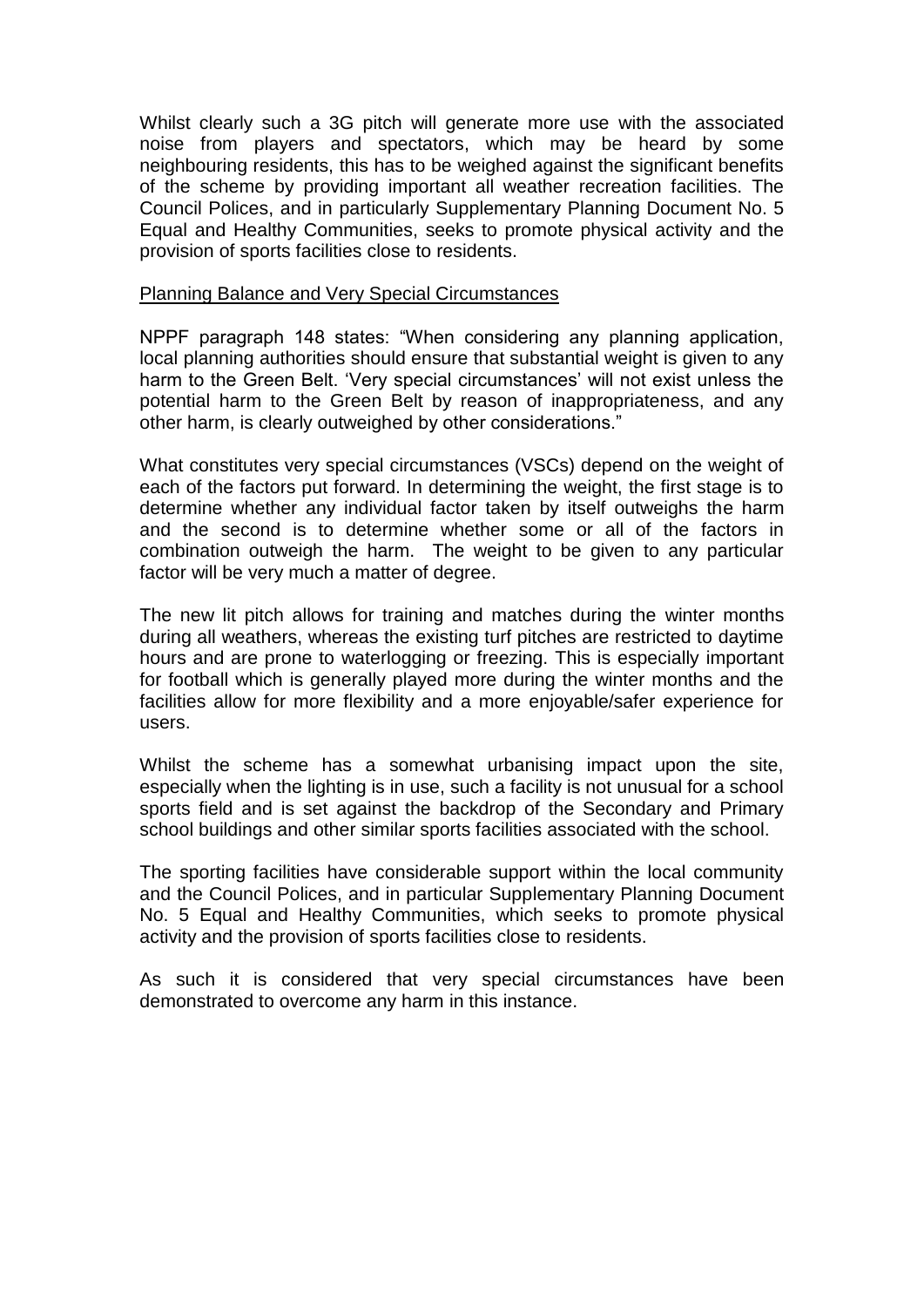# **Conclusion**

The development as constructed represents inappropriate development in the Green Belt. However very special circumstances have been demonstrated to overcome any harm caused by inappropriateness. The proposals are considered acceptable in terms of the impact on local residents, highway safety and ecology, as well as all other material planning considerations. As such, it is recommended that planning permission be granted.

# **Conditions**

01

The development hereby permitted shall be commenced before the expiration of three years from the date of this permission.

### Reason

In order to comply with the requirements of the Town and Country Planning Act 1990.

02

The permission hereby granted shall relate to the area shown outlined in red on the approved site plan and the development shall only take place in accordance with the submitted details and specifications as shown on the approved plans (as set out below):

(Amended Site Plan 2393/Site/01 P6) (Received 16 February 2022) (Amended Pitch Details 2393/GA/01 Rev B) (Received 16 February 2022) (1.2M HIGH SPECTATOR RAIL 1200-02-B) (Received 14 September 2021) (4.5m Fence Detail 4470-01) (Received 14 September 2021)

#### Reason

To define the permission and for the avoidance of doubt.

03

The use hereby permitted, including use of floodlights, shall only be used between the hours of 9:00am – 22.00pm Monday to Friday, and 9:00am – 18:00pm Saturday, Sundays & Bank Holidays.

#### Reason

In the interests of residential amenity.

04

Lighting shall be of the specification detailed, and be installed, operated and maintained in accordance with, the plans provided in the Lighting Impact Assessment, dated 20/04/2022 (Ref: A22-1037250/bjl), and the Lighting Design, dated 19/04/2022, undertaken by Christy Lighting Masts Ltd. Lamps shall be suitably angled and if necessary shielded (as determined by the Local Planning Authority) so as to prevent glare and light trespass beyond the site boundary as per the guidance provided by the Institute of Lighting Engineers in their document 'Guidance Notes for the Reduction of Light Pollution'.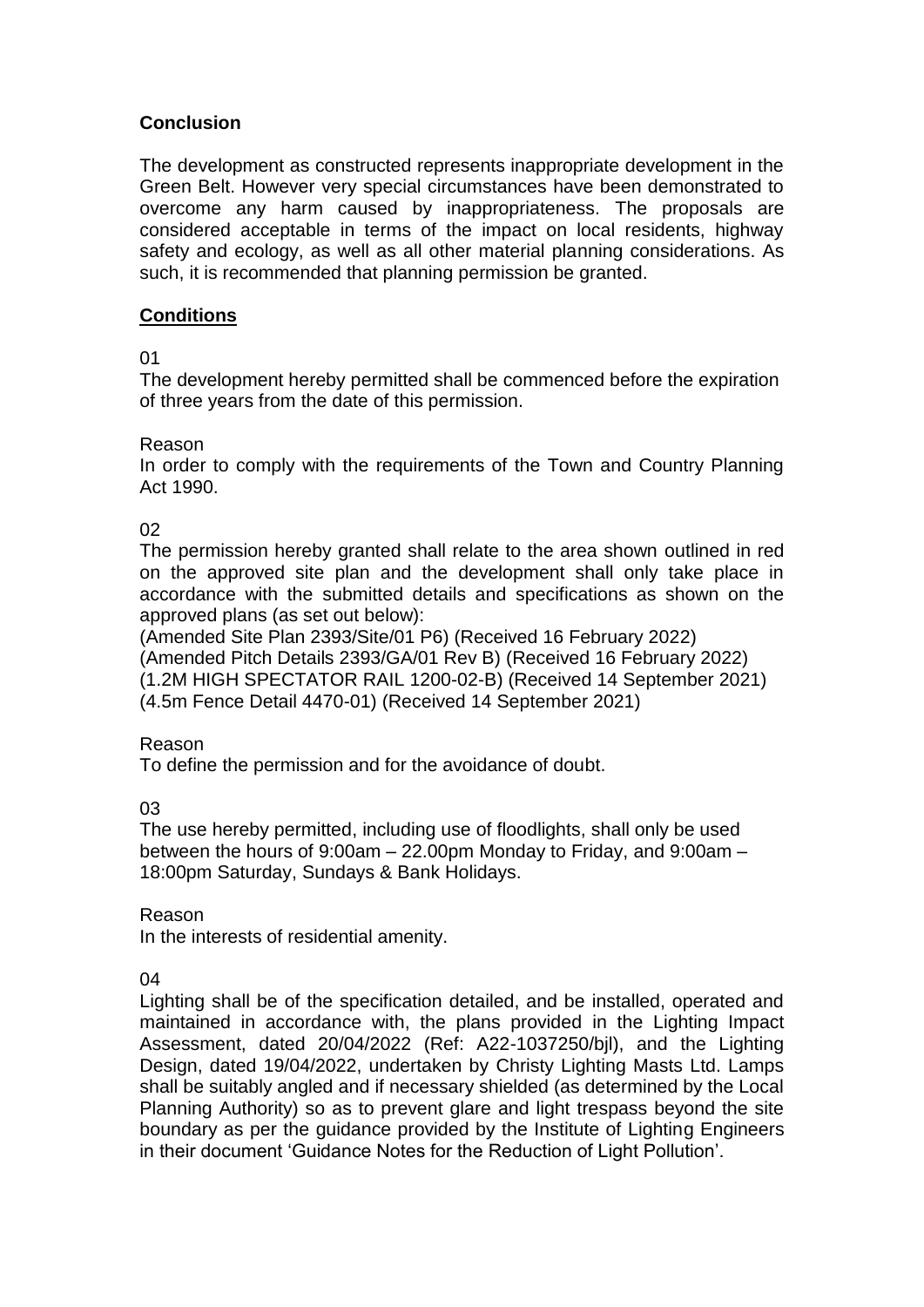#### Reason

To safeguard the amenities of the occupiers of nearby properties

05

Details of measures to prevent the pollution of adjoining grass playing fields and drains of artificial/synthetic grass and infill granulate (plastic particulates), shall be submitted to and approved in writing by the Local Planning Authority prior to the pitch being brought into use. The measures shall be maintained for the lifetime of the development.

#### Reason

In the interest of the protection of the natural environment.

### POSITIVE AND PROACTIVE STATEMENT

During the determination of the application, the Local Planning Authority worked with the applicant to consider what amendments were necessary to make the scheme acceptable. The applicant agreed to amend the scheme so that it was in accordance with the principles of the National Planning Policy Framework.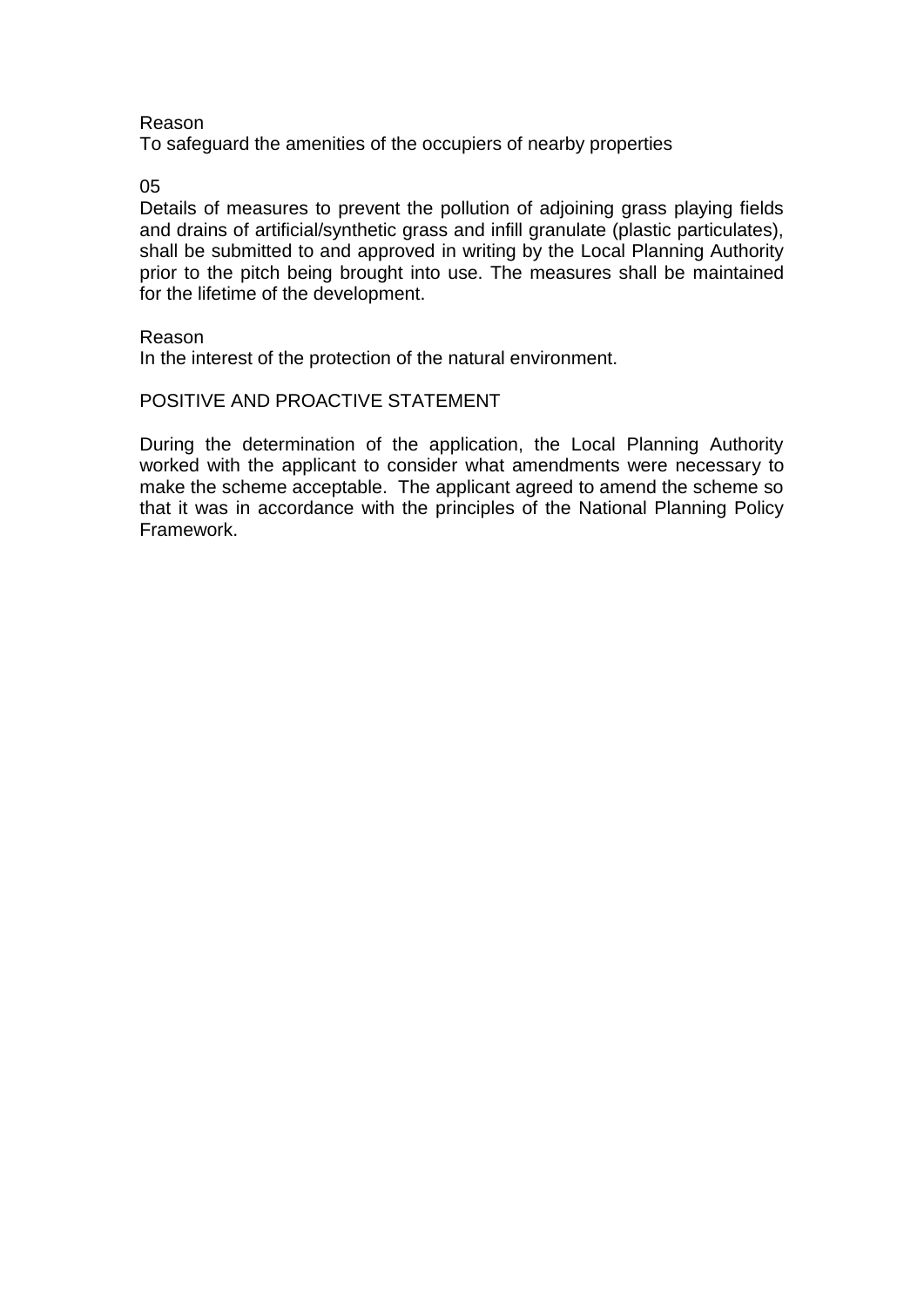| <b>Application Number</b>       | RB2021/1532 https://rotherham.planportal.co.uk/?id=RB2021/1532                                                                                                                                                                                                                                                                                                                                                                                                                                                                                                                                                                                                                                                                                                                                                                                                                                                                                                                                                                                                                                                                                                           |  |  |  |  |  |  |
|---------------------------------|--------------------------------------------------------------------------------------------------------------------------------------------------------------------------------------------------------------------------------------------------------------------------------------------------------------------------------------------------------------------------------------------------------------------------------------------------------------------------------------------------------------------------------------------------------------------------------------------------------------------------------------------------------------------------------------------------------------------------------------------------------------------------------------------------------------------------------------------------------------------------------------------------------------------------------------------------------------------------------------------------------------------------------------------------------------------------------------------------------------------------------------------------------------------------|--|--|--|--|--|--|
| <b>Proposal and</b><br>Location | Matters<br>application (details of<br>Reserved<br>appearance,<br>landscaping, layout & scale) for the erection of 320 no.<br>dwellinghouses (reserved by outline RB2019/0894) at land east<br>of Moor Lane South, Ravenfield                                                                                                                                                                                                                                                                                                                                                                                                                                                                                                                                                                                                                                                                                                                                                                                                                                                                                                                                             |  |  |  |  |  |  |
| <b>Recommendation</b>           | That the Council enter into a Deed of Variation Agreement<br>А.<br>under Section 106 of the Town and Country Planning Act 1990<br>for the purposes of securing the following which were agreed as<br>part of the signed Section 106 agreement attached to the outline<br>permission:                                                                                                                                                                                                                                                                                                                                                                                                                                                                                                                                                                                                                                                                                                                                                                                                                                                                                     |  |  |  |  |  |  |
|                                 | 25% on site affordable housing provision in accordance<br>with the Council's adopted Policy (80 dwellings)<br>Commuted sum of £500 per dwelling towards sustainable<br>transport measures (£25,600)<br>Financial contribution towards the enhancement of local<br>$\bullet$<br>bus services - £100,000 per annum for a period of 3 years<br>Improvement of 4 bus shelters on Moor Lane South and<br>$\bullet$<br>Braithwell Road amounting to £63,389.10<br>Education Contribution in line with the Council's adopted<br>formulae towards Maltby Academy (£670,728)<br>Formation of a Local Area of Play prior to occupation of<br>the 100 <sup>th</sup> dwelling<br>Formation of a Local Equipped Area of Play prior to the<br>$\bullet$<br>occupation of the 200 <sup>th</sup> dwelling<br>Financial contribution towards the improvement of football<br>$\bullet$<br>pitches at Ravenfield Recreation Ground or Bill Hawes to<br>provide playing surfaces - £15,000 prior to the occupation<br>of the 250 <sup>th</sup> dwelling.<br>Establishment of a Management Company to manage and<br>maintain the areas of Greenspace, including the proposed<br>LAP and LEAP. |  |  |  |  |  |  |
|                                 | Consequently upon the satisfactory signing of such an<br>В.<br>agreement the Council grants permission for the proposed<br>development subject to the conditions set out in this report.                                                                                                                                                                                                                                                                                                                                                                                                                                                                                                                                                                                                                                                                                                                                                                                                                                                                                                                                                                                 |  |  |  |  |  |  |

This application is being presented to Planning Board as it is a 'Major' application and due to the number of objections received.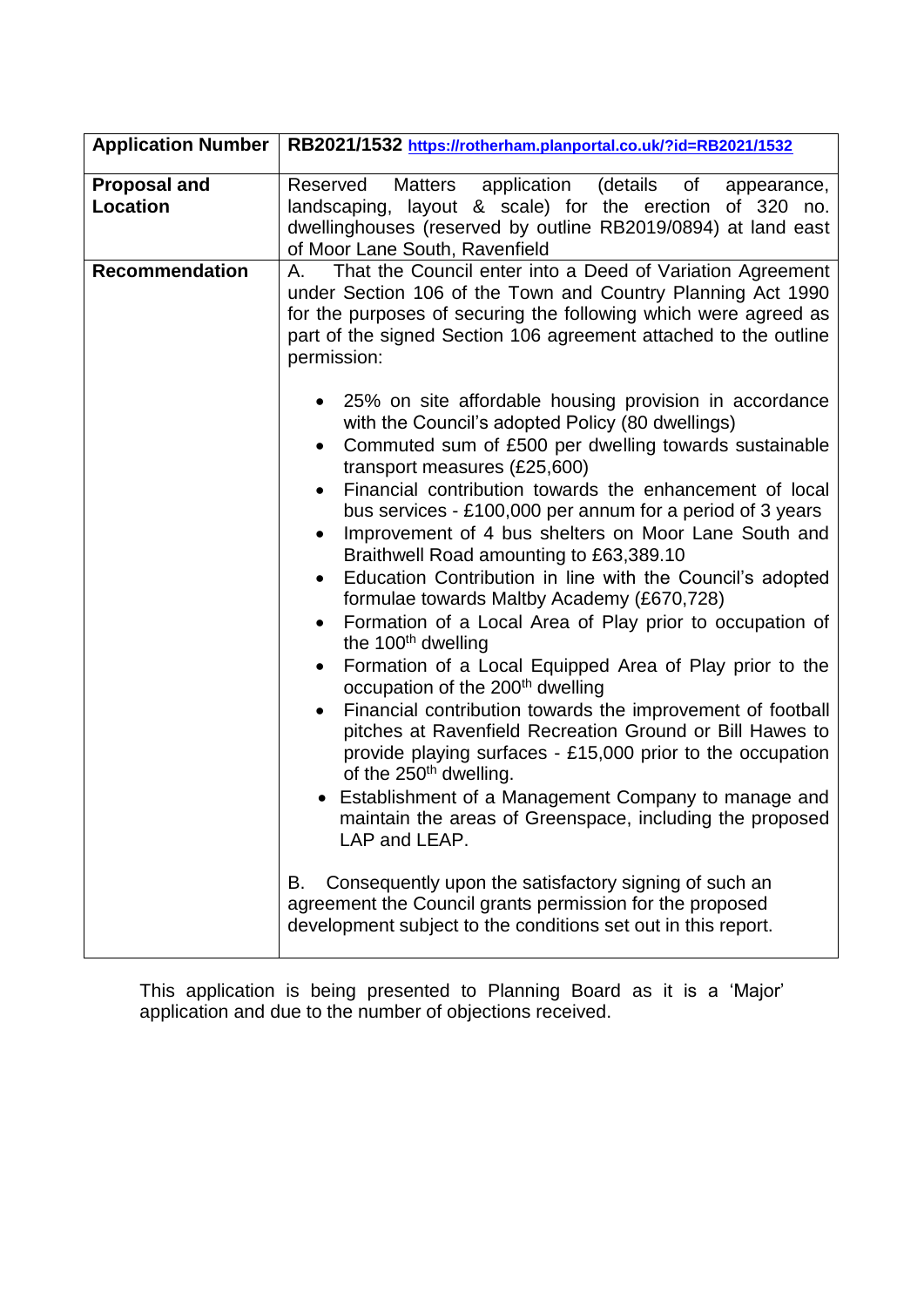

## **Site Description & Location**

The site lies to the east of Moor Lane South and extends to approximately 14.5 hectares. It currently comprises of agricultural land that is delineated by existing hedgerows. To the south and east of the site lies further farmland, whilst existing residential development adjoins the site to the west, where the dwellings off Moor Lane South look onto the site. To the North runs Hellaby Brook with houses beyond on Common Farm Close, Grayson Close, Longfield Drive and Barberry Way, backing on to the site. Beyond these roads are further houses leading to Braithwell Road which forms a crossroads with Moor Lane South.

The site itself does not contain any landscape features such as trees or other vegetation, nor does it contain any structures. Its topography slopes from the south-western corner to the far eastern edge.

## **Background**

There has been one previous application submitted in relation to this site:

RB2019/0894 – Outline application for the erection of up to 320 No. dwellinghouses including details of access – Granted Conditionally – 11 February 2021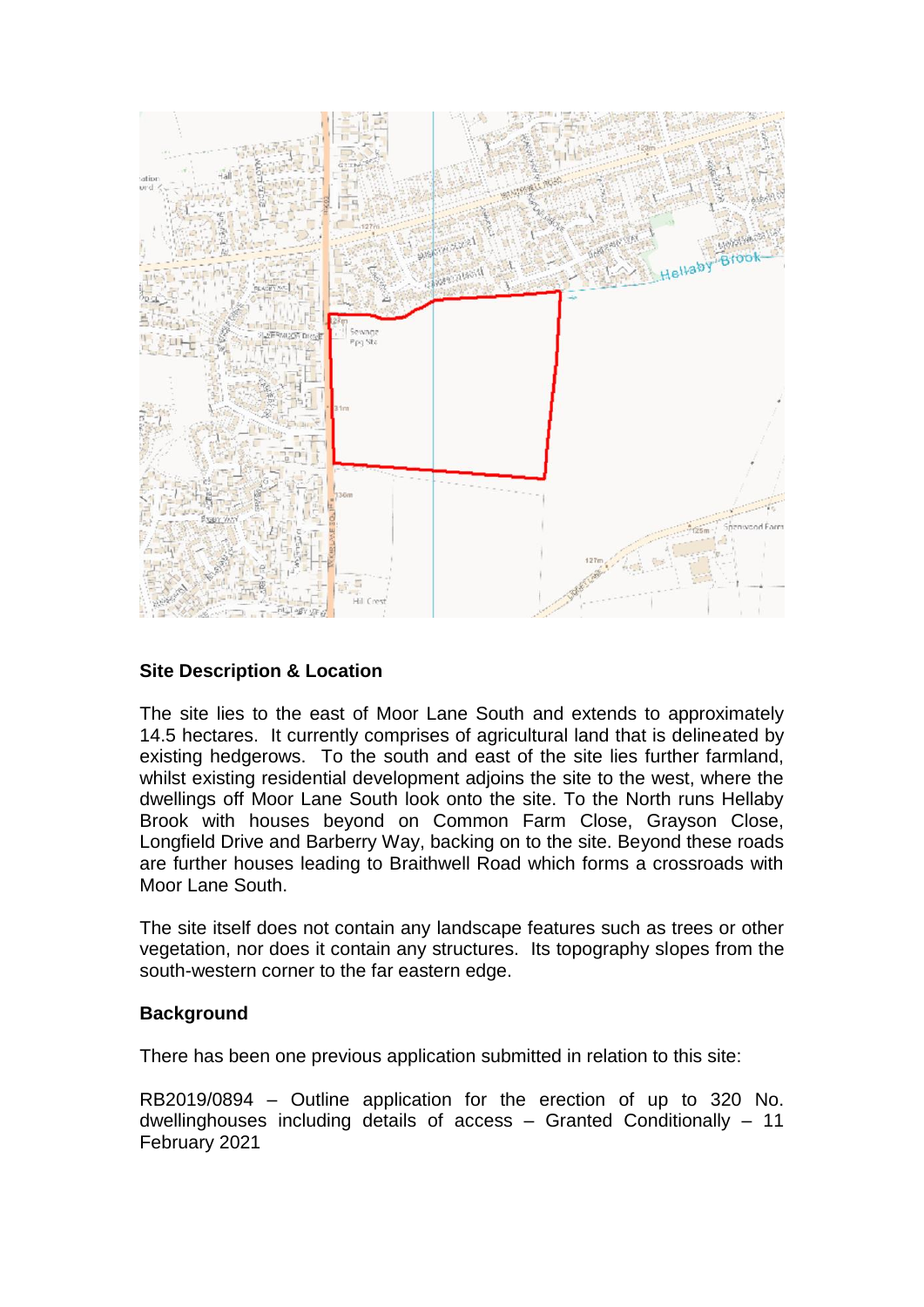RB2021/1422 – Discharge of conditions 4 and 6 imposed by RB2019/0894 – Granted – 22 April 2022

RB2022/0488 – Non-material amendment to Application RB2019/0894 to include amendment to the wordings of conditions 37, 38, 39, & 41 – Granted – 24 March 2022

RB2022/0641 – Discharge of conditions 05, 11, 14, 16, 20, 28, 29, 30, 34 & 36 imposed by planning application RB2019/0894 – Currently Undetermined

#### Community Infrastructure Levy

The development is Community Infrastructure Levy (CIL) liable. CIL is generally payable on the commencement of development though there are certain exemptions, such as for self-build developments. The payment of CIL is not material to the determination of the planning application. Accordingly, this information is presented simply for information.

### Environmental Impact Assessment

The proposed development falls within the description contained at Paragraph 10 (b) of Schedule 2 of the Town and Country Planning (Environment Impact Assessment) (England and Wales) Regulations 2017 and meets the criteria set out in column 2 of the table in Schedule 2 i.e. the development includes more than 150 dwellings and exceeds 5 hectares. However, the Borough Council as the relevant Local Planning Authority has taken into account the criteria set out in Schedule 3 to the Regulations and it is considered that the development would not be likely to have a significant effect on the environment by virtue of factors such as its nature, size and location. Accordingly, it is the Local Planning Authority's opinion, that the proposed development is not 'EIA development' within the meaning of the 2017 Regulations.

## **Proposal**

The current application is seeking approval of reserved matters for the appearance, landscaping, layout and scale of the construction of 320 dwellings following outline approval in 2021 (ref: RB2019/094).

The outline application established the principle of residential development on this site and also established the number of dwellings (320 maximum) as well as the access / egress to the proposed estate.

The outline application also included the following requirements secured by a s106 legal agreement and which cannot be revisited as part of this reserved matters application: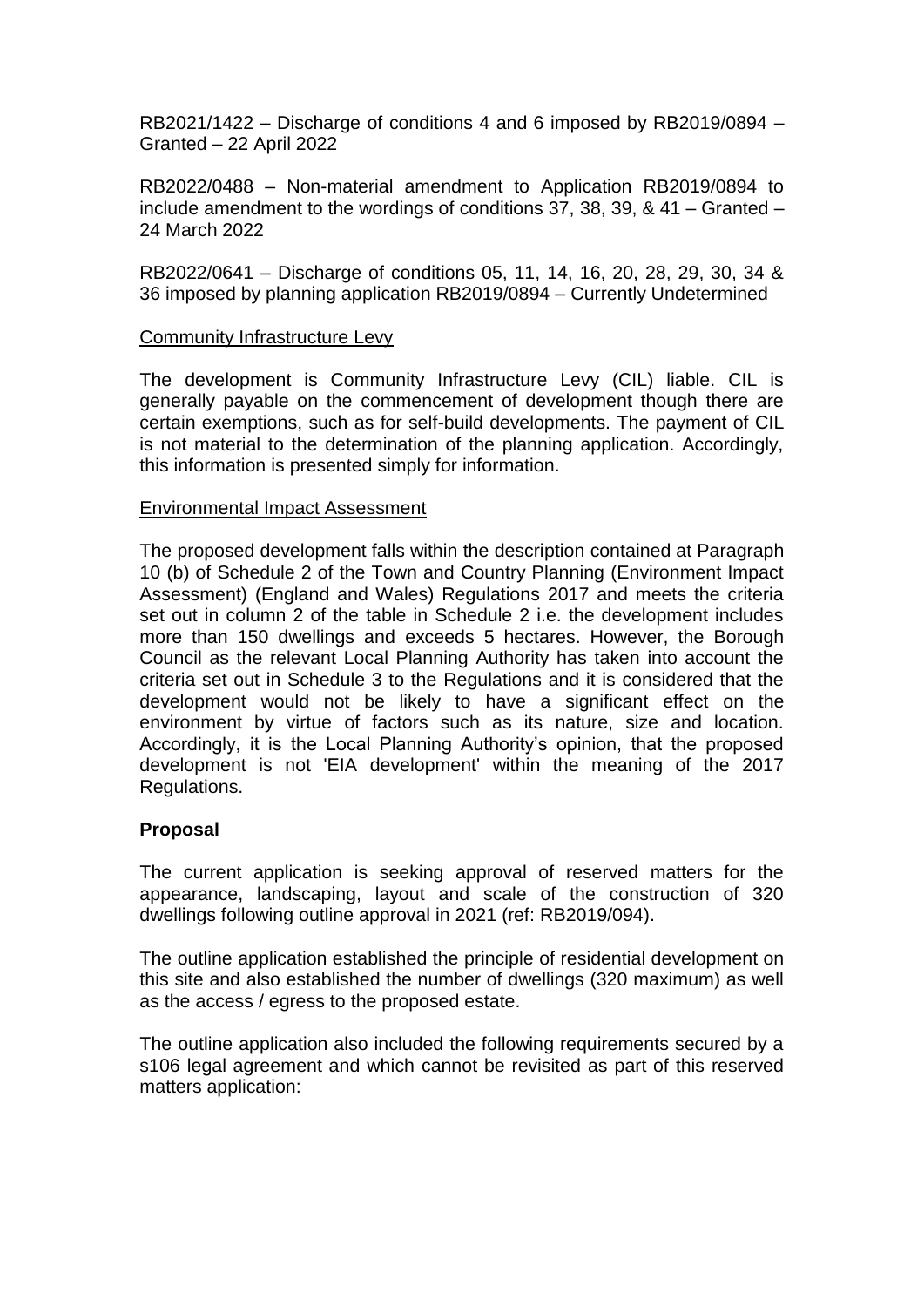- 25% on site affordable housing provision in accordance with the Council's adopted Policy (76 no. of dwellings).
- Commuted sum of £500 per dwelling towards sustainable transport measures.
- Financial contribution towards the enhancement of local bus services £100,000 per annum for a period of 3 years
- Improvement of 4 bus shelters on Moor Lane South and Braithwell Road amounting to £63,389.10
- Education Contribution in line with the Council's adopted formulae towards Maltby Academy (£697,056.50)
- Formation of a Local Area of Play prior to occupation of the 100<sup>th</sup> dwelling
- Formation of a Local Equipped Area of Play prior to the occupation of the  $200<sup>th</sup>$  dwelling
- Financial contribution towards the improvement of football pitches at Ravenfield Recreation Ground or Bill Hawes to provide playing surfaces - £15,000 prior to the occupation of the  $250<sup>th</sup>$  dwelling.
- Establishment of a Management Company to manage and maintain the areas of Greenspace, including the proposed LAP and LEAP.

The outline application also considered matters such as the impact of 320 dwellings on this site on the local and strategic highway network, local education facilities and other local amenities such as doctor's surgeries. Accordingly, these considerations cannot be revisited under this reserved matters application.

The only matters for consideration are the appearance, landscaping, layout and scale of the development.

In terms of the layout it is dictated by the two previously approved access junctions from Moor Lane South, one is located towards the northern end of the site and the other more centrally, there is a further pedestrian access point at the southern end of the site from Moor Lane South into the site along its southern boundary. The layout also shows potential future highway links to the south and west should those sites come forward in the next plan period. Internally road layout provides a circular route with cul-de-sacs and private drives forming off it.

The layout provides a buffer planting zone along the whole of the sites northern and southern boundaries which access for maintenance and management of those areas. There is a further buffer along part of the eastern boundary with the adjacent field with a larger area of open space in the north-east corner of the site where an attenuation basin is proposed to be located.

Adjacent to the basin and within the area of open space to the north-east corner of the site a pumping station is positioned. This is the lowest point of the site and is to be set away from existing and proposed dwellings to ensure that the required wet well offset is within the applicant's ownership. The main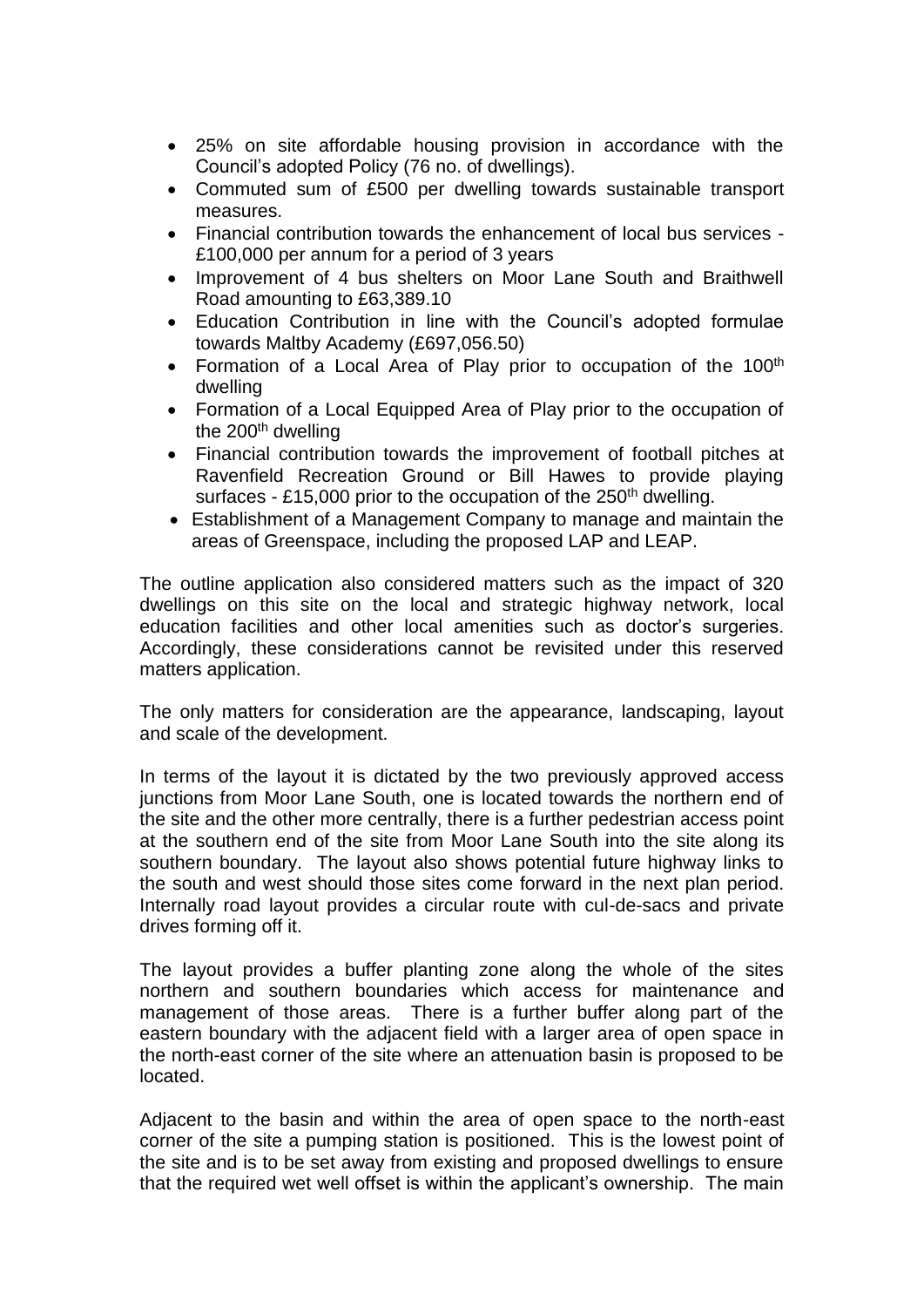apparatus of the pumping station is below ground and the only visible element is hardstanding with a kiosk approximately 1.2m high. The area will be enclosed by a perimeter made up of a 0.6m high wall with a 0.6m high railing on top.

Along the site frontage with Moor Lane South a further tree lined buffer is proposed with an internal road beyond before the dwellings fronting Moor Lane South start. The internal roads are proposed to have landscaped areas as well as being tree lined.

The properties to the north and east of the site face inwards, whereas those to the west and south face outwards over Moor Lane South and the adjacent field respectively.

The main area of public open space located in the centre of the development with properties on all sides facing inwards towards it. The area will have a footpath running through it with a Local Area Play (LAP) enclosed within a fenced area, comprising of play equipment for toddlers; and other play equipment spread throughout the space for older children as a Local Equipped Play Area (LEAP). The area will be landscaped with a community orchard area proposed.

The development provides a mix of 2, 3, 4 and 5 bed properties in a mixture of detached, semi-detached and terraced forms. The dwellings would be a either two-storey or two-storey with rooms in the roofspace. The proposal will also provide 25% affordable homes (80 in total). The accommodation split is as follows:

Open Market 24 x 2 bed 56 x 3 bed 125 x 4 bed 35 x 5 bed

38 of the 2 and 3 bed properties are either end or mid properties and the remaining 202 are detached.

Affordable 46 x 2 bed 26 x 3 bed 8 x 4 bed

All of the affordable units are either end or mid properties.

The majority of properties will have a garage and / or in-curtilage surface parking. Some properties to the east will have their parking on the opposite side of the road within some of the greenspace. All properties are to be provided with EV charging points either internally within garages where applicable or externally on the property. The parking spaces within the green space will also have EV charging points.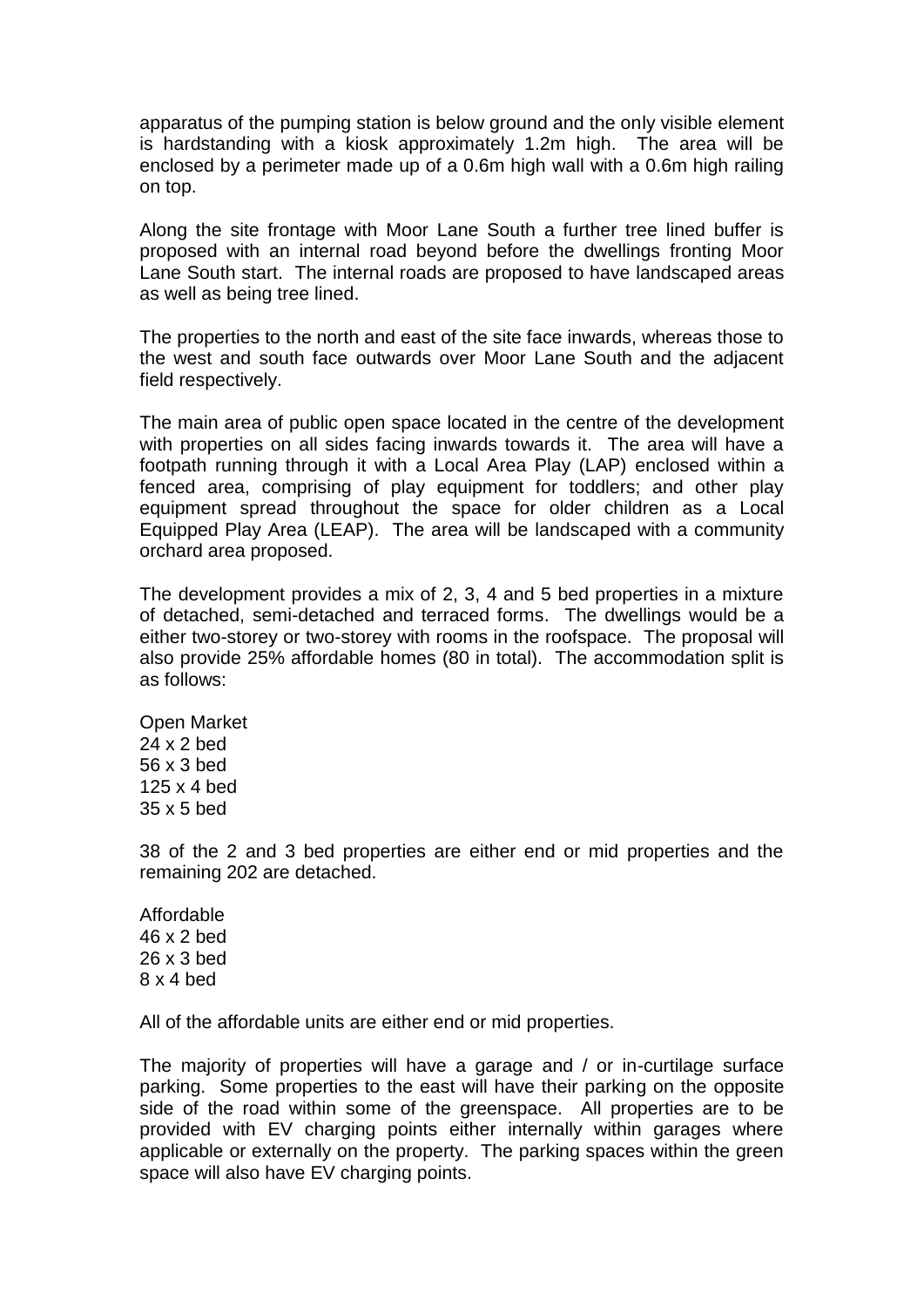There will be a mixture of boundary treatments around the site these will include 1.8m high close boarded timber fence; 1.8m brick wall with screen timber panels; 0.75m post and rail fence; 0.9m high estate railings; 0.6m high dry stone wall and 0.6m high brick wall with 0.6m railings above.

The following documents have been submitted in support of the application:

Waste Management Plan

The document provides details on what waste will be created, how it will be disposed and where it will be disposed.

Arboricultural Impact Assessment

The Arboricultural Impact Assessment provides information and advice on potential conflicts between the existing trees on site and the proposed development.

As part of this survey the relevant qualitative tree data was recorded in order to assess the condition of the existing trees, their constraints upon the prospective development and the necessary protection and construction specifications required to allow their retention as a sustainable and integral part of the completed development. Information is given on condition, age, size and indicative positioning of all the trees, both on and affecting the site. This is in accordance with the British Standard 5837:2012.

Possible mitigation measures are outlined where the proposed development comes into conflict with retained trees and vice versa.

The trees included within this survey comprise of 60 individual trees and 5 tree groups:

- 9 individual trees were classified as Category B.
- 2 tree groups were classified as Category B.
- 14 individual trees were classified as Category C.
- 4 tree groups were classified as Category C.
- 6 hedge groups were classified as Category C.
- 3 individual trees were classified as Category U.

To facilitate the development two trees will be required to be removed to facilitate the construction of the shared driveways through the RPAs of both. There is a requirement for these driveways to be constructed to adoptable standards, which will not allow for no dig construction methods. The existing condition of the trees will not likely tolerate such invasive construction methods within the RPA and therefore their removal will be necessary.

In addition, two small sections of hedge within H6 will require removal to create formal entryways into the site, the hedge is designated as Category C2 and of a low value to the site, the hedge overall will be retained with the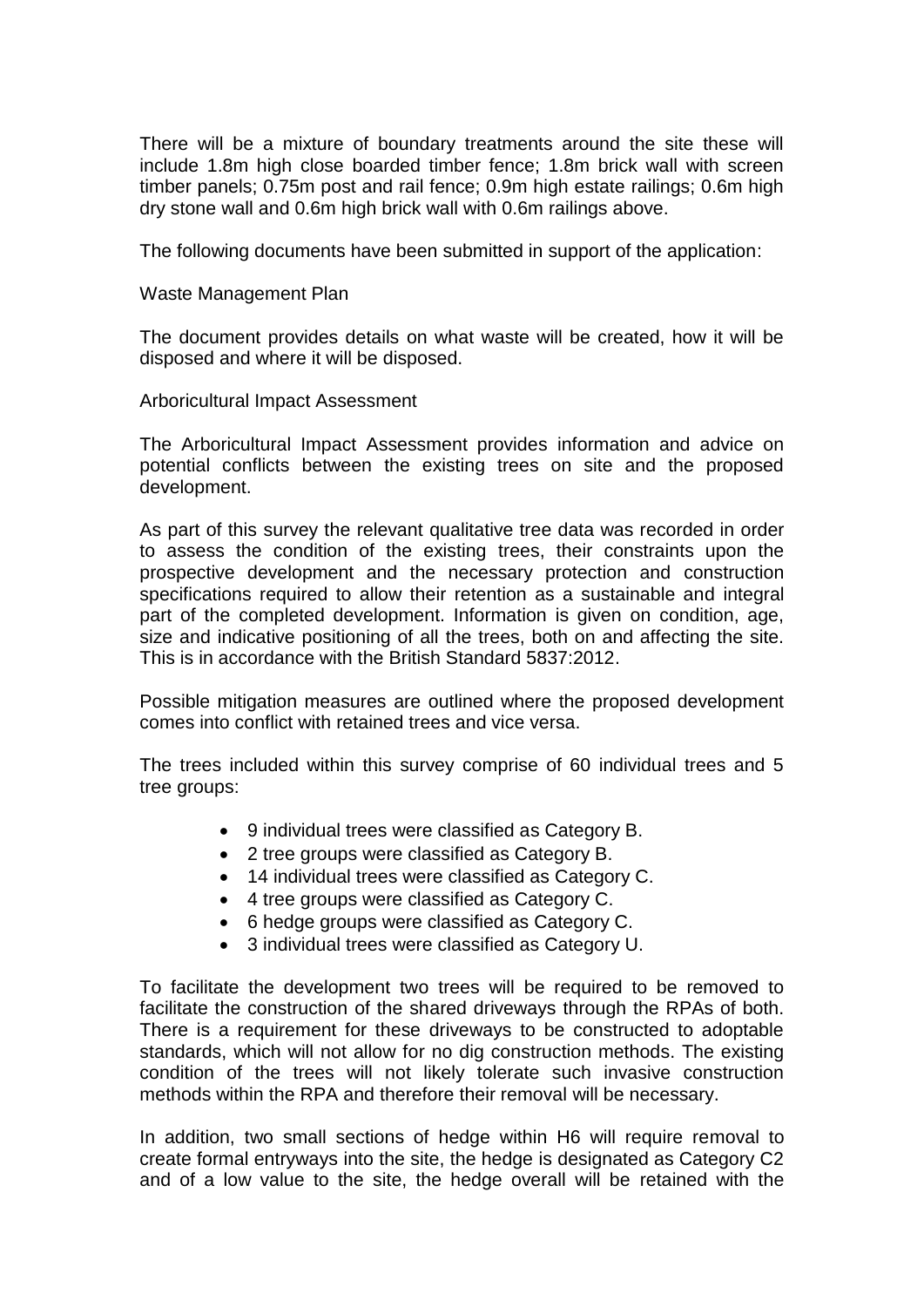proposed removal being <10% of the overall hedge. Furthermore, the proposed footpath along Moor Land South will directly conflict with the small trees in G1. Removal of these trees will therefore be required.

It summarises that the proposed planting across the site will provide suitable mitigation for the required tree removal.

Construction Management Plan

The plan of the site indicates where construction vehicles will enter and exit the site and the areas where the site sales building will be, and where site materials and construction traffic will be parked during the construction works.

Preliminary Ecological Appraisal

The PEA was carried out in July 2021 and expands on the PEA submitted with the outline application. It provides details of the site, its surroundings, the surveyed species and habitats and provides recommendations and conclusions.

Ecological Mitigation Scheme

The purpose of this document is to set out the ecological protection, mitigation and enhancement measures that will be undertaken with regards conditions 21 & 22 imposed on the outline application. It provides details of how species and habitats will be protected before, during and after construction and provides a schedule of works in respect to ecological matters.

## **Development Plan Allocation and Policy**

The Core Strategy was adopted by the Council on the 10th September 2014 and forms part of Rotherham's Local Plan together with the Sites and Policies Document which was adopted by the Council on the 27th June 2018.

The application site is allocated for residential purposes in the Local Plan and forms the whole of housing allocation H65. For the purposes of determining this application the following policies are considered to be of relevance:

Local Plan policy(s):

- CS1 Delivering Rotherham's Spatial Strategy
- CS3 Location of New Development
- CS6 Meeting the Housing Requirement
- CS7 Housing mix and affordability
- CS14 Accessible Places and Managing Demand for Travel
- CS19 Green Infrastructure
- CS20 Biodiversity and Geodiversity
- CS21 Landscape
- CS22 Green Space
- CS23 Valuing the Historic Environment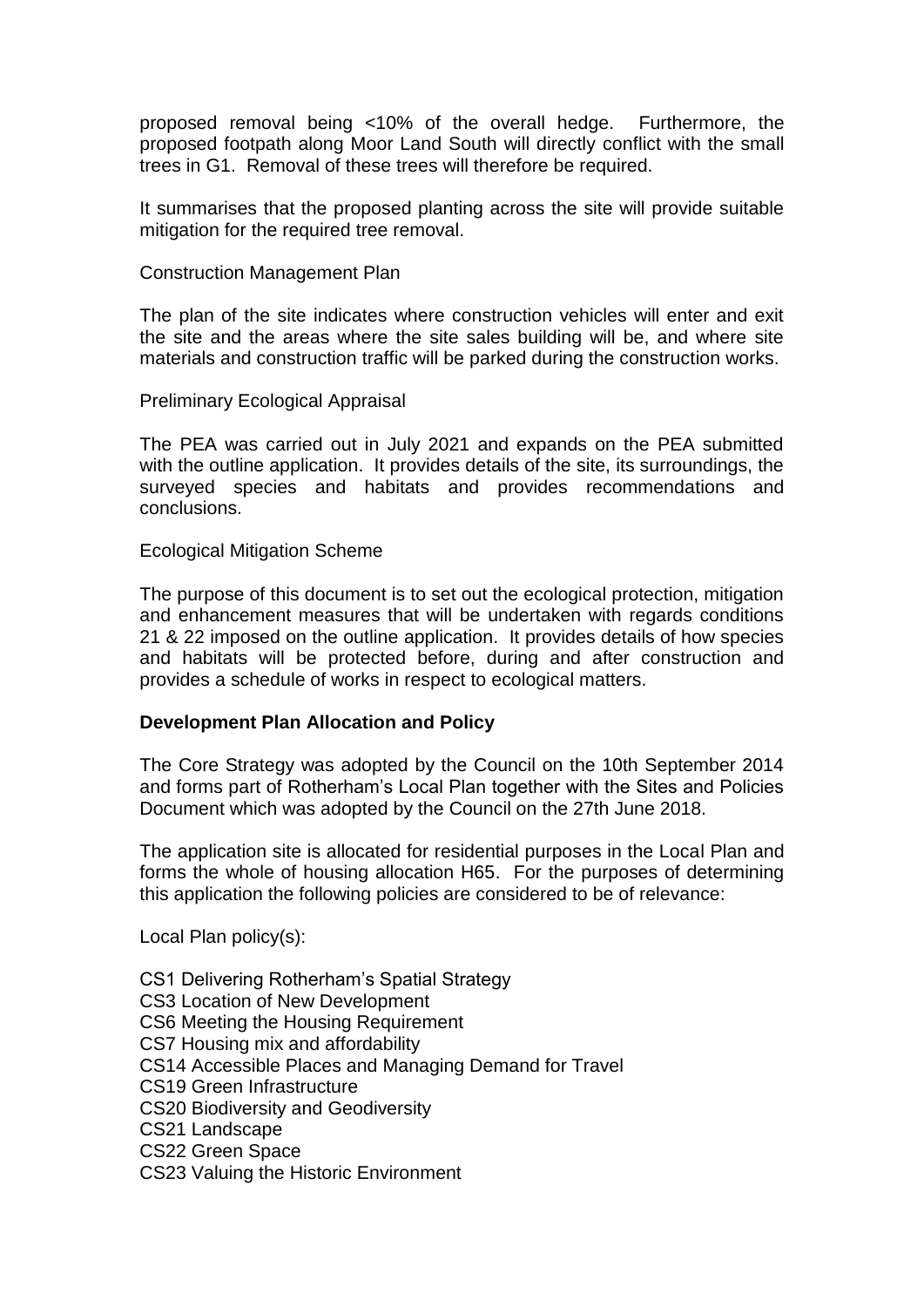CS24 Conserving and Enhancing the Water Environment

CS25 Dealing with Flood Risk

CS27 Community Health and Safety

CS28 Sustainable Design

CS32 Infrastructure Delivery and Developer Contributions

CS33 Presumption in favour of sustainable development

SP1 Sites Allocated for Development

SP11 Development in Residential Areas

SP26 Sustainable Transport for Development

SP32 Green Infrastructure and Landscape

SP33 Conserving and Enhancing the Natural Environment

SP34 Sites Protected for Nature Conservation

SP35 Protected and Priority Species

SP36 Soil Resources

SP37 New and Improvements to Existing Green Space

SP39 Design and Location of Green Space, Sport and Recreation

SP42 Archaeology and Scheduled Ancient Monuments

SP43 Conserving and Recording the Historic Environment

SP47 Understanding and Managing Flood Risk drainage

SP49 Safeguarding Mineral Infrastructure

SP52 Pollution Control

SP54 Contaminated and Unstable Land

SP55 Design Principles

SP56 Car Parking Layout

SP57 Sustainable Construction

SP64 Access to Community Facilities

## **Other Material Considerations**

National Planning Practice Guidance (NPPG)

National Planning Policy Framework: The NPPF as revised sets out the Government's planning policies for England and how these should be applied. It sits within the plan-led system, stating at paragraph 2 that "Planning law requires that applications for planning permission be determined in accordance with the development plan, unless material considerations indicate otherwise" and that it is "a material consideration in planning decisions".

The Local Plan policies referred to above are consistent with the NPPF and have been given due weight in the determination of this application.

The specific Site Development Guidelines for this allocated site (H65).

South Yorkshire Residential Design Guide

National Internal Space Standards

Manual for Streets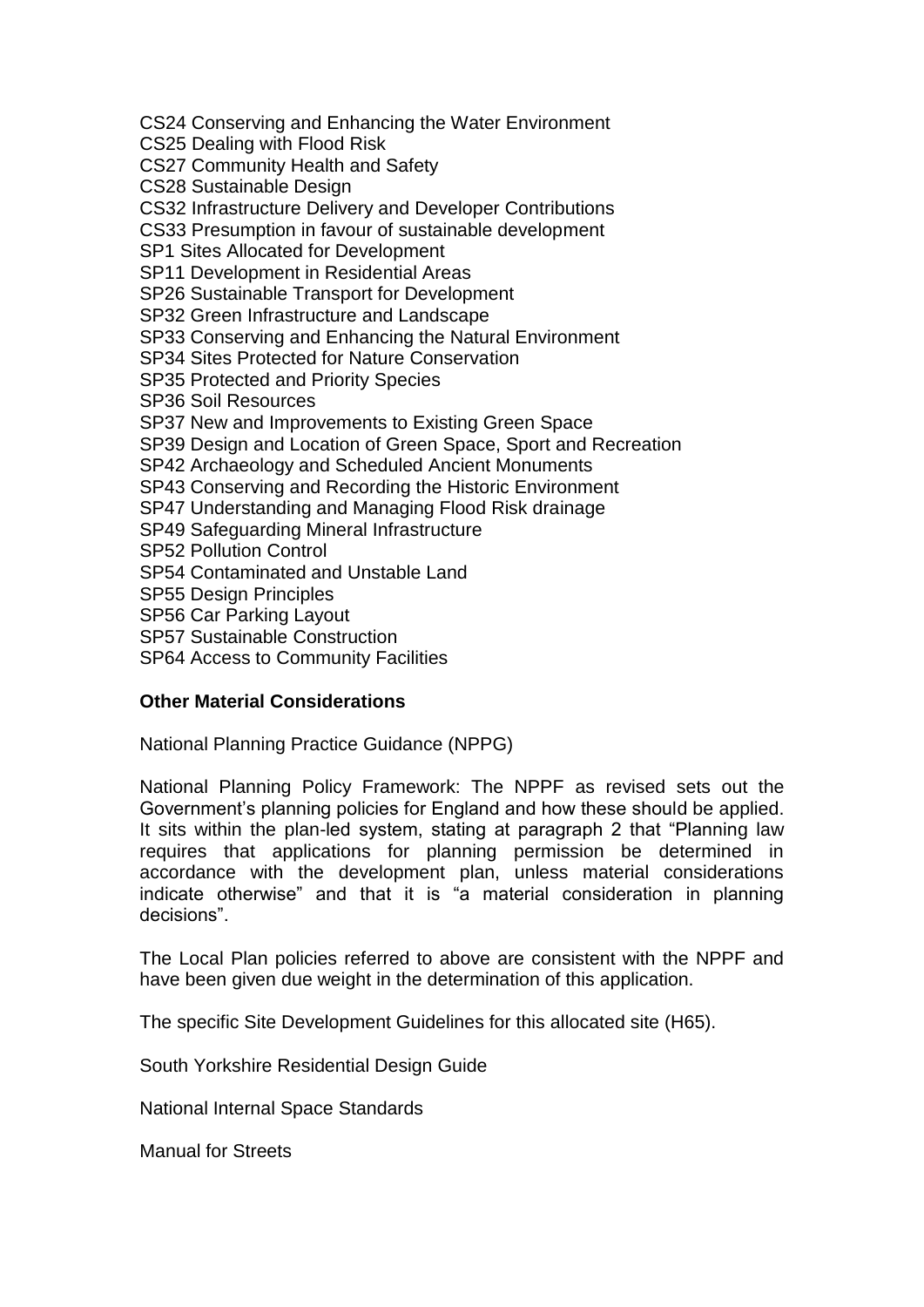Supplementary Planning Document

- Air Quality and Emissions
- Equal and Healthy Communities
- Affordable Housing
- Natural Environment
- Transport Assessments, Travel Plans and Parking Standards

# **Publicity**

The application has been advertised by way of press, and site notice along with individual neighbour notification letters to adjacent properties. 15 letters of representation have been received from local residents, Braithwell with Mickelbring Parish Council, Ravenfield Parish Council and the local MP.

The issues raised by local residents are summarised below:

- Moor Lane South is already a busy road and this proposal will increase traffic.
- The proposal will cause prolonged noise pollution.
- There is no information regarding hedgehog highways through the estate.
- The loss of green space to paving / decking and closed gardens will contribute to the decline of hedgehogs.
- The proposal will result in increased flood risk.
- The properties to the north of the site will impact on the amenity of existing residents by way of overlooking.
- The proposal will impact negatively on local amenities such as shops, schools and health care facilities.
- The proposal will have a negative impact on wildlife.
- The proposal will result in properties to the north being overshadowed in winter months.
- The proposal will have an impact on views from our property.
- The proposal will result in the loss of Green Belt land.
- The tree planting to the north of the site will result in existing rear gardens being overshadowed.
- $\bullet$

The issues raised by Braithwell with Mickelbring Parish Council are summarised below:

- The development will have a significant impact on the villages of Braithwell and Micklebring as the road network through both villages will be used as a bypass.
- The Parish of Braithwell with Micklebring's road networks are already not fit for purpose and will struggle to cope with the increase of traffic from the already approved planning application on Grange Lane, Maltby.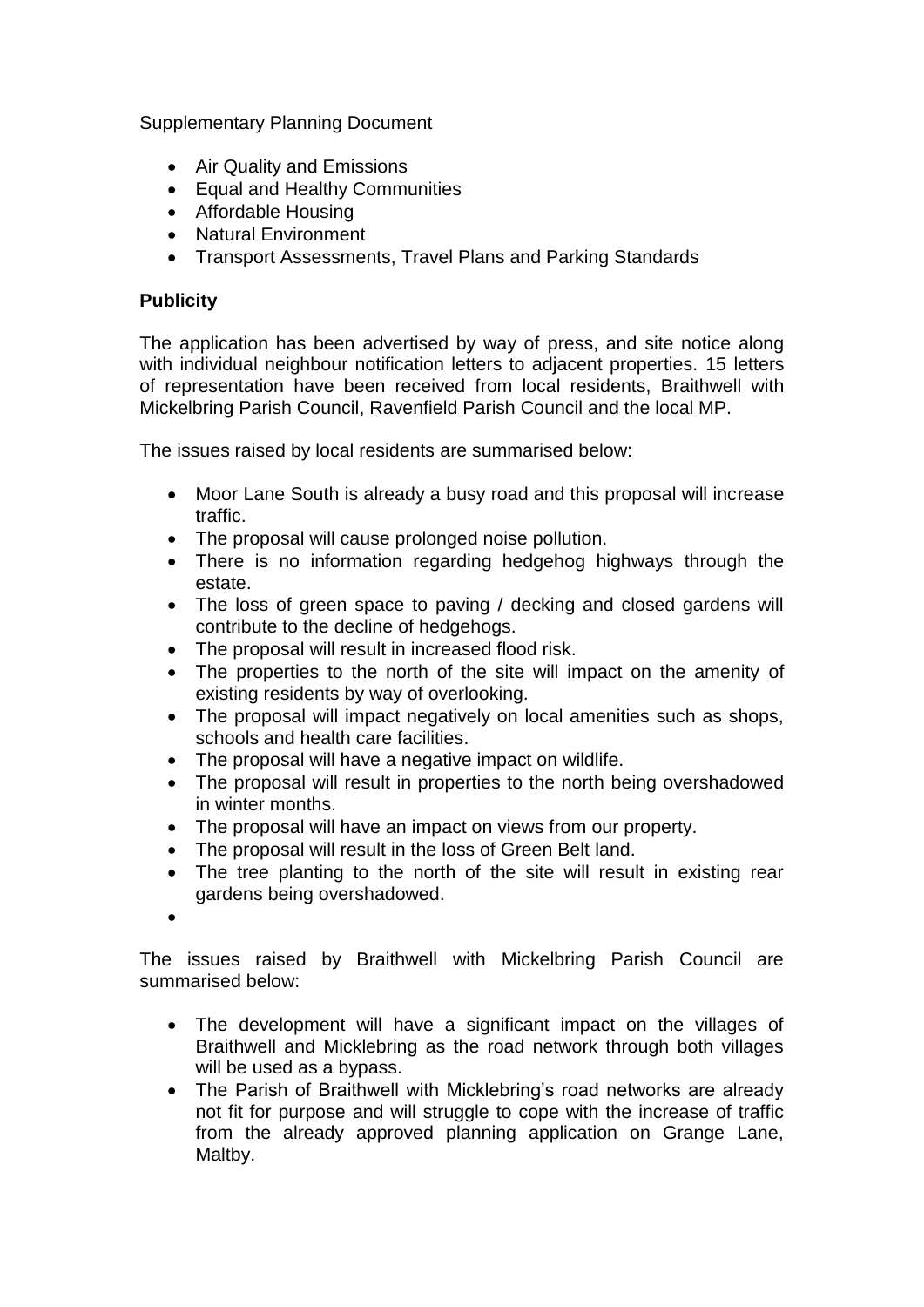• It seems that new developments are being passed on Rotherham Borough boundaries without any serious consultation with the other Boroughs. Will part of the 106 monies from this proposed development go towards improvement on road networks throughout Ravenfield, Braithwell and Micklebring?

The issues raised by Ravenfield Parish Council are summarised below:

- The location of properties on the northern boundary will result in the overlooking of existing properties.
- The location of the affordable homes could impact on the house prices of existing properties.
- The proposal will have an adverse impact on highway safety and increase in traffic in the area.
- What are the plans for deliveries etc. when the scheme is being built out?
- The proposal will have an adverse impact on wildlife and ecology.
- The proposal could result in increased flood risk in the area.
- The developer appears to be profiteering from the "Ravenfield label" by using Ravenfield as the location in their documents, when the site sits within the boundaries of Bramley.
- The proposal will impact negatively on local amenities i.e. schools and health care facilities.

The issues raised by the MP are summarised below:

- There are concerns regarding the height of dwellings to the north of the site close to existing bungalows, which could impact on amenity such as overlooking and overshadowing.
- Residents have suggested a wider landscape buffer to the north.
- Concerns regarding road safety and volume of traffic on local roads and the knock-on effect on Bramley one-way system.

On receipt of amended plans showing an increase in the number of dwellings from 303 to 320 a further round of public consultation was carried out with letters going to local residents and those who had previously commented on the application giving a further 21 days to comment. 6 letters of representation were received, 3 from residents who had previously commented and 3 comments from new residents.

The new comments are summarised below:

- The proposal is now for even more houses that will become a blot on the landscape.
- The farmland was taken out of the green belt deliberately, destroying this pleasant village.
- The Government says we will need all the productive land we have, but this application is turning productive land into more houses.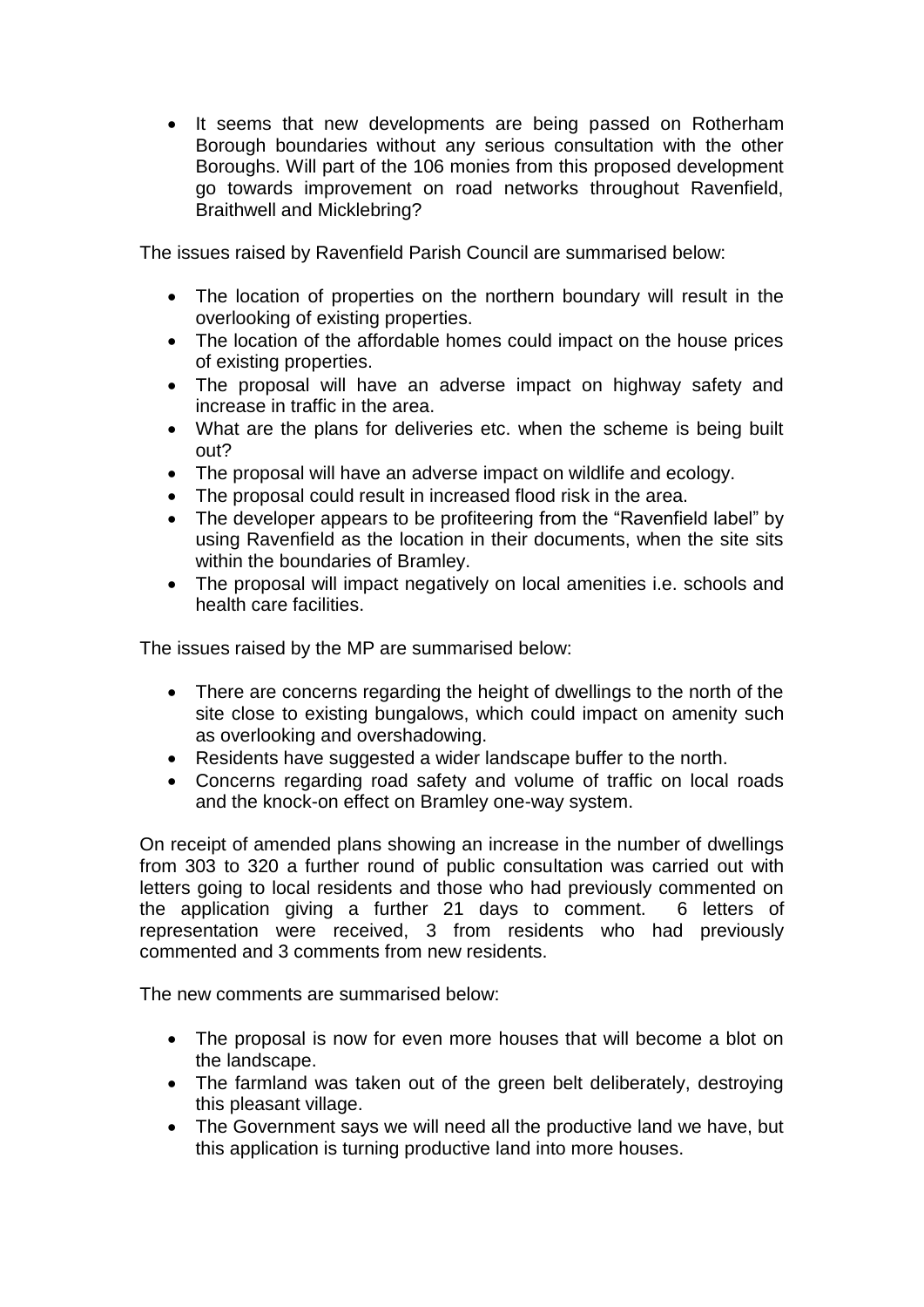- Where Moor Lane South meets Flanderwell Lane there is a bottleneck, which can only get worse when the vehicles of 320 extra houses try to exit via a single track road, creating more traffic load on the existing network.
- The development will totally destroy an already pleasant landscape to residents of Moor Lane South.
- The report says wildlife habitats will be lost. Wildlife is on a knife edge and any loss of habitat is a blow to the local wildlife, they need help, more habitat, not less.
- To the local residents there will be a significant environmental effect.
- The application will cover the space with houses and disregard the countryside and the environment.
- Although the scheme is termed 'Bramley' in reality it would be Ravenfield that be more adversely affected by this proposed development. Ravenfield has already seen significant housing development over recent years & we don't believe it has the infrastructure in place to cope with another 320 houses.
- We live in one of the houses that flooded in the heavy rain on Silvermoor Drive in 2019. We have major concerns about the drainage issues this housing development could cause. The field adjacent to our home which is where the proposed Redrow development would take place is a vital soak away when it rains. We feel losing this field could cause further flood risk to our home, this is a huge worry to all residents who flooded in 2019. We are still striving for improvements to the drainage capacity around our homes, and we fear this would actually make the situation worse than it already is.
- We have concerns with how the nearby roads would cope with extra traffic from 320 new houses. Moor Lane South is already a busy main road, this development would only add to this & would likely cause significant traffic issues heading to the mini roundabout at Bramley & also the other way towards Ravenfield crossroads.
- With the ongoing situation in Ukraine, greenbelt land in this country is of great importance to the economy and food-producing industry and should be utilised, not obliterated and replaced by unsightly housing developments when there are plenty of other available sites in the area.
- The size of the houses in the development suggest that each property will have at least 2 cars putting an extra 640 cars on the roads, which are already struggling to cope at Ravenfield crossroads and the junction at Bramley Brook. The queues from Bramley frequently stretch halfway up the hill to Ravenfield now, what is it going to be like if this development goes ahead?
- The existing properties on Longfield Drive and Grayson Close are all bungalows, mostly occupied by retired residents who moved into them expecting to have a quiet retirement with pleasant countryside views. This development is going to obliterate the view completely together with much of the light, as all the properties are at least two storeys high. They are planned to be much too close to the existing properties,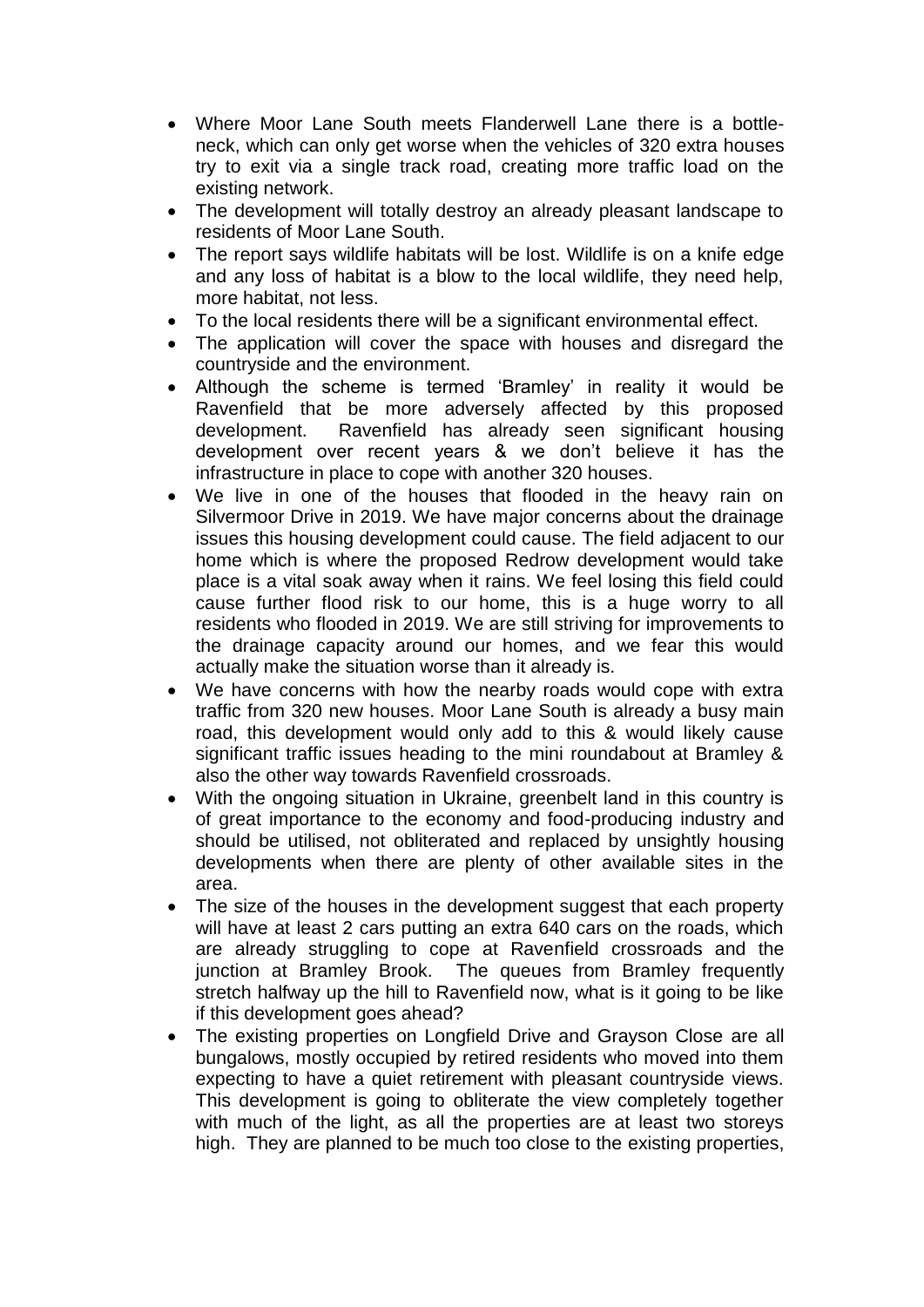removing the privacy completely as they will be overlooking our gardens and rear windows.

- There will be six blocks of social housing built alongside our boundaries. As I have previously pointed out, Longfield Drive and Grayson Close are mainly retirement communities. The last thing the residents need are noisy families with all the problems that brings. Why not put the social housing at the other end of the development and at least afford us some consideration?
- The noise and dust produced during construction of this development is going to be unbearable, as well as the disruption to traffic. Whinney Hill in Thrybergh has become almost a no-go area during construction of that development and this will be just the same.
- Hellaby Brook behind Longfield Drive is not big enough to cope with all the additional water running off the roads and driveways. We do not want our gardens and properties flooding every time it rains.
- Totally disagree with the comments regarding transport issues being resolved. Whilst a 20mph restriction will help keep roads safer for those nearby I don't feel there was any comment regarding the extra volume of traffic that will imposed upon already congested routes.

Two Right to Speak has been received from a local resident and a local Councillor.

### **Consultations**

RMBC Transportation and Infrastructure Unit: No objections.

RMBC Drainage: No objections subject to conditions.

RMBC Landscape: No objections subject to conditions.

RMBC Tree Service: No objections subject to conditions.

RMBC Ecology: No objections subject to conditions.

RMBC Green Spaces: No objections.

RMBC Education: Education contribution required in line with the s106 attached to the outline application.

RMBC Affordable Housing Officer: The Affordable Housing contribution, along with the housing mix and tenure are acceptable and will be agreed in the Deed of Variation.

RMBC Environmental Health: No objections subject to conditions.

RMBC Air Quality: No comments have been received on the reserved matters application.

RMBC Land Contamination: No objections.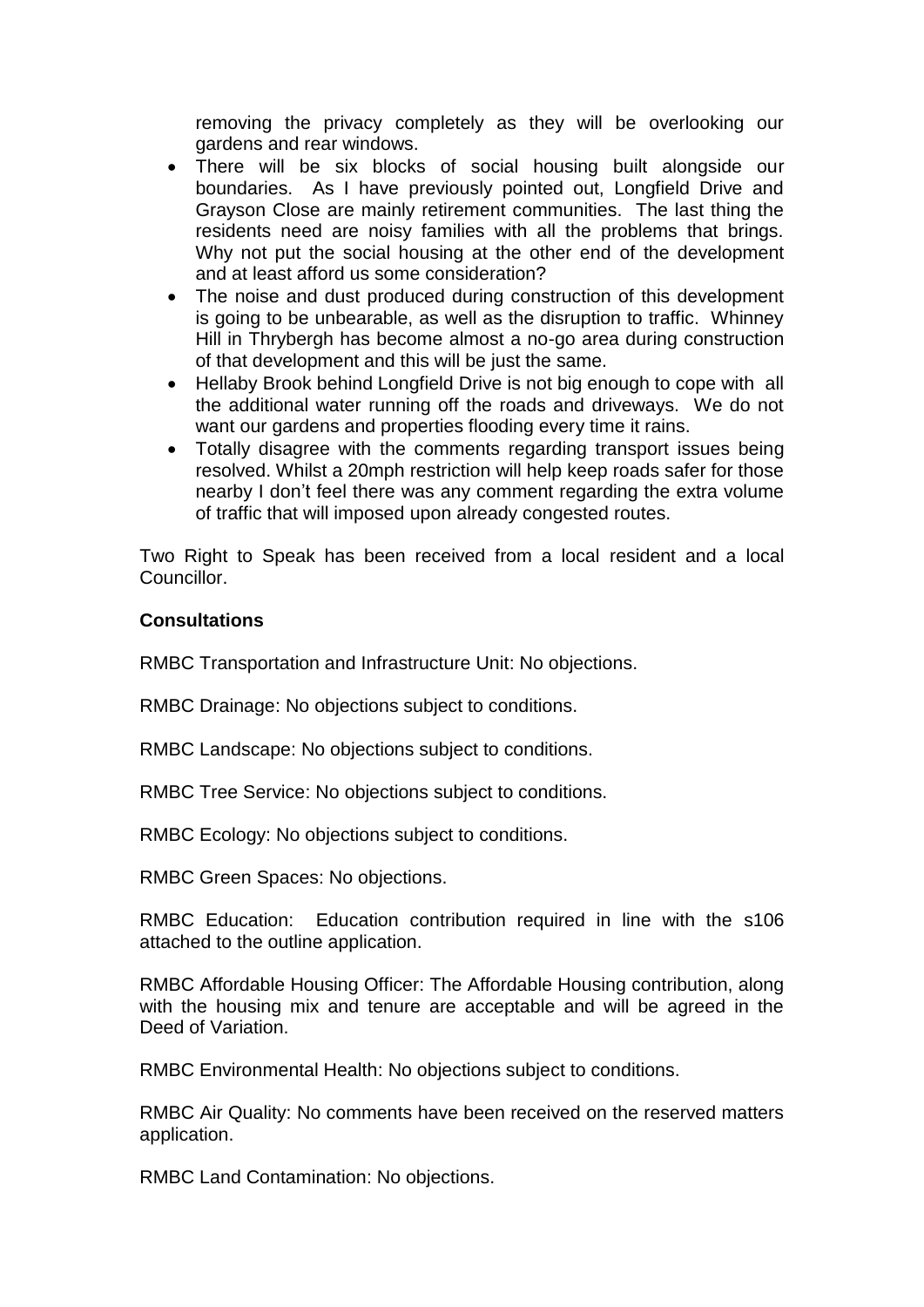Highways England: No objections subject to conditions.

South Yorkshire Passenger Transport Executive: No comments have been received in relation to the reserved matters application but did raise no objections subject to the enhancement of bus shelters within the immediate vicinity and the enhancement of bus services which serve the site at outline stage and this requirement was secured in the s106 which remains valid.

Environment Agency: No objections.

Yorkshire Water: No objections.

Sheffield Area Geology Trust: No objections.

South Yorkshire Police: recommend that the development is designed to secure by design standards.

South Yorkshire Fire and Rescue: note that access for fire appliances should be in accordance with Building Regulations Approved Document B volume 2 Part B5 section 16. Water supplies for fire-fighting purposes should be in accordance with Building Regulations Approved Document B volume 2 Part B5 section 15.

Rotherham NHS: acknowledge that the proposed development could theoretically add circa 800 patients into the local community and whilst they note that practices within the area are operating beyond capacity, they are working with them to find a solution and as such raise no objections to the proposed development.

Sport England: No comments have been received to the reserved matters application.

South Yorkshire Archaeology Service: No objections subject to conditions.

Severn Trent: No comments have been received to the reserved matters application.

South Yorkshire Superfast Broadband: No objections subject to standard informatives and condition.

#### **Appraisal**

Where an application is made to a local planning authority for planning permission…..In dealing with such an application the authority shall have regard to -

(a) the provisions of the development plan, so far as material to the application,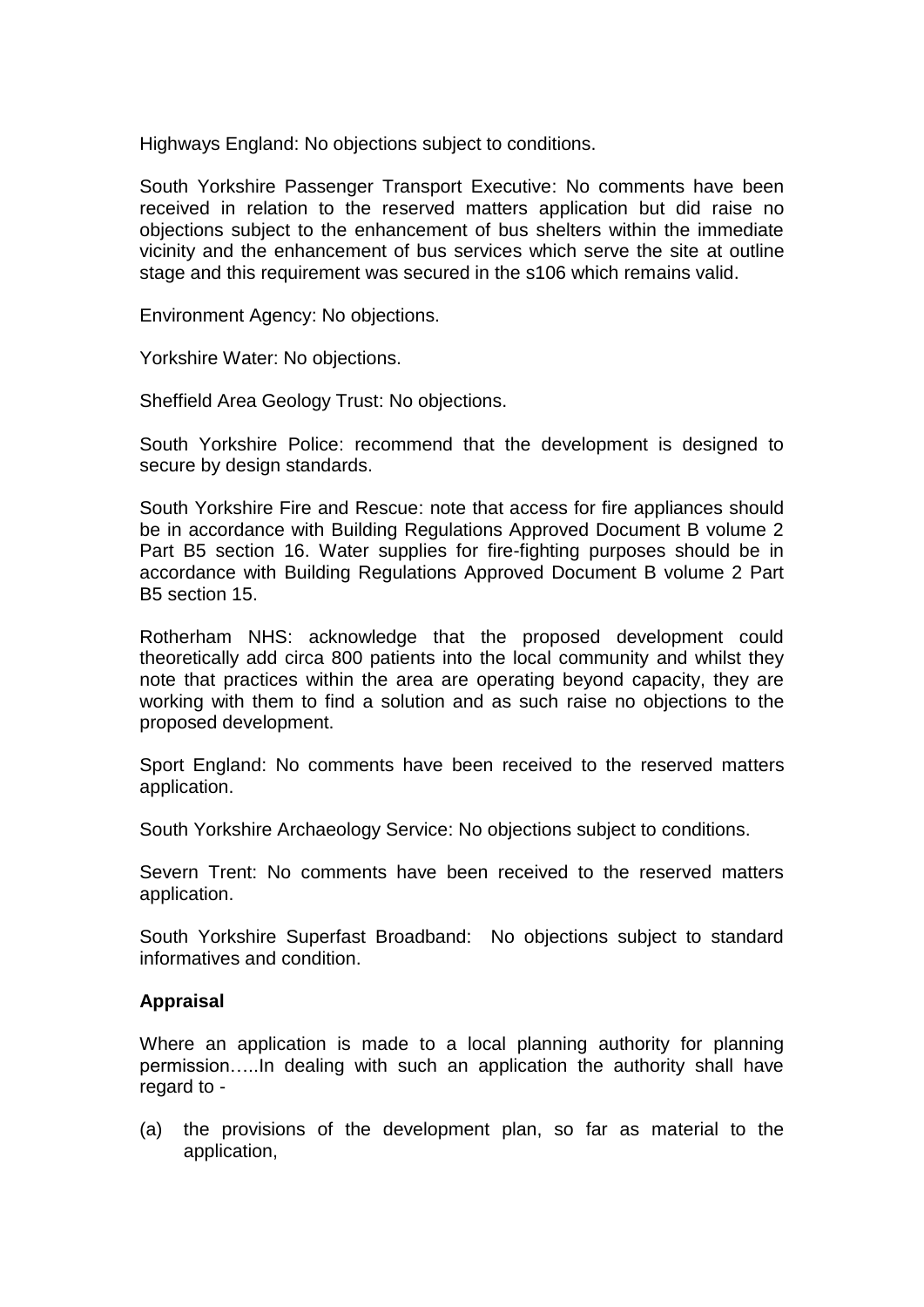- (b) any local finance considerations, so far as material to the application, and
- (c) any other material considerations. S. 70 (2) TCPA '90.

If regard is to be had to the development plan for the purpose of any determination to be made under the planning Acts the determination must be made in accordance with the plan unless material considerations indicate otherwise - S.38 (6) PCPA 2004.

This application is a reserved matters application to assess the matters reserved in the determination of the outline application (RB2019/0894). Whilst the outline application only specifically considered access to the site, matters relating to appearance, landscaping, layout and scale were given some consideration and weight in the determination of the outline application, due to nature of the application. In addition, concerns raised at the time of the outline application by local residents in terms of principle of development, impact on local and strategic highway networks, impact on local amenities (including GP surgeries and Schools), ecology, flooding, air quality and general disamenity were given consideration and the board report for the outline application is appended to the agenda for information.

A reserved matters application as stated in the National Planning Practice Guidance 'Making an application' relates to those aspects of a proposed development which an applicant can chose not to submit details of with an outline planning application (i.e. reserved for later determination). These are defined in article 2 of The Town and Country Planning (Development Management Procedure) (England) Order 2015 as:

- Access the accessibility to and within the site, for vehicles, cycles and pedestrians in terms of the positioning and treatment of access and circulation routes and how these fit into the surrounding access network.
- Appearance the aspects of a building or place within the development which determine the visual impression the building or place makes, including the external built form of the development, its architecture, materials, decoration, lighting, colour and texture.
- Landscaping the treatment of land (other than buildings) for the purpose of enhancing or protecting the amenities of the site and the area in which it is situated and includes: (a) screening by fences, walls or other means; (b) the planting of trees, hedges, shrubs or grass; (c) the formation of banks, terraces or other earthworks; (d) the laying out or provision of gardens, courts, squares, water features, sculpture or public art; and (e) the provision of other amenity features;
- Layout the way in which buildings, routes and open spaces within the development are provided, situated and orientated in relation to each other and to buildings and spaces outside the development.
- Scale the height, width and length of each building proposed within the development in relation to its surroundings.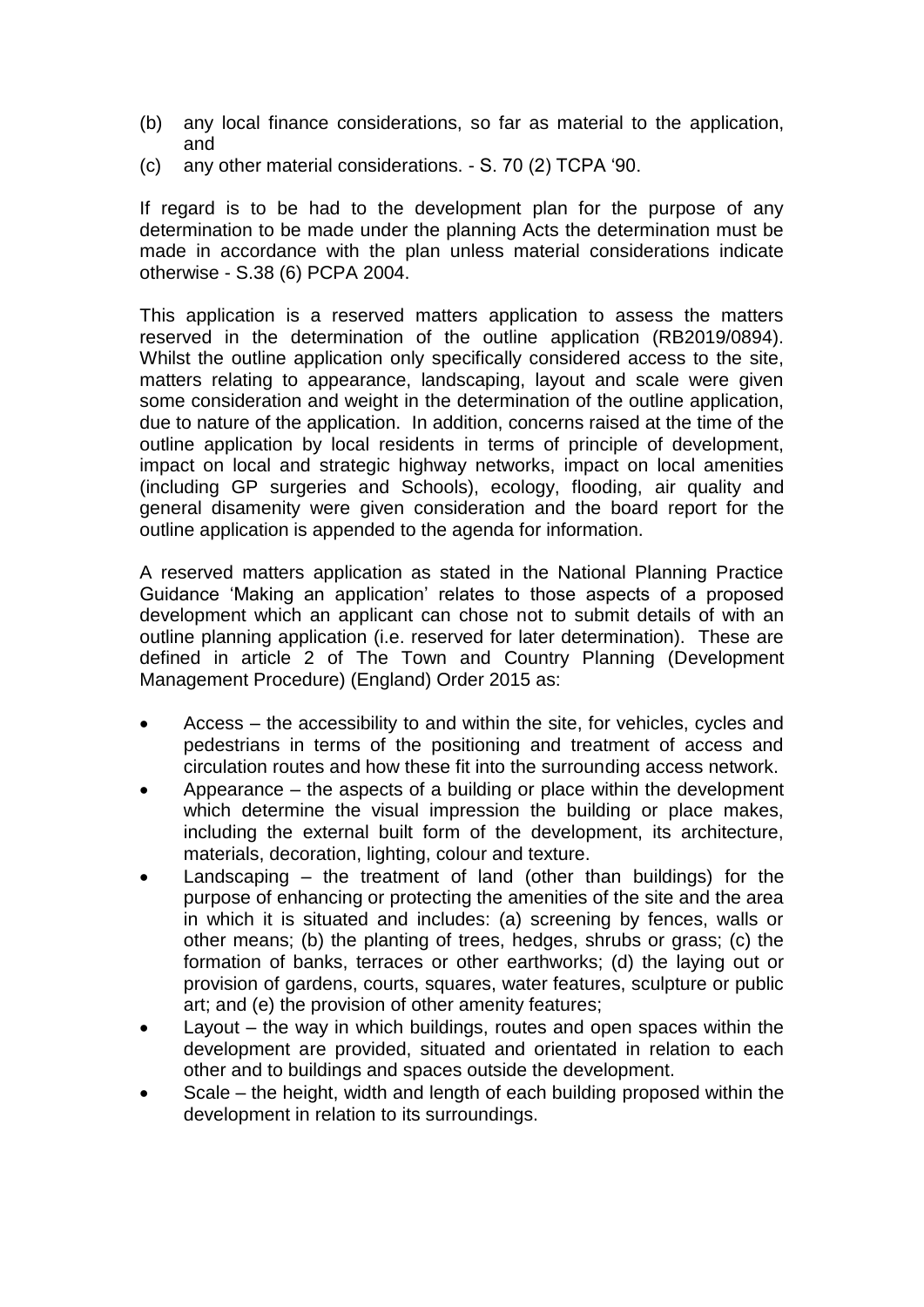The outline application (RB2019/0894) provided a detailed consideration and assessment of the principle of developing this site for residential. However, it is worth reiterating that this site, whilst formally Green Belt under the now superseded Unitary Development Plan, was removed from the Green Belt and re-allocated for Residential purposes within the Adopted Local Plan Sites and Policies Document (2018). This followed an extension public consultation, culminating in an Examination in Public, whereby a Planning Inspector appointed by the Secretary of State found the Sites and Policies document to acceptable and thus removing this site from the Green Belt and re-allocating it for Residential purposes. The site has since formed Housing Site H66 (total area of 16.49 hectares) and the Sites and Policies Document indicates that the total site has a capacity of approximately 320 dwellings.

From a land use perspective, the development of the site for Residential is acceptable and the principle of developing the site for approximately 320 dwellings has been established in the approval of the outline application. Accordingly, the principle of this development cannot be revisited during the determination of this reserved matters application.

In addition, the access arrangements were considered and deemed to be acceptable in respect of highway safety and the additional traffic movement to and from the site on the strategic and local road networks was considered and deemed acceptable during the determination of the outline application by the Council's Transportation Infrastructure Service and Highways England, subject to conditions. Accordingly, matters relating to the access into and out of the site, the impact on local and strategic road networks, also cannot be revisited during the determination of this reserved matters application.

Given the issues of principle, and access have been fully considered under the outline application, they cannot be considered under this reserved matters application. In addition, matters relating to the impact of the development on local amenities such as Schools and GP Surgeries, flooding of the site, pollution impacts, noise, and ecological impacts were all considered during the outline stage and no concerns were raised.

With regard to the above, the main considerations in assessing the reserved matters application are considered to be:

- Design, layout and scale
- Provision of open space on the site
- Highways issues
- Drainage and flood risk issues
- Ecology and biodiversity
- Landscape and tree matters
- General amenity issues contaminated land, noise and air quality
- Impact on existing/proposed residents.
- Heritage issues
- Impact on Education/GPs
- Other issues raised by objectors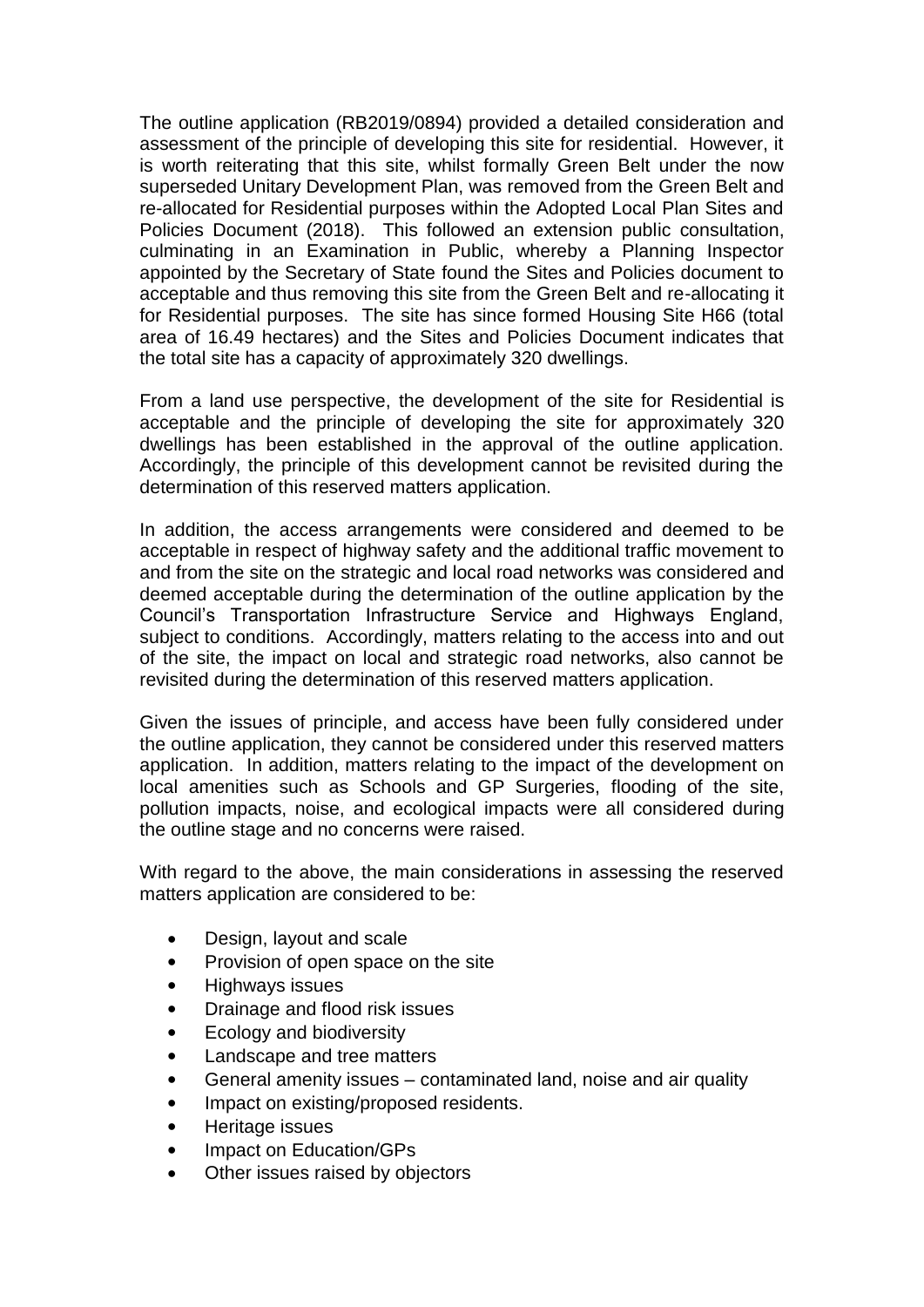- Planning Obligations
- Other Considerations

### Design, Layout and Scale

The NPPG notes that: *"Development proposals should reflect the requirement for good design set out in national and local policy. Local planning authorities will assess the design quality of planning proposals against their Local Plan policies, national policies and other material considerations."*

The NPPG further goes on to advise that: *"Local planning authorities are required to take design into consideration and should refuse permission for development of poor design."*

Paragraph 126 of the NPPF states: *"The creation of high quality, beautiful and sustainable buildings and places is fundamental to what the planning and development process should achieve. Good design is a key aspect of sustainable development, creates better places in which to live and work and helps make development acceptable to communities."*

Paragraph 134 states *"Development that is not well designed should be refused, especially where it fails to reflect local design policies and government guidance on design, taking into account any local design guidance and supplementary planning documents such as design guides and codes. Conversely, significant weight should be given to:* 

- *a) development which reflects local design policies and government guidance on design, taking into account any local design guidance and supplementary planning documents such as design guides and codes; and/or*
- b) *outstanding or innovative designs which promote high levels of sustainability, or help raise the standard of design more generally in an area, so long as they fit in with the overall form and layout of their surroundings."*

Policy CS28 'Sustainable Design' states, in part, that: "*Proposals for development should respect and enhance the distinctive features of Rotherham. They should develop a strong sense of place with a high quality of public realm and well-designed buildings within a clear framework of routes and spaces. Development proposals should be responsive to their context and be visually attractive as a result of good architecture and appropriate landscaping…….. Design should take all opportunities to improve the character and quality of an area and the way it functions."* This seeks to ensure that all developments make a positive contribution to the environment by achieving an appropriate standard of design.

Policy SP55 'Design Principles', states, in part, that: "*All forms of development are required to be of high quality, incorporate inclusive design principles and positively contribute to the local character and distinctiveness of an area and*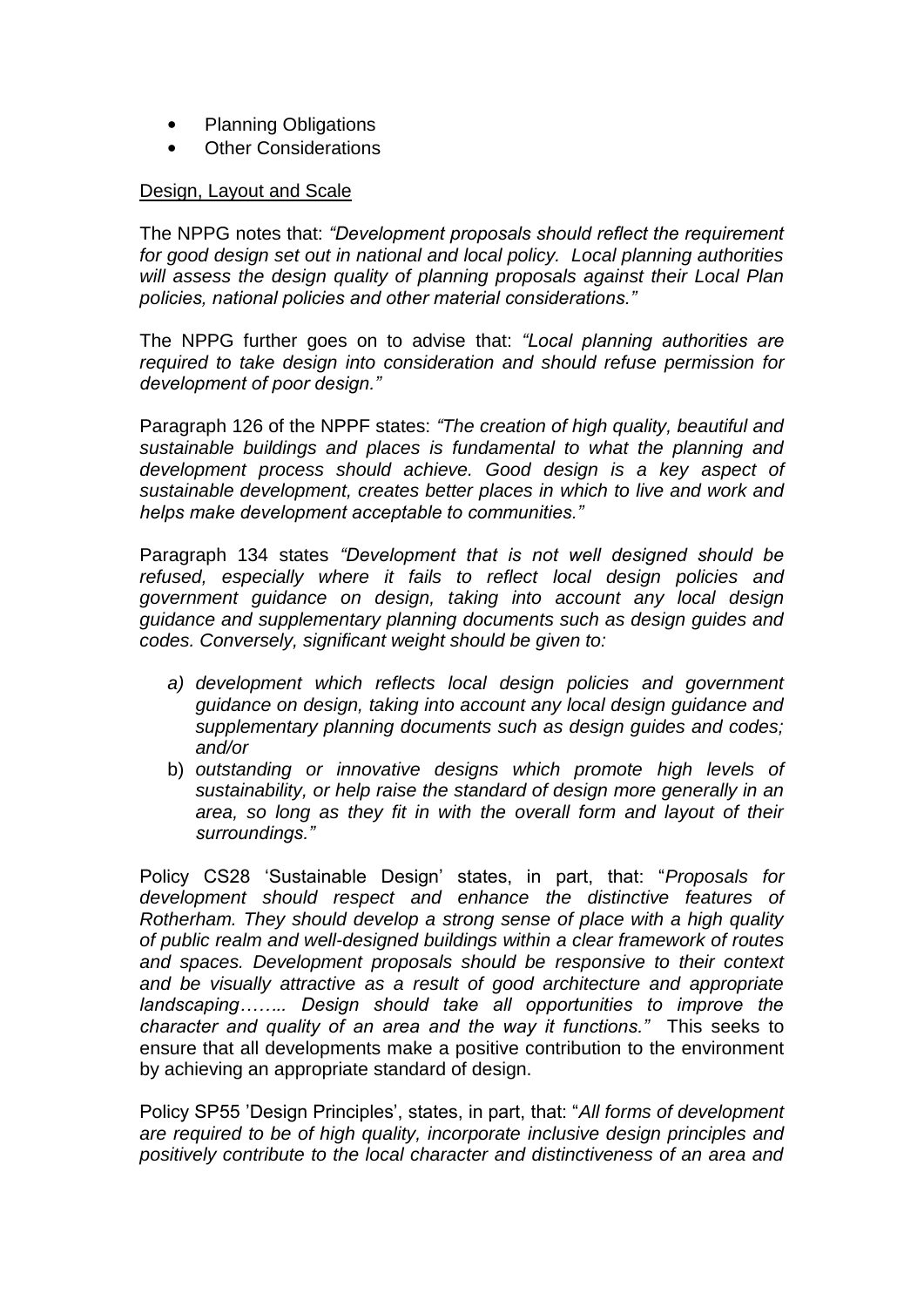*the way it functions. This policy applies to all development proposals including alterations and extensions to existing buildings".*

Policy CS6 'Meeting the Housing Requirement' further states, in part, that: "*Housing development will be expected to make efficient use of land while protecting and enhancing the character of the local area."*

The South Yorkshire Residential Design Guide aims to provide a robust urban and highway design guidance. It promotes high quality design and development which is sensitive to the context in which it is located.

The layout comprises a mix of terraced, semi-detached and detached dwellings. The properties are proposed to be 2 or 2 ½ storeys in height.

The layout follows the general principles set out in the illustrative masterplan submitted with the outline and the approved Design Code for the site in that it incorporates a wide landscape buffer to the northern boundary of the site, further landscape buffers to the other boundaries of the site, potential future access routes to the land to the south and east, as well as a new pedestrian link in the south-west corner of the site onto Moor Lane South. Furthermore, within the site the central public green space is well overlooked by surrounding properties, there is good circulation for residents and the wider general public to walk through the central green space with footpaths, there is also play areas and play equipment within the area as well as space for more informal play. There is a further area of public open space to the north-west corner of the site, although some of this area will be occupied by an attenuation basin and pumping station, as such only part will be available all year round for informal play and recreation. Finally the site will be subject to extensive planting within the landscape buffer areas, the public open space and tree lined avenues and streets.

The accompanying accommodation schedule also indicates that the developable area extends to 14.5ha and will provide a mix of 2, 3, 4 and 5 bed properties in a mixture of detached, semi-detached and terraced forms. The properties will be either two-storey or two-storey with rooms in the roofspace. The mix of accommodation proposed is:

• Open Market 24 x 2 bed 56 x 3 bed 125 x 4 bed 35 x 5 bed

> 38 of the 2 and 3 bed properties are either end or mid properties and the remaining 202 are detached.

 Affordable 46 x 2 bed 26 x 3 bed 8 x 4 bed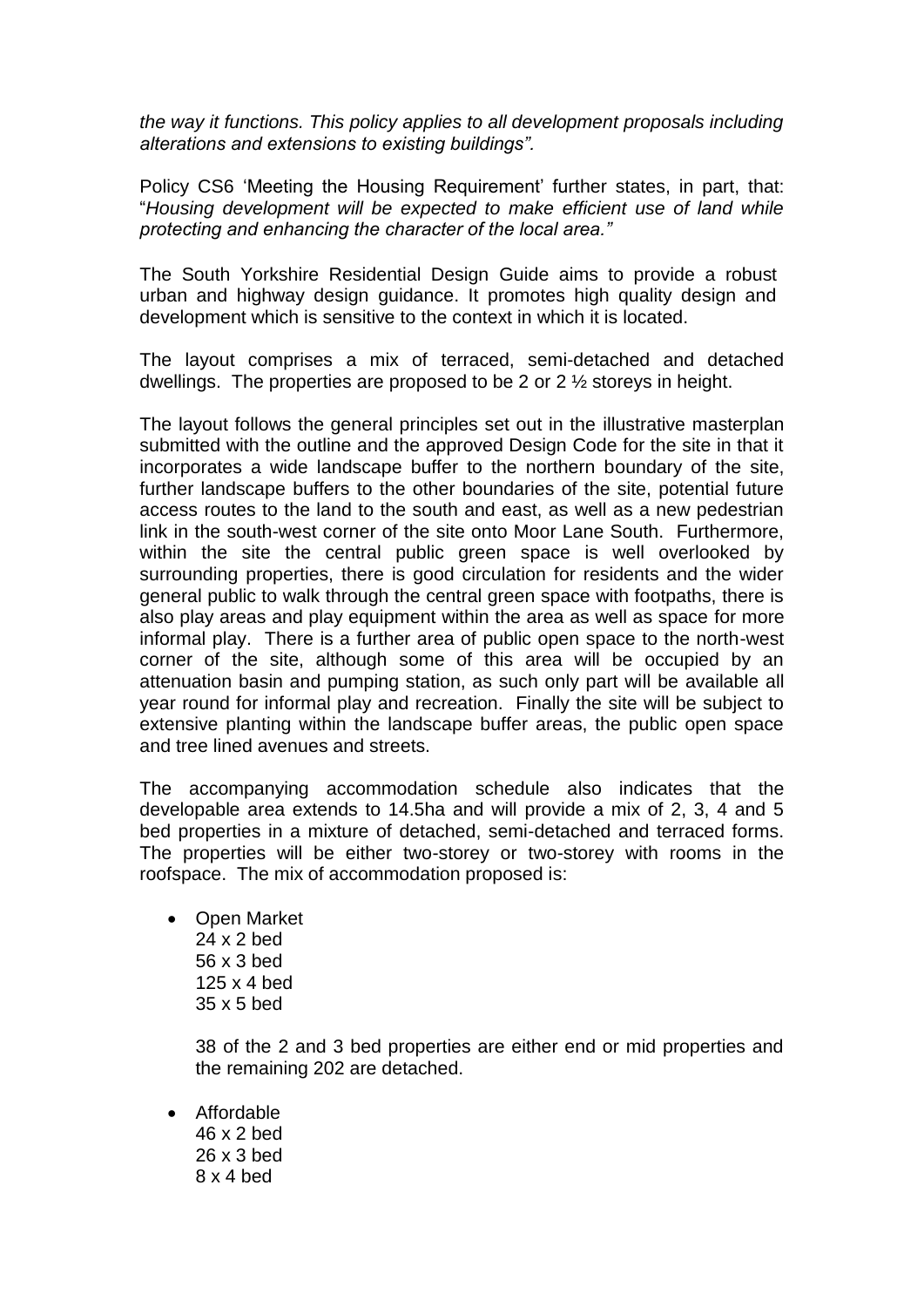### All of the affordable units are either end or mid properties.

The two-storey dwellings with rooms in the roof space will be located away from the northern boundary of the site and concentrated to the areas towards the east, west and south of the site. There will also be some of these house types close to the central public open space and along one of the access roads into the site. The height of the two-storey dwellings with rooms in the roofspace will be approximately 9.5m to the ridge, the two-storey houses will range in height from approximately 7.5m to approximately 9m to the ridge.

With regard to the above, it is considered that the layout is acceptable in this location and accord with the requirements of the Design Code.

Turning to the internal streets, as detailed above these will comprise of 2 and 2½ storeys and will be a mix of detached, semi-detached and terraced properties. The properties are to be constructed in a mix of red brick, buff brick and render, with some properties having red tile hung features on elevations, in addition some properties will have a mock-tudor feature, with boarding over render. The properties will either have red tiled roofs or a grey tiled roof, gutters and down pipes are to be black throughout. Those properties with detached garages will be constructed in similar materials.

It is considered that the individual design of the properties, with their materials and design features / details would represent an acceptable and appropriate form of development on this site and in this location which would give the new estate a distinctive appearance that will enhance the character of the area.

In addition to the above the proposed boundary treatments in and around the application site would be acceptable and would further enhance the appearance of the estate.

Having regard to all of the above, it is considered that the layout and design of the proposed development offers an acceptable balance between achieving an efficient use of the land available whilst safeguarding a satisfactory provision of individual private amenity space for each dwelling. Furthermore, it is considered to accord with the general principles and goals set out in the NPPF and the applicants, through the submission of amended plans, have demonstrated a concerted effort to achieve a well-designed scheme.

#### Provision of open space on the site

Policy CS22 'Green Space' states that: "*The Council will seek to protect and improve the quality and accessibility of green spaces available to the local community and will provide clear and focused guidance to developers on the contributions expected. Rotherham's green spaces will be protected, managed, enhanced and created by:*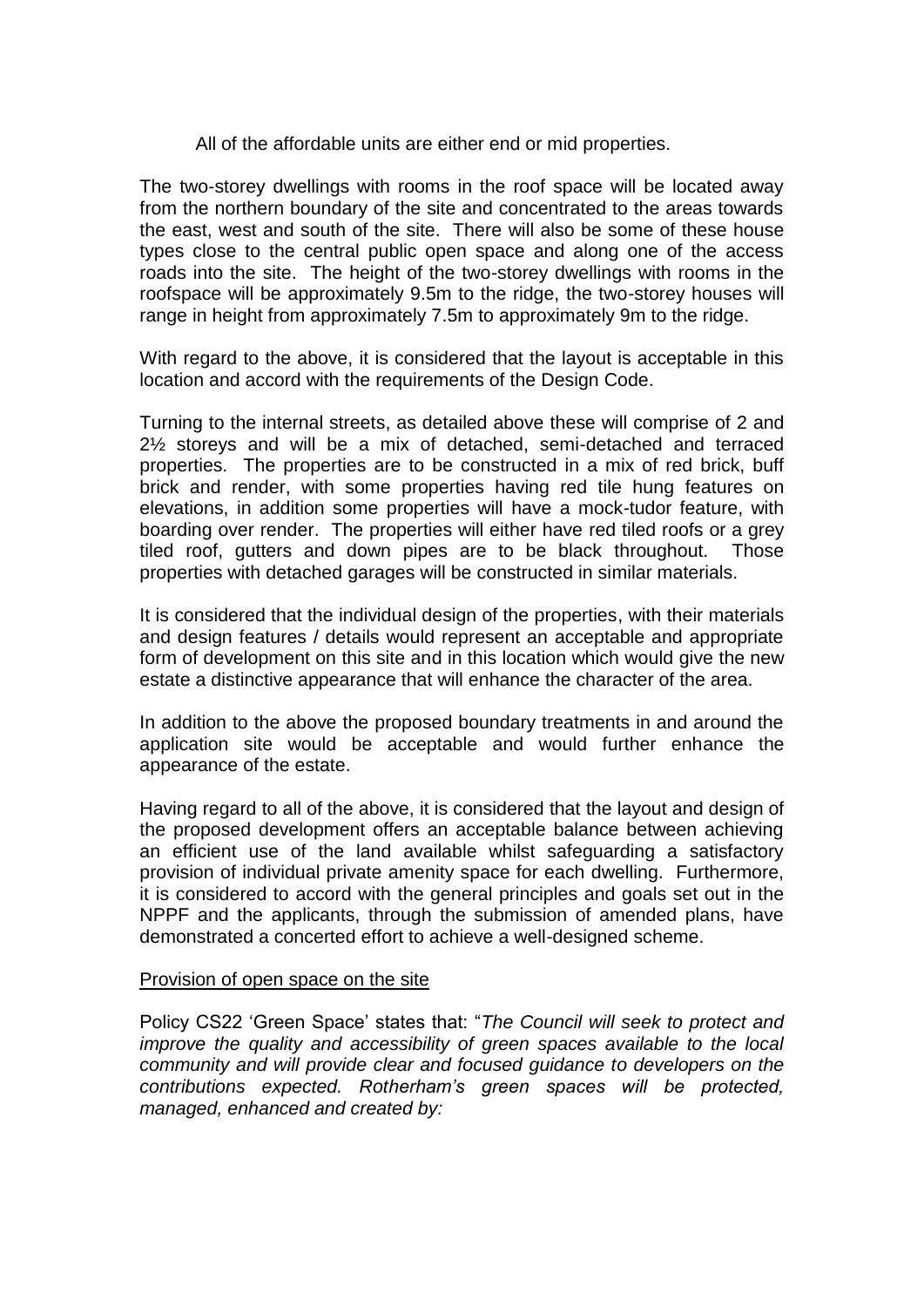- *a. Requiring development proposals to provide new or upgrade existing provision of accessible green space where it is necessary to do so as a direct result of the new development*
- *b. Having regard to the detailed policies in the Sites and Policies document that will establish a standard for green space provision where new green space is required Protecting and enhancing green space that contributes to the amenities of the surrounding area, or could serve areas allocated for future residential development*
- *c. Considering the potential of currently inaccessible green space to meet an identified need.*
- *d. Putting in place provision for long term management of green space provided by development*
- *e. Requiring all new green space to respect and enhance the character and distinctiveness of the relevant National Character Areas and the Local Landscape Character Areas identified for Rotherham.*
- *f. Links between green spaces will be preserved, improved and extended by:*
	- *i. Retaining and enhancing green spaces that are easily accessible from strategically important routes as identified in the Public Rights of Way Improvement Plan, and those that adjoin one or more neighbouring green spaces to form a linear feature*
	- *ii. Creating or extending green links where feasible as part of green space provision in new developments."*

Policy SP37 'New and Improvements to Existing Green Space' states, in part, that:

"*Residential development schemes of 36 dwellings or more shall provide 55 square metres of green space per dwelling on site to ensure that all new homes are:*

*(i) within 280 metres of a Green Space (ii) Ideally within 840m of a Neighbourhood Green Space (as identified in the Rotherham Green Space Strategy 2010); and (iii) Within 400m of an equipped play area.*

*The exception to this will be where the characteristics of the site and the nature of the proposals are likely to impact on the delivery of the Green Space or the overall development scheme. In these circumstances, then evidence*  shall be provided with the planning application to justify any lower level of *Green Space provision on site or off site contributions. This shall take into account the nature of the proposed development, and the particular characteristics of the site and the wider local area*."

The application seeks permission for 320 new homes and as such the requirement for on-site open space extends to 17,600 sq metres. The proposed layout provides a large central public open space, along with part of the green space to the north-west corner of the site (minus the attenuation basin) and the landscape buffer to the west of the site which will provide some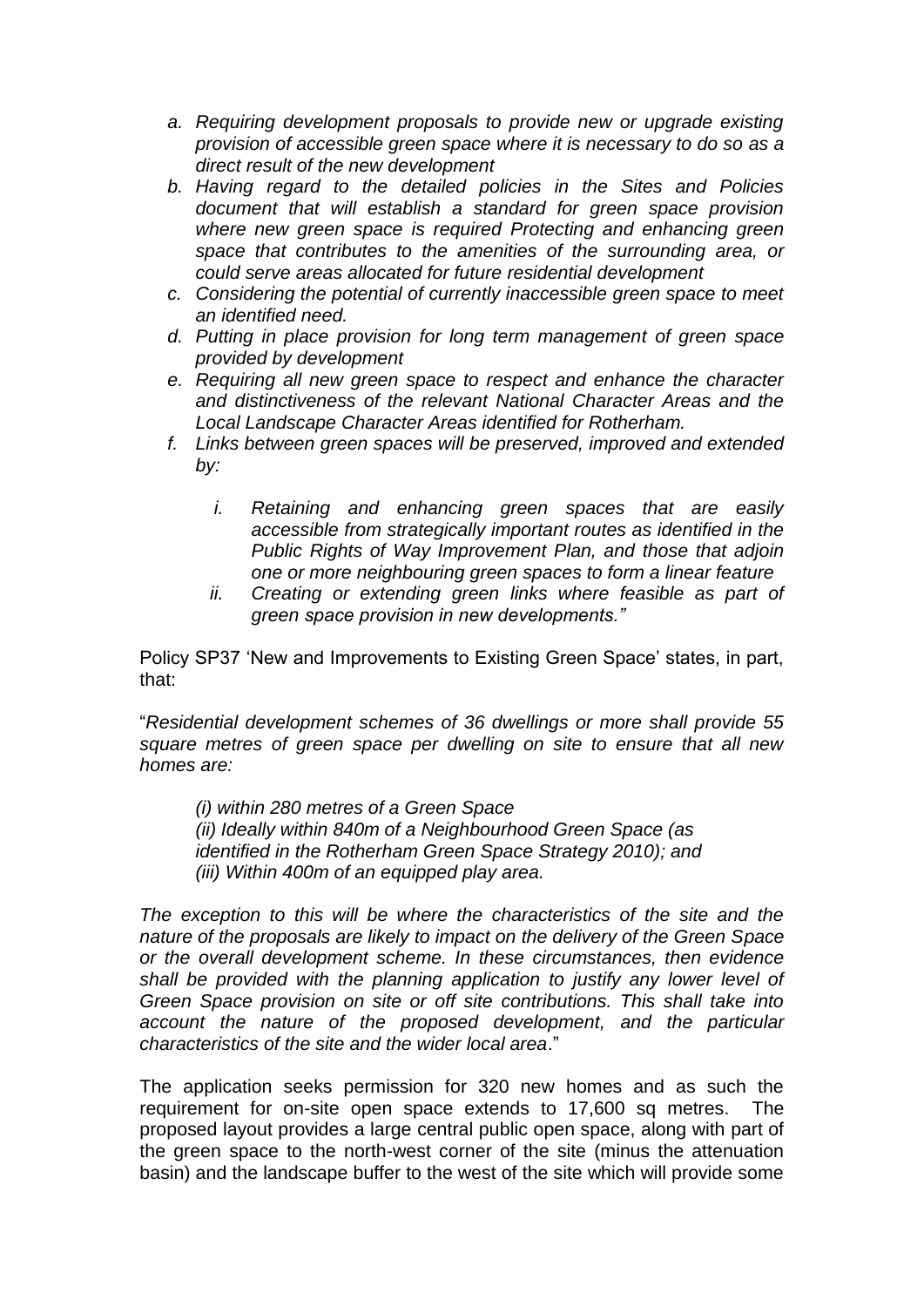amenity function given its width and inclusion of a footpath through from north to south of the site, linking up with the new pedestrian footpath in the southwest corner of the site. These three distinct areas of public open space will provide approximately 22,713 sq. metres, which exceeds the required amount, and is therefore in line with this policy.

In addition to the areas of open space, the proposed development also includes the provision of a Local Area of Play (LAP) and a Local Equipped Area of Play (LEAP). Policy SP39 'Design and Location of Green Space, Sport and Recreation' outlines the principles to be followed when new play spaces are designed.

The development proposes a LAP within the central green space area which will be an area enclosed by a 1.2m high black bow top fence, with 2 selfclosing gates (1 maintenance and 1 partially lockable pedestrian and maintenance gate) in line with British Standards. Within the area will be play equipment for toddlers and include a slide, a rock n bowl and a rock n roll cockerel.

To achieve the LEAP play requirement the developer is proposing a "Play on the Way" feature of natural play equipment that will be located throughout the central public open space area and will be provide equipment such as a 'Jungle Dome' which offers climbing and balancing activities, a raised tunnel, a tyre hopscotch, a bucket swing, slide and boulders. Benches and litter bins will also be provided within this area.

It is considered that type of play is proportionate to the development proposed. However, it should be noted that all the areas of public open space, including the LAP and LEAP will be maintained by a management company which was secured as part of the Section 106 legal agreement with the outline application. Furthermore, there is a requirement within the same legal agreement of when the LAP and LEAP need to be provided by the developer.

An objection to the outline application was received by Sport England as a non-statutory consultee. At the time of the outline they calculated that the population of the proposed development in this area will generate a demand for a total of £275,855 in relation to Sports Halls, Swimming Pools, Artificial Grass Pitches and Indoor Bowls. However, during the determination of the Outline application, the Council's Culture, Sports and Tourism Partnership Manager provided comments in relation to the request from Sport England and considered that the demand outlined can be met by existing provision at Maltby Leisure Centre and central venues. Furthermore, it was considered that the contributions mentioned for swimming and indoor bowls were small enough that any demand could be accommodated within the existing local provision. Therefore, it was considered that having regard to the proposed on-site greenspace provision that the contribution requested by Sport England at the time could not be justified as part of the outline application.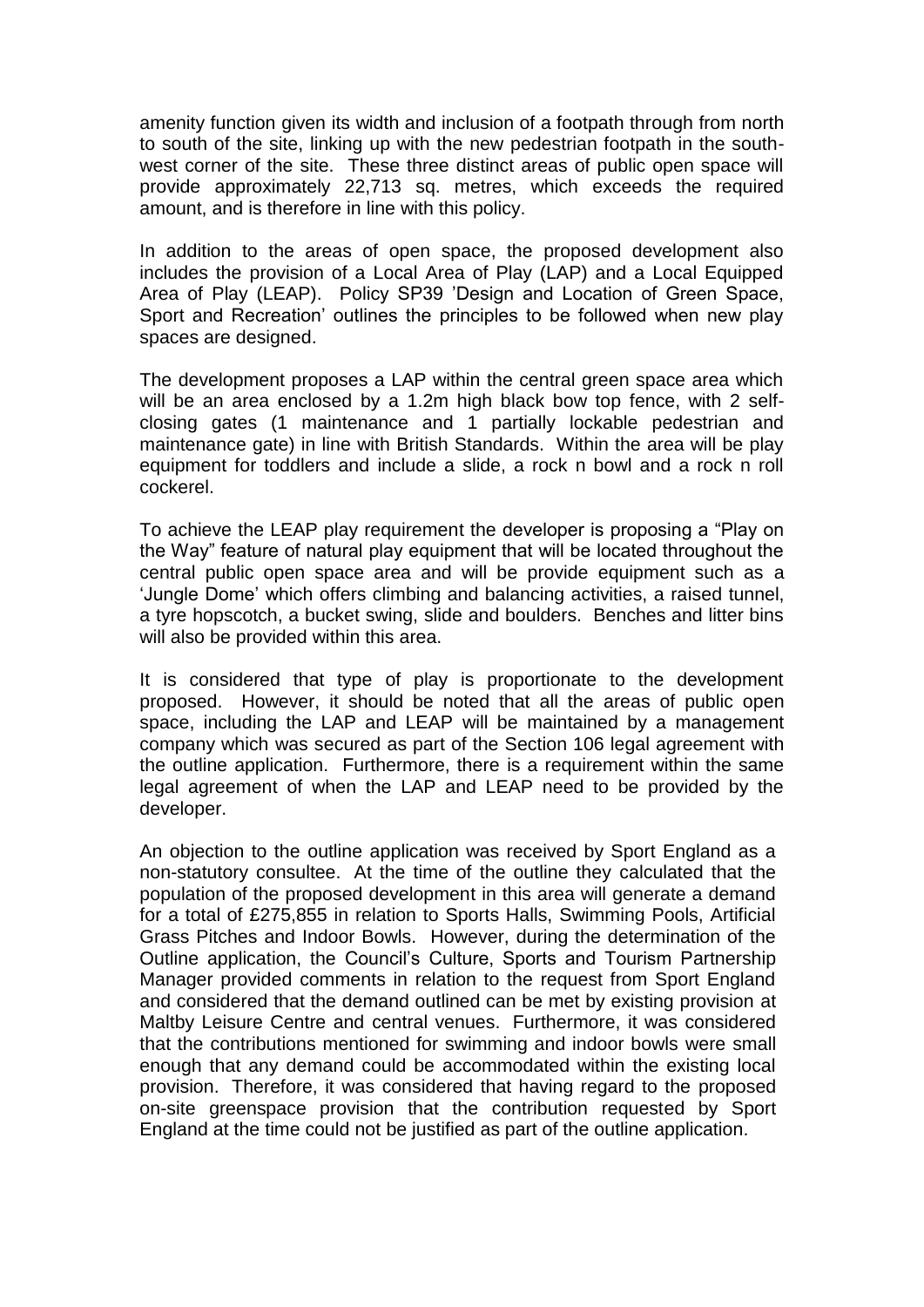Sport England were consulted on this reserved matters application when it was submitted in August 2021 and whilst an e-mail was received from Sport England confirming they had received the consultation request, no further comments have been received, despite several further e-mails to them for comments.

Therefore, it is considered that given the sport provision issue was assessed at the outline stage it cannot be reconsidered at this time and the lack of a response from Sport England adds further weight to this.

Taking the above into consideration, it is considered that the scheme provides an appropriate amount of open space as well as play equipment on the application site and accords with the above Local Plan Policies.

#### Highways issues

In assessing highway related matters, Policy CS14 'Accessible Places and Managing Demand for Travel,' notes in part, "*that accessibility will be promoted through the proximity of people to employment, leisure, retail, health and public services by (amongst other):*

- *a. Locating new development in highly accessible locations such as town and district centres or on key bus corridors which are well served by a variety of modes of travel (but principally by public transport) and through supporting high density development near to public transport interchanges or near to relevant frequent public transport links.*
- *g. The use of Transport Assessments for appropriate sized developments, taking into account current national guidance on the thresholds for the type of development(s) proposed."*

Policy SP26 'Sustainable Transport for development' states, in part, that:

*"Development proposals will be supported where it can be demonstrated that:*

- *a. as a priority, the proposals make adequate arrangements for sustainable transport infrastructure; promoting sustainable and inclusive access to the proposed development by public transport, walking and cycling, including the provision of secure cycle parking, and other non-car transport and promoting the use of green infrastructure networks where appropriate;*
- *b. local traffic circulation, existing parking and servicing arrangements are not adversely affected;*
- *c. the highway network is, or can be made, suitable to cope with the traffic generated in terms of the number, type and size of vehicles involved, during construction and after occupation;*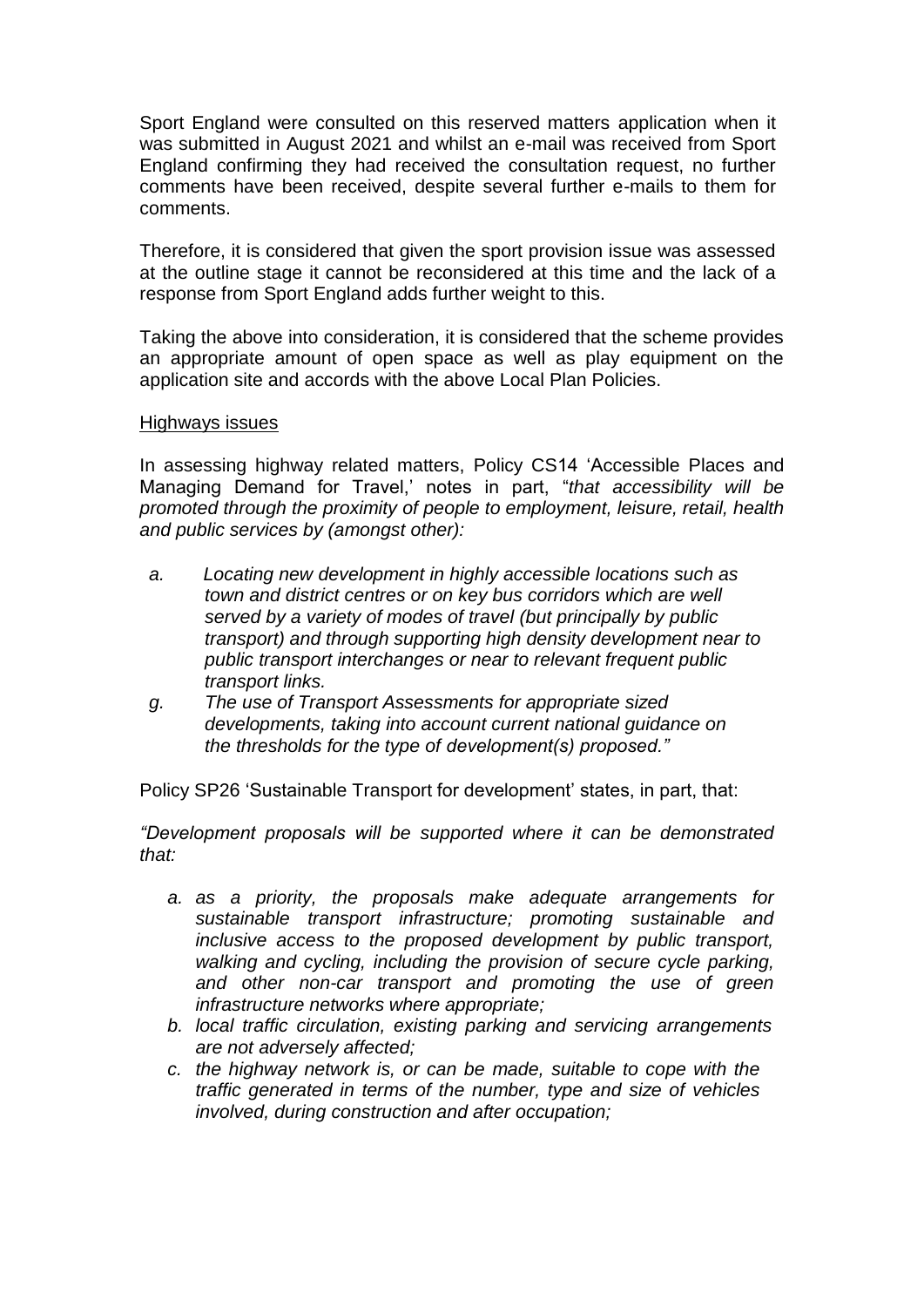*d. schemes take into account good practice guidance published by the Council including transport assessment, travel plans and compliance with local Residential and Commercial Parking Standards to ensure there is a balance struck between access for motor vehicles and the promotion of sustainable access."*

The NPPF further notes at paragraph 110: "*In assessing sites that may be allocated for development in plans, or specific applications for development, it should be ensured that:*

- *a) appropriate opportunities to promote sustainable transport modes can be – or have been – taken up, given the type of development and its location;*
- *b) safe and suitable access to the site can be achieved for all users; and*
- *c) any significant impacts from the development on the transport network (in terms of capacity and congestion), or on highway safety, can be cost effectively mitigated to an acceptable degree."*

Paragraph 111 states: "*Development should only be prevented or refused on highways grounds if there would be an unacceptable impact on highway safety, or the residual cumulative impacts on the road network would be severe.*

Paragraph 113 goes on to note that: "*All developments that will generate significant amounts of movement should be required to provide a travel plan, and the application should be supported by a transport statement or transport assessment so that the likely impacts of the proposal can be assessed."*

The site development guidelines for H65 as set out in the adopted Sites and Policies Document states: "*A Transport Assessment will be required which includes consideration of possible traffic issues regarding Bramley village and J1 of the M18."*

As detailed above matters relating to the impact of the development on national and local road networks, including Bramley village and J1 of the M18 were assessed and considered at the outline stage by both the Council's Transportation Infrastructure Service and Highways England. Both assessed the TA submitted and both found that the development, subject to conditions would not have a detrimental impact on highway safety or a serve impact on the road network, and as it was considered at outline stage it cannot be revisited at the reserved matters application stage.

For reference the conditions included on the outline remain valid and they required the following:

*"A detailed scheme to provide the works to Junction 1 of the M 18 Motorway as shown in draft form on Plan Reference, Aone drawing no. HE566833- AONE GEN-M18\_J1-DR-C-GA05-P01, or an alternative scheme that takes account of improvements that have either been carried out or agreed since*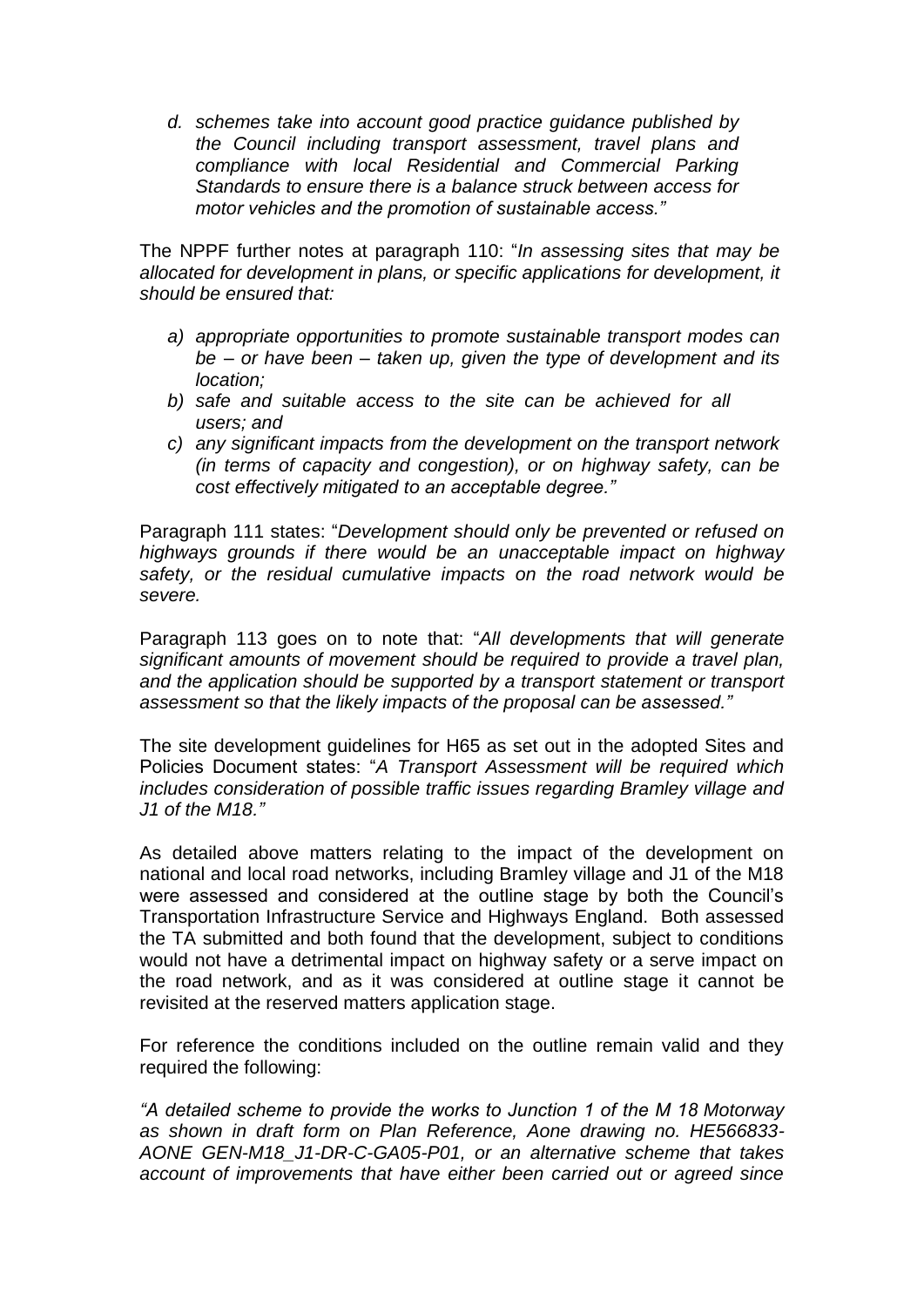*the approval of this permission shall be submitted to and approved in writing by the Local Planning Authority. No more 80 dwellings (25%) shall be occupied until the approved highway works have been completed."*

*"The development shall not be commenced until details of the proposed improvement to the Flanderwell Lane/B6093 junction, indicated in draft form on plan reference AO94759-1 35 18 Drawing No. 006, have been submitted to and approved by the Local Planning Authority and the approved details shall be implemented prior to the occupation of the 50th Dwelling on the site."*

Further to the above the location and design of the two access points onto Moor Lane South from the development were also considered at outline stage and were both deemed to be acceptable from a highway safety perspective as both access / egress points provide sufficient visibility.

The only highway issue for consideration at reserved matters relates to the internal road network and to ensure that each property has sufficient amount of parking available off the highway in line with the Council's adopted SPD 'Transport Assessments, Travel Plans and Parking Standards'.

In respect of the internal road layout, the Council's Transportation Infrastructure Service have stated that the amended site layout has now addressed previous concerns and that the proposed site layout complies with guidance from the South Yorkshire Residential Design Guide and Manual for Streets.

The proposed site accesses and improvements to the site frontage (pedestrian facilities) as required by both the current application and the original Outline planning permission (RB2019/0894P) will require the developer to enter into a S278 legal agreement with the Council for the works.

The scheme has been designed to a 20mph speed limit which will require a Traffic Regulation Order (TRO) to be carried out outside of the planning process.

It is noted that all properties are provided with a sufficient amount of parking, whether that be by way of internal garages, detached garages or surface parking either within the curtilage of each property or in close proximity, away from the carriageway. Accordingly, the level of car parking for each dwelling would satisfy the requirements of the SPD.

In addition to the above it is of note that the during the determination of the outline application, South Yorkshire Passenger Transport Executive requested improvements to 4 bus shelters on Moor Lane South and Braithwell Road, at a cost of £63,389.10 and a financial contribution of £100,000 per annum for a period of 3 years towards improvements to bus services in the immediate area. These requirements were secured as part of the s106 legal agreement attached to the outline application and remain pertinent.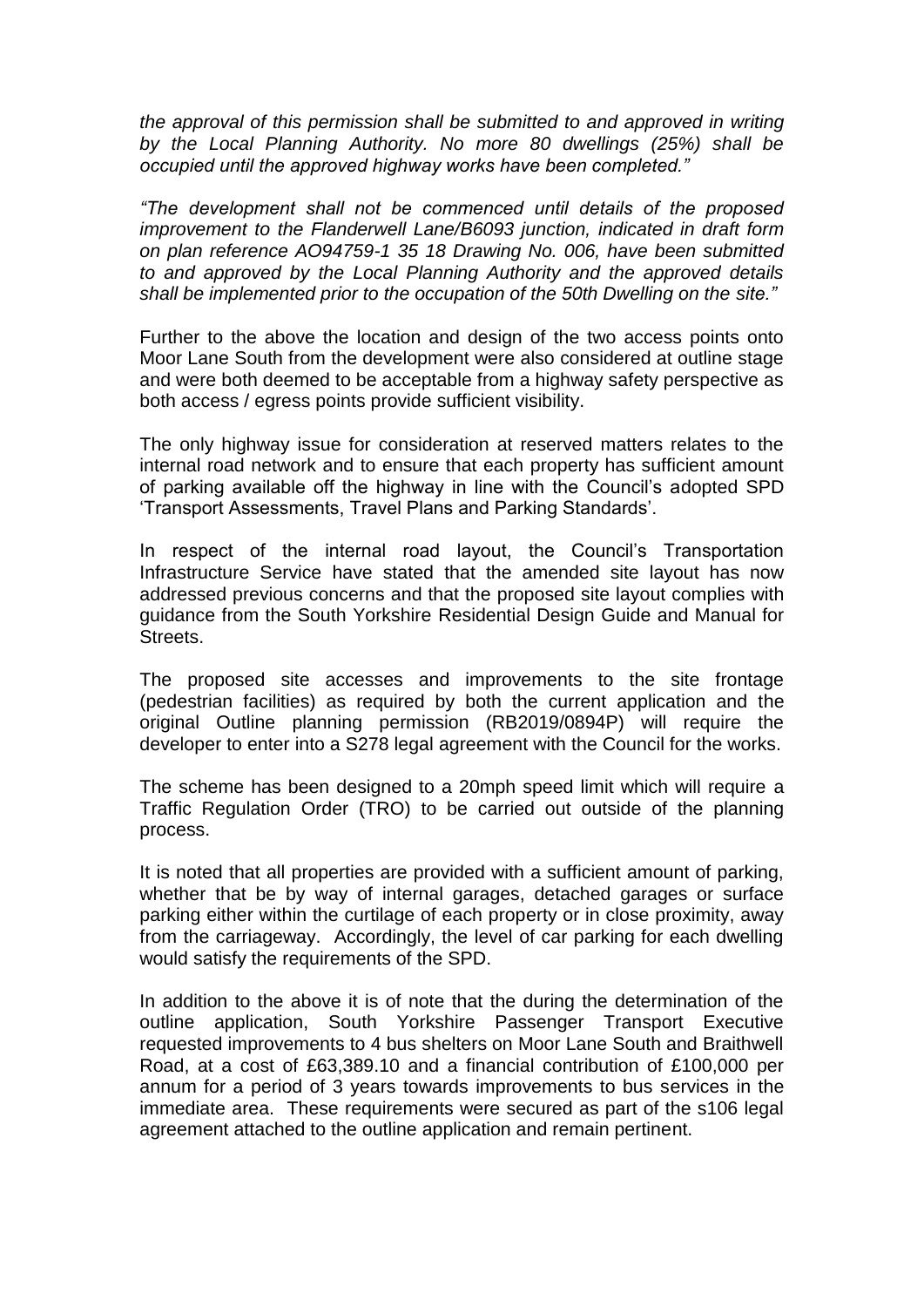Therefore, with regard to the above the proposed development would not raise any highway safety issues or highway concerns both within the local and strategic networks.

### Drainage and flood risk issues

Policy CS24' Conserving and Enhancing the Water Environment' states:

"*Proposals will be supported which:*

- *a. do not result in the deterioration of water courses and which conserve and enhance:*
	- *i. the natural geomorphology of watercourses,*
	- *ii. water quality; and*
	- *iii. the ecological value of the water environment, including watercourse corridors;*
- *b. contribute towards achieving 'good status' under the Water Framework Directive in the borough's surface and groundwater bodies*
- *c. manage water demand and improve water efficiency through appropriate water conservation techniques including rainwater harvesting and grey-water recycling;*
- *d. improve water quality through the incorporation of appropriately constructed and maintained Sustainable Urban Drainage Systems or sustainable drainage techniques as set out in Policy CS25 Dealing with Flood Risk,*
- *e. dispose of surface water appropriately according to the following networks in order of preference:*
	- *i. to an infiltration based system wherever possible (such as soakaways)*
	- *ii. discharge into a watercourse with the prior approval of the landowner and navigation authority (to comply with part a. this must be following treatment where necessary or where no treatment is required to prevent pollution of the receiving watercourse.)*
	- *iii. discharge to a public sewer"*

Policy CS25 "Dealing with Flood Risk" states, in part, that: "*Proposals will be supported which ensure that new development is not subject to unacceptable levels of flood risk, does not result in increased flood risk elsewhere and, where possible, achieves reductions in flood risk overall."*

Policy SP47" Understanding and Managing Flood Risk and Drainage" states, part, that: "*The Council will expect proposals to:*

*a) demonstrate an understanding of the flood route of surface water flows through the proposed development in an extreme event where the design flows for the drainage systems may be exceeded, and incorporate appropriate mitigation measures;*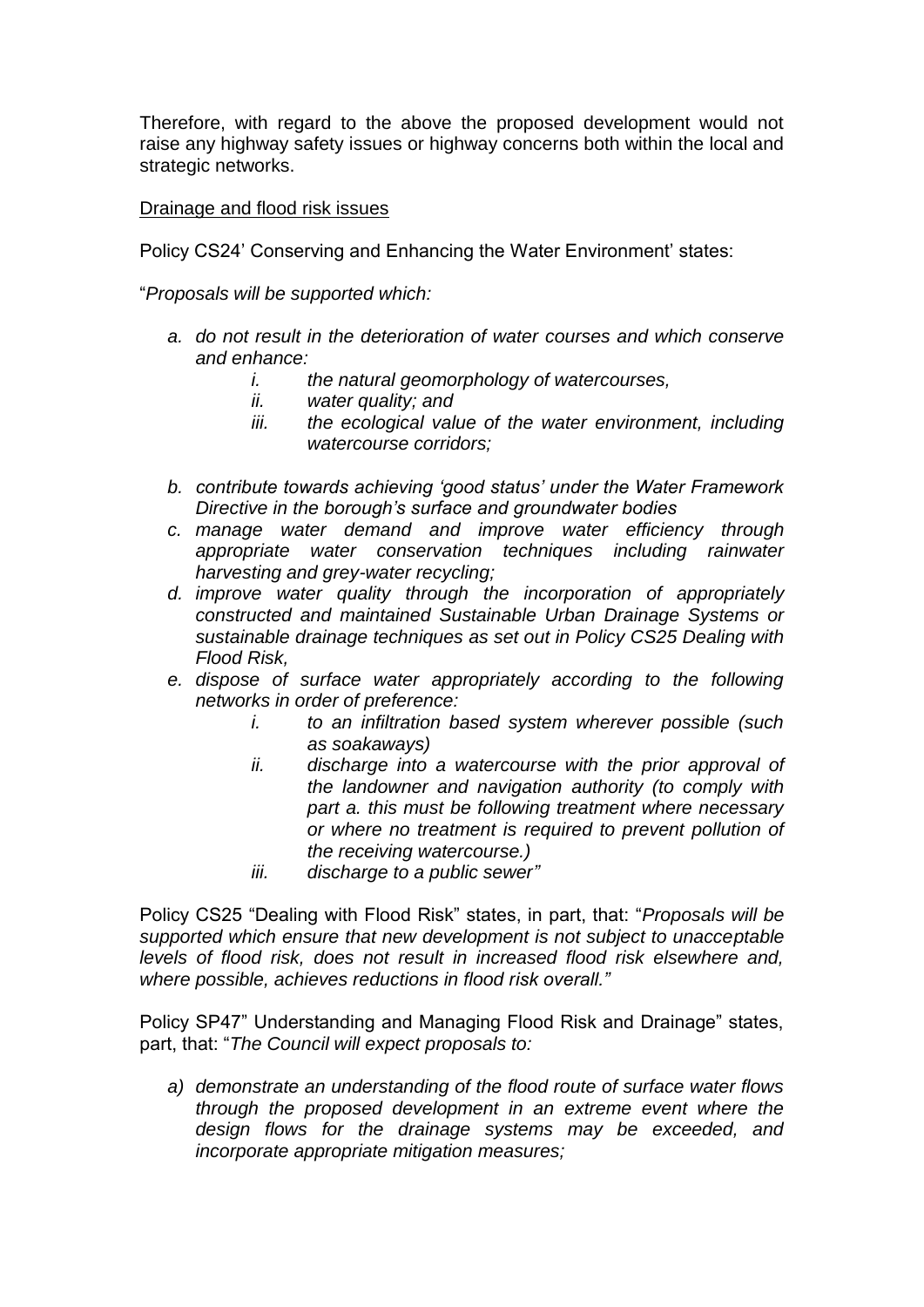- *b) control surface water run-off as near to its source as possible through a sustainable drainage approach to surface water management (SuDS). The Council will expect applicants to consider the use of natural flood storage / prevention solutions (such as tree planting) inappropriate locations, and the use of other flood mitigation measures such as raised finished floor levels and compensatory storage; and*
- *c) consider the possibility of providing flood resilience works and products for properties to minimise the risk of internal flooding to properties."*

Paragraph 163 of the NPPF notes in part that: "*When determining any planning applications, local planning authorities should ensure that flood risk is not increased elsewhere. Where appropriate, applications should be supported by a site-specific flood-risk assessment*."

Issues relating to flood risk and drainage were considered at the outline stage, where it was confirmed that the site falls within Flood Zone 1, meaning that it is unlikely to flood and that the sequential test is satisfied.

The Council's Drainage Engineer in considering the outline application noted that the watercourse along the northern boundary and the associated flood risk was considered. The indicative layout with the outline application avoided siting dwellings in this area, while providing easy access for maintenance of the watercourse. This arrangement has been retained and maintained throughout the development of the site layout plans. Furthermore, the finished ground levels of properties on the southern side of the watercourse are such that they would not force potential flood water towards the existing dwellings on the north side.

The site layout shows a large attenuation basin within the north-east corner of the site, as well as a pumping station close by which would be mainly underground with just a small kiosk style structure above ground that would be enclosed within a brick wall 0.6m high with metal railings 0.6m above.

Whilst there is limited additional information provided with the reserved matters application, the Council's Drainage Engineer has indicated that sufficient information was provided at outline stage to satisfy the Council's Drainage Section that the outstanding details could be conditioned. Accordingly, as no further information has been provided with this application, it is recommended that the same drainage conditions be imposed on the reserved matters application which will require the submission and approval of a drainage strategy, including a foul and surface water scheme; an updated Flood Risk Assessment; a flood route drawing and a foul sewer modelling assessment prior to works commencing. In addition a further condition shall be imposed which ensures no building or similar structure is erected within 5m of the top of the near bank of the watercourse on the northern edge of the site and sufficient access to allow maintenance of this watercourse shall be provided.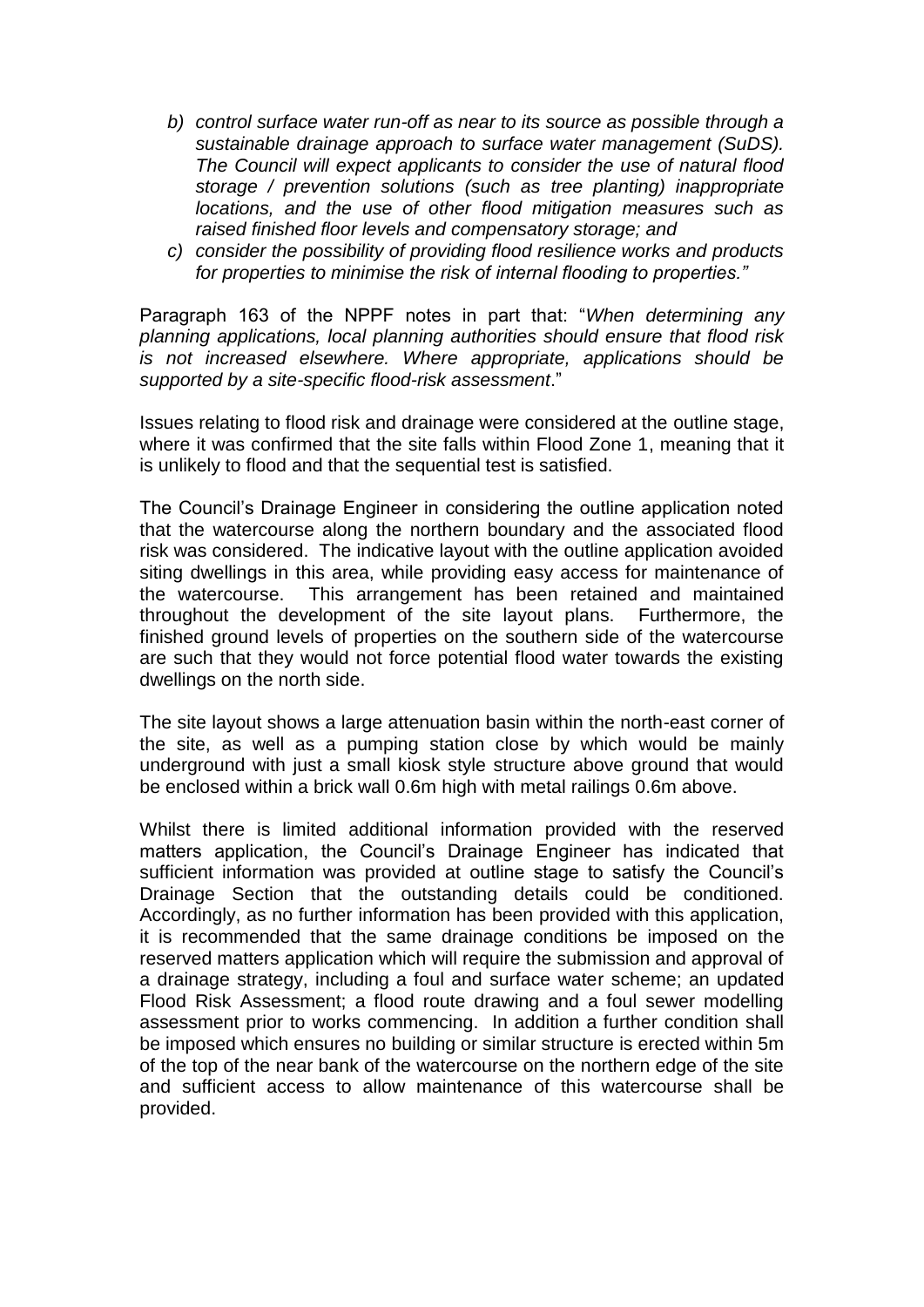Further to the above it is of note that Severn Trent raised no objections to the outline application and have not provided any comments on the reserved matters application, despite several e-mails to them seeking comments.

It is noted that several residents have raised the issue of flooding in the area particularly during 2019 and the impact building on this field would have in the future. These matters were considered during the determination of the outline application and was deemed that the building on this site would not exacerbate flooding either on this site or on neighbouring properties. This remains the case insofar as the Council's Drainage Section have raised no concerns with the proposed development at the reserved matters stage either. As such the development of this site, subject to conditions is not considered to increase the likelihood of neighbouring properties / fields being flooded in the future and the measures put in place on this site will be satisfactory.

Having regard to the above and subject to the recommended conditions it is considered that the proposals accord with the above Local Plan Policies and the advice within the NPPF.

#### Ecology and biodiversity

In assessing these issues, Policy CS20 'Biodiversity and Geodiversity,' notes in part, that: "*The Council will conserve and enhance Rotherham's natural environment and that resources will be protected with priority being given to (amongst others) conserving and enhancing populations of protected and identified priority species by protecting them from harm and disturbance and by promoting recovery of such species populations to meet national and local targets."*

Policy SP33 'Conserving and Enhancing the Natural Environment' states, in part, that: "*Development should conserve and enhance existing and create new features of biodiversity and geodiversity value,"* and adds that: "*Development will be expected to enhance biodiversity and geodiversity onsite with the aim of contributing to wider biodiversity and geodiversity delivery including, where appropriate, direct contribution to Ecological Networks, the Green Infrastructure network, Biodiversity Opportunity Areas, Nature Improvement Areas and Living Landscapes."*

Policy SP35 'Protected and Priority Species' states that "*Planning permission for development likely to have a direct or indirect adverse impact on the following will only be granted if they can demonstrate that there are no alternative sites with less or no harmful impacts that could be developed and that mitigation and / or compensation measures can be put in place that enable the status of the species to be conserved or enhanced:*

- *a) Protected species;*
- *b) Species of principal importance for the conservation of biodiversity;*
- *c) Species prioritised for action within the Rotherham Biodiversity Action Plan;*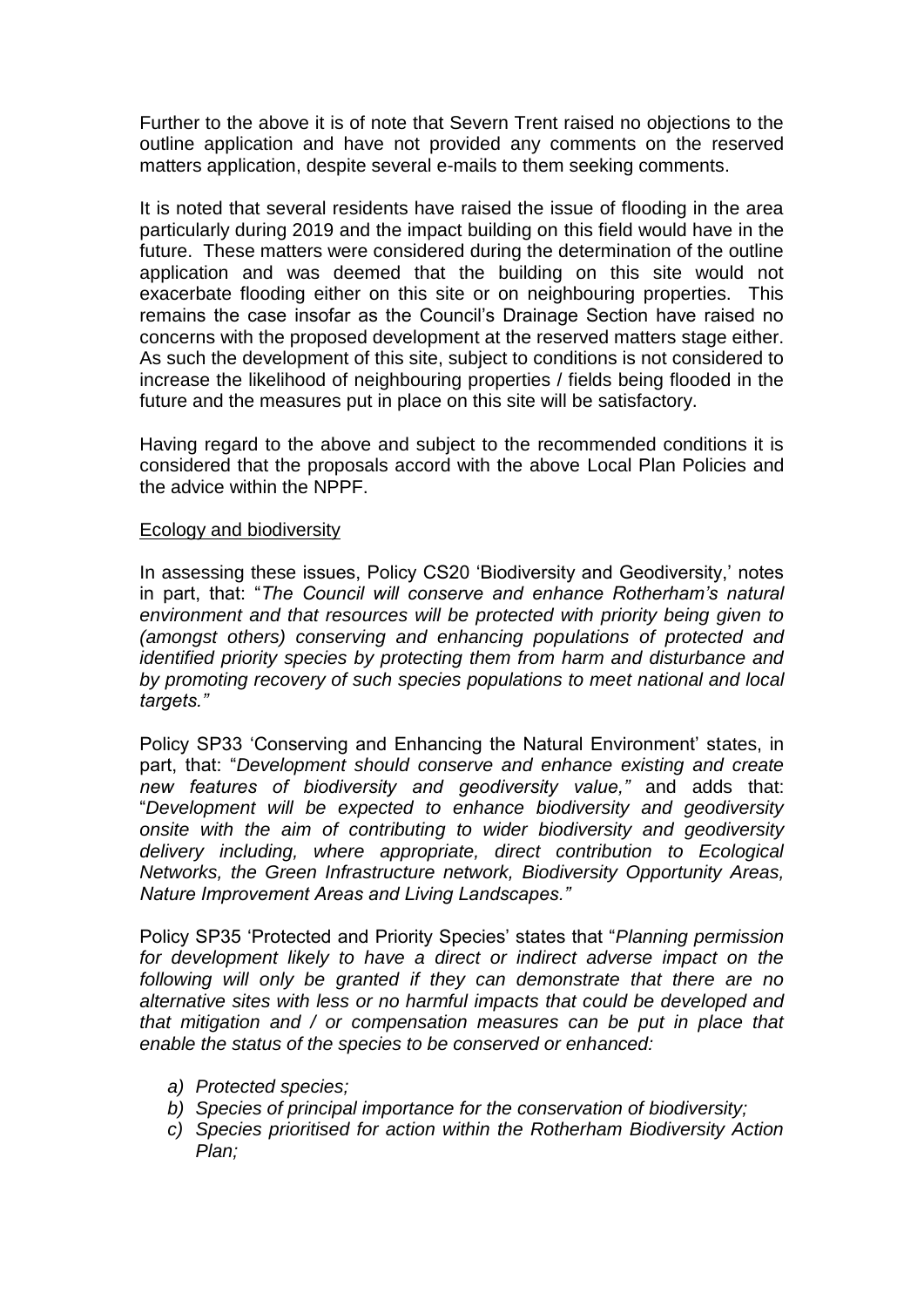*d) Populations of species associated with statutorily protected sites. Measures to mitigate and, or compensate for, any impact must be agreed prior to development commencing and should be in place by the time development is brought into use".*

The NPPF further advises in part of paragraph 174 that: "*Planning policies and decisions should contribute to and enhance the natural and local environment by (amongst other things):*

*d) minimising impacts on and providing net gains for biodiversity, including by establishing coherent ecological networks that are more resilient to current and future pressures;"*

The outline application was supported by a Preliminary Ecological Appraisal and a Reptile Survey. An updated Preliminary Ecological Appraisal has been submitted as part of the reserved matters application which provides a more up-to-date picture of the situation as the new PEA was carried out in July 2021.

The PEA notes that there are no designated sites in close proximity that would be unduly affected by the development. It further notes that the site largely comprises of arable farmland and is considered to be of limited ecological value. Boundary habitats including hedgerows, trees and Hellaby Brook were considered to offer the greatest ecological value on site. These boundary habitats are also considered to offer suitability to support breeding birds, bats, badger and hedgehog.

In order to protect designated sites and habitats of ecological value present on site, and incorporate habitat enhancements, the following is recommended:

- Appropriate consultation with Natural England;
- Boundary habitats (i.e. hedgerows, trees and Hellaby Brook) are retained, or replaced with similar native species planting;
- Any retained hedgerows and trees should be protected and not subject to direct illumination;
- Enhancement of existing hedgerows;
- Favour native species planting where possible;
- Consider the use of wildflower seed mixes:
- Consider the feasibility of incorporating wildlife ponds within the scheme;

The PEA also assessed the impact of development on various species, including bats, breeding birds, badgers, reptiles, hedgehogs and other mammals. Various recommendations have been provided for amphians, bats, birds, reptiles and hedgehogs.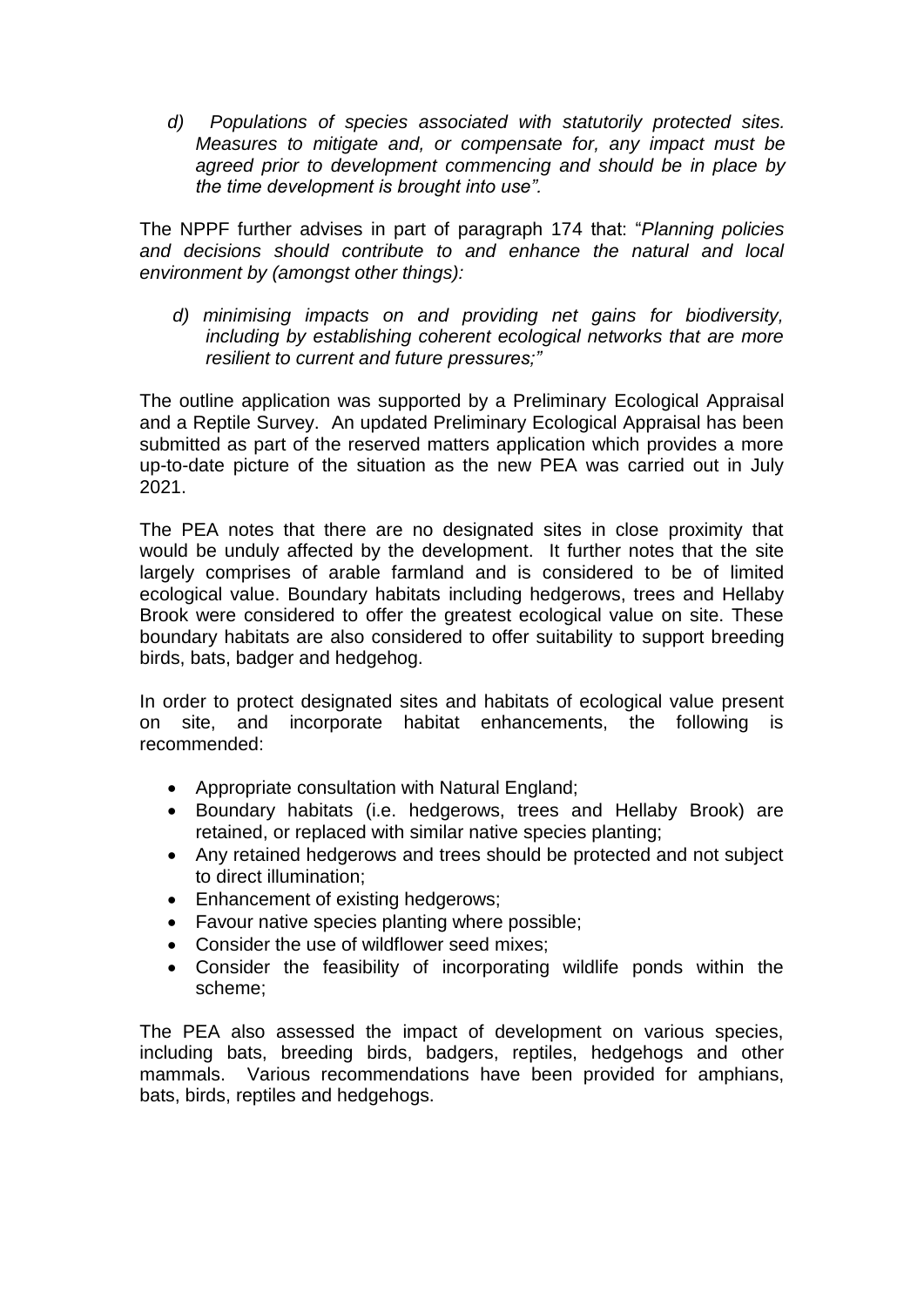The PEA notes that the development is considered feasible with minimal impact on biodiversity provided that mitigation and enhancement measures detailed within this report are incorporated within the site proposals. The residual ecological impacts are not anticipated to be significant.

An Ecological Mitigation Scheme has also been provided with the reserved matters application, this document has been produced to assist with the discharge of conditions 21 & 22 imposed by the outline application and relate to matters of sensitive lighting schemes and the compliance with the mitigation measures outlined in the PEA and Reptile Survey submitted with the outline application. It provides details of how species and habitats will be protected before, during and after construction.

The proposal also allows for the retention of the majority of the existing hedgerows around the site as well as additional planting in any areas which have gaps along the eastern boundary with the Green Belt. The retention and improvement of which will be a biodiversity enhancement.

The Council's Ecologist has confirmed that the PEA submitted with the outline and in particular the Ecological Mitigation Scheme provides extensive details of the type of lighting design, bat and bird boxes to be deployed, protection and enhancement of hedgerows and trees, installation of reptile features such as refuge piles comprising of log / brash piles from felled trees or sections of hedgerows and gaps within sections of boundary treatment to allow passage of hedgehogs. All of which satisfy the conditions imposed on the outline. As such amended conditions shall be imposed to ensure the development is carried out in accordance with the PEA and EMS both dated July 2021.

Policy SP36 'Soil Resources' states, in part, that "*Development will be required to demonstrate the sustainable use of soils during construction and operation stages, where appropriate and to be determined in discussion with the Local Planning Authority…... Built development should be designed and sited with an appreciation of the relative functional capacity of soil resources and threats to soils with the aim of preserving or enhancing identified soil functions. Measures to incorporate green space and sustainable drainage elements that retain permeable surfaces, allow water infiltration, reduce soil erosion and maintain natural soil functions will be supported. Measures that*  waste soil resource, reduce soil quality, compact or pollute soils or that create a predominantly impermeable surface should be avoided."

The proposal does include areas of green open space and sustainable drainage methods are to be used. For this reason, it is considered appropriate that the submission of details of the quality of soils on site and their movement and temporary storage during construction is carried out in accordance with the submitted Construction Management Plan.

With this in mind it is considered that the proposals accord with relevant Local Plan Policies as well as guidance within the NPPF.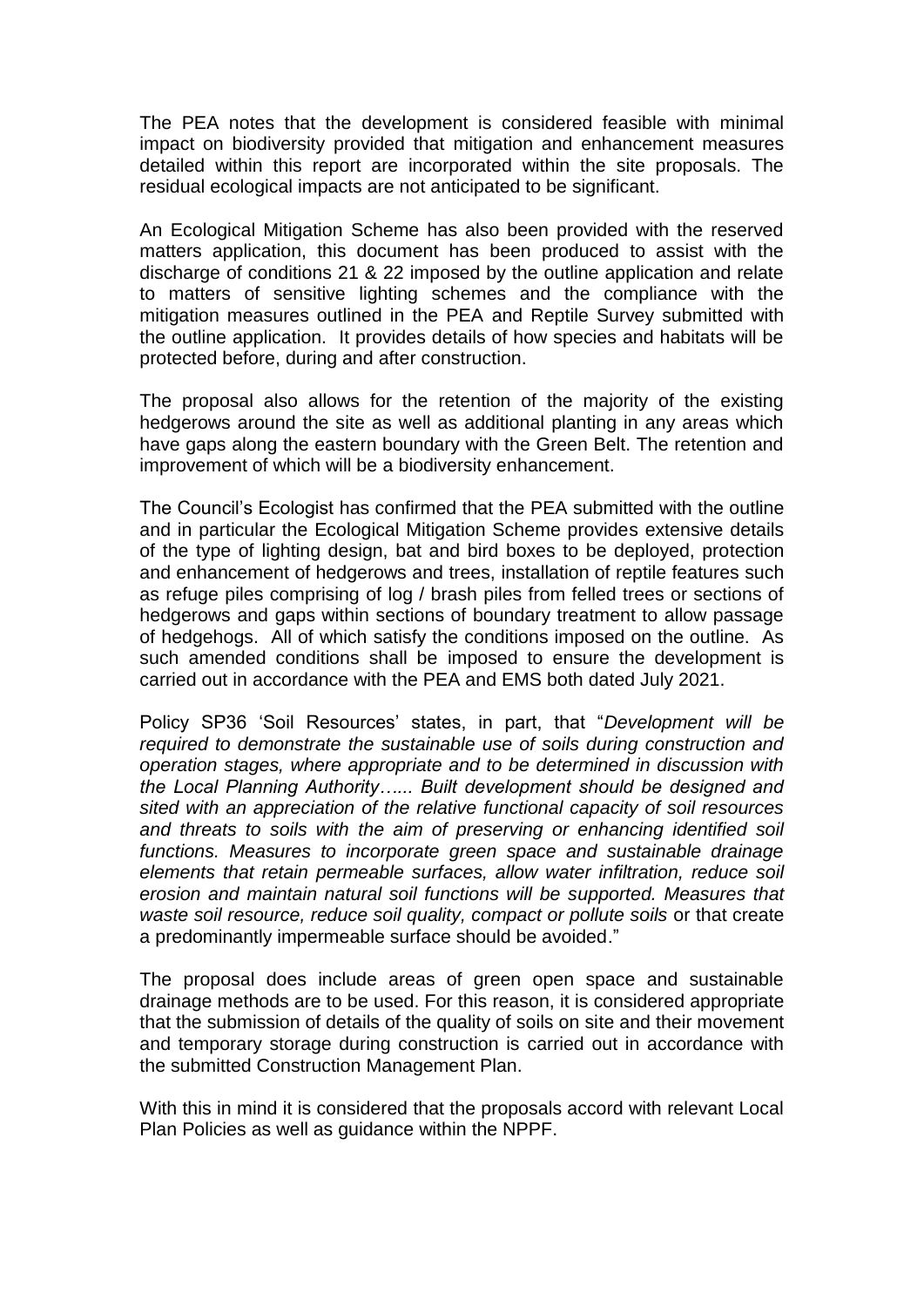### Landscape and Tree matters

Policy CS19 "Green Infrastructure" states, in part, that: "*Rotherham's network of Green Infrastructure assets, including the Strategic Green Infrastructure Corridors, will be conserved, extended, enhanced, managed and maintained throughout the borough. Green Infrastructure will permeate from the core of the built environment out into the rural areas…Proposals will be supported which make an overall contribution to the Green Infrastructure network based upon the principles set out below –*

*d) Improving connectivity between new developments and the Strategic Green Infrastructure network and providing buffering to protect sensitive sites."*

Policy CS21 'Landscapes,' states, in part, that: "*New development will be required to safeguard and enhance the quality, character, distinctiveness and amenity value of the borough's landscapes by ensuring that landscape works are appropriate to the scale of the development, and that developers will be required to put in place effective landscape management mechanisms including long term landscape maintenance for the lifetime of the development."*

Policy SP32 'Green Infrastructure and Landscape' goes onto state in part that: *"The Council will require proposals for all new development to support the protection, enhancement, creation and management of multi-functional green infrastructure assets and networks including landscape, proportionate to the scale and impact of the development and to meeting needs of future occupants and users."*

The site in question is allocated for residential use within the Local plan (H65), and was assessed by the council as part of its local plan evidence base and was considered to be of Medium sensitivity to change and of Medium capacity to accommodate residential development. The site lies within the local character area of 8 Central Rotherham coalfield farmland. This is described as generally being of moderate strength of character but poor condition. The focus of landscape management proposals for this character area, given its character and condition should be to improve and restore features which contribute positively to its overall character.

The site development guidelines, contained within the adopted Sites and Policies Document, for this site states that:

 A Landscape Assessment will be needed to assess and manage the impact of potential new development on the wider open countryside and on natural landscape features such as trees and hedgerows. Existing vegetation including mature trees should be retained and enhanced, unless agreed in writing with the Local Planning Authority.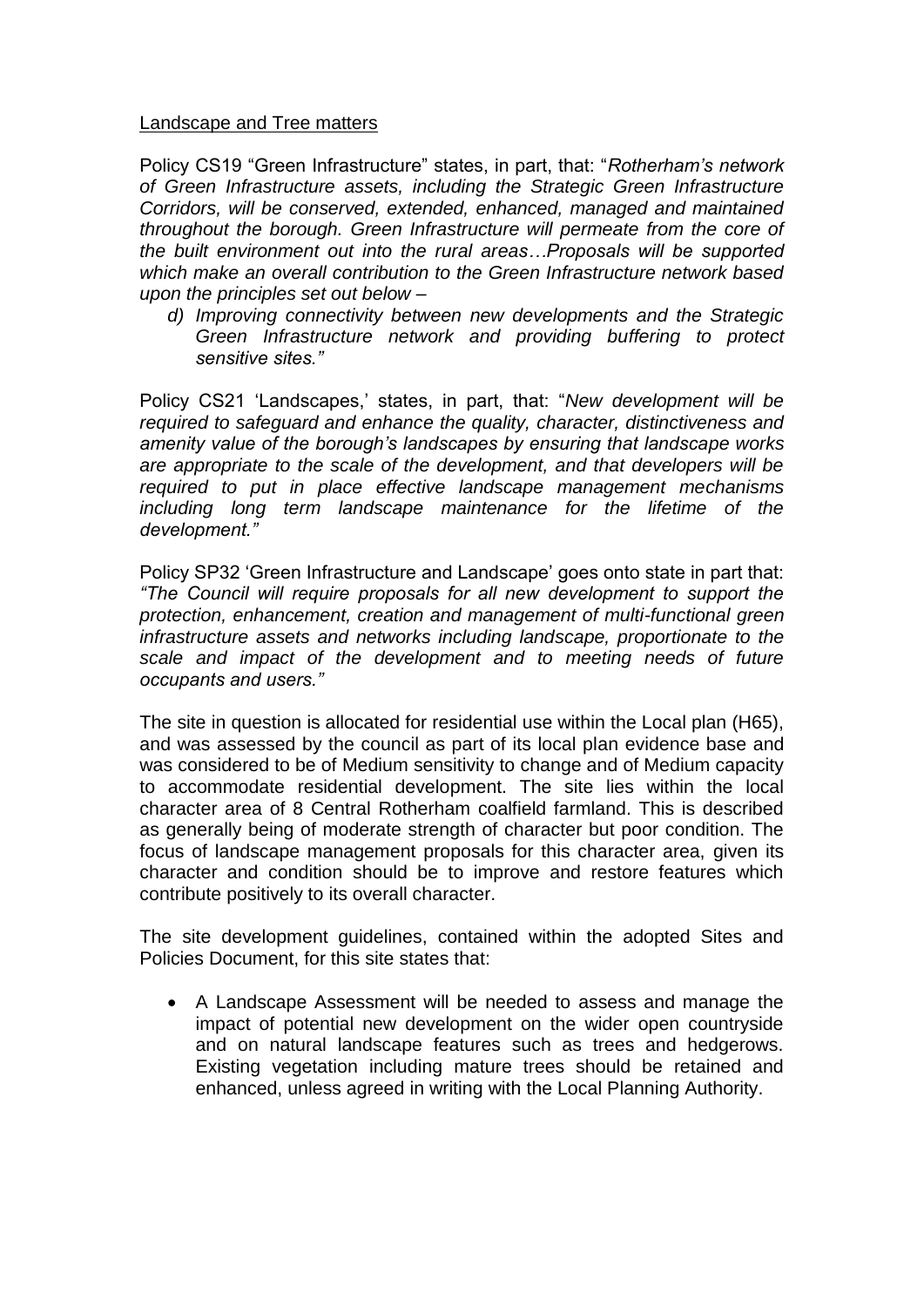Development proposals shall provide a strong structural landscape framework within which this development will sit. The appropriate long term management and maintenance of any existing or newly created Green Infrastructure assets within the development will need to be explored and funded.

A landscape assessment was submitted with the outline application and was deemed to be acceptable. Further detailed drawings of the landscape proposals have been provided with the reserved matters application for consideration as this matter was reserved at outline.

The landscape details provided with the application provides appropriate landscape buffers to the southern and eastern boundaries and an acceptable standoff to Hellaby Brook and a landscape planting area along Moor Lane South within the site. The plans also provide planting along the main avenue from Moor Lane South as well street planting within the site. There are two distinct areas of green space, a central "Green" which will have footpaths running through along with play equipment and extensive planting (including an orchard) and areas of greenspace for informal play / recreation to occur. A second area to the north-east of the site will have the drainage basin but there will also be areas outside of the basin for informal play / recreation to occur along with additional planting.

In addition to communal areas of greenspace and structure planting around the site, individual plots will also have landscaping, but currently details of this is minimal.

Details in respect of the buffer and spine road landscape was covered by condition attached to the outline application that will require discharging at a later date.

With regard to the information submitted with this application in order to consider the landscape matter, the Council's Landscape Design Team have indicated that whilst some of the information submitted is acceptable insofar as the Landscape Masterplan, further information is required in respect of additional details in regard to the POS to the north-east of the site around the attenuation basin and additional details on plot landscaping. Therefore, conditions will be imposed on this application requesting the submission of detailed Plot landscaping prior to each geographical phase commencing; detailed Attenuation POS landscaping details and Implementation of the Landscape Masterplan and central POS landscaping based on the current details submitted.

Having taken the above into account, whilst the development will result in some adverse visual amenity for existing residents, but the proposals are not considered to result in any significant adverse effect on the borough's landscape character. The proposed site layout and landscape masterplan documents include an appropriate level of green infrastructure and green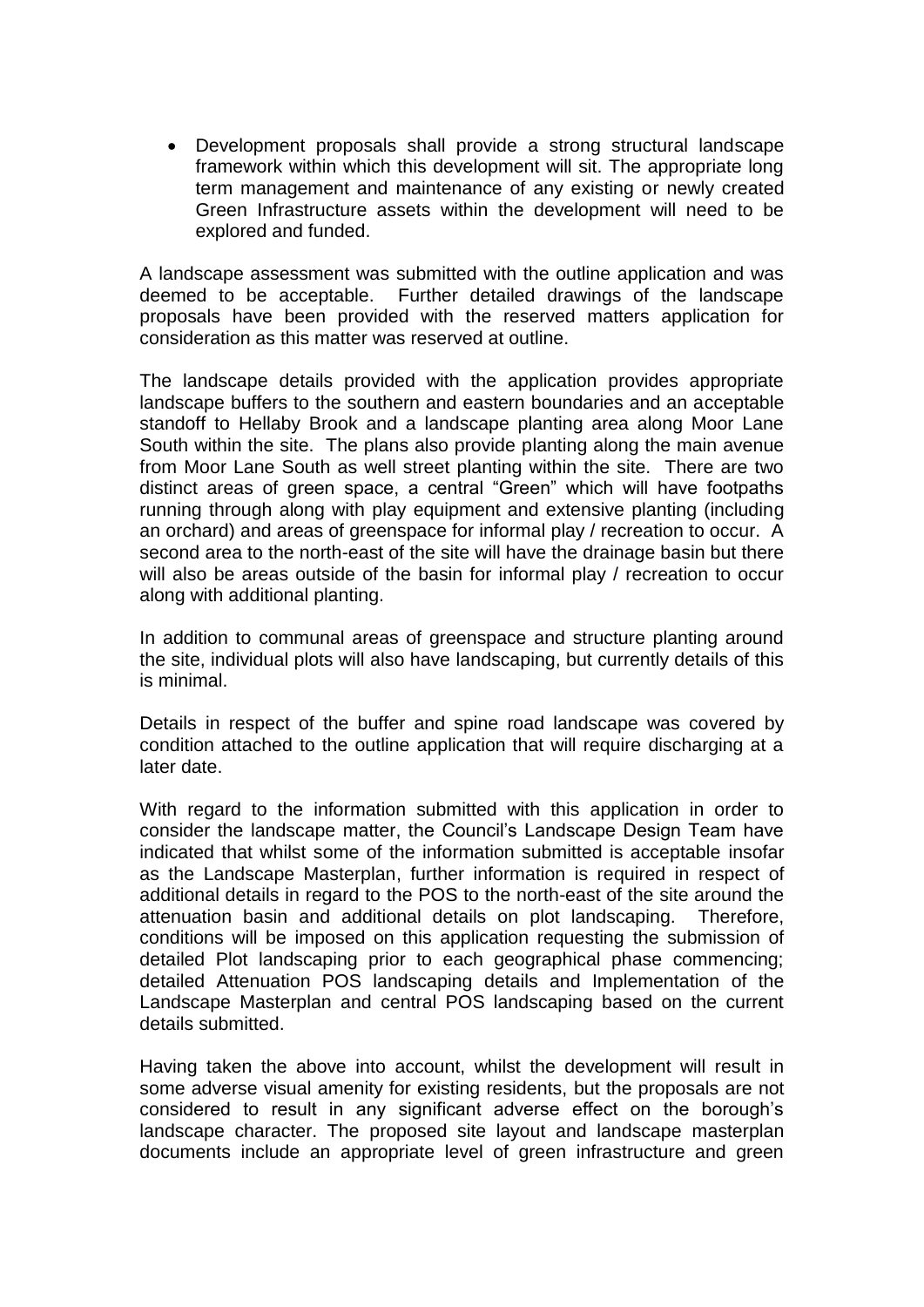space that will ultimately have a beneficial effect on the local landscape fabric and features.

Further to the above the Tree Service have confirmed that the comments provided at the outline application stage remain valid and the Tree Service raise no objections to the proposed development as it will lead to an improved level of tee cover and related benefits. Whilst an Arboricultural Impact Assessment has been submitted which is considered acceptable there is a requirement for an Arboricultural Method Statement to be submitted prior to works commencing to provide details on how the existing trees and hedgerows will be protected during the construction phase.

The development of this site is therefore considered to be compliant with the relevant policies contained within the adopted local plan.

### General amenity issues – contaminated land, noise and air quality

Policy CS27 'Community Health and Safety' states, in part, that: *"Development will be supported which protects, promotes or contributes to securing a healthy and safe environment and minimises health inequalities. Development should seek to contribute towards reducing pollution and not result in pollution or hazards which may prejudice the health and safety of communities or their environments. Appropriate mitigation measures may be required to enable development. When the opportunity arises remedial measures will be taken to address existing problems of land contamination, land stability or air quality."*

Policy SP52 'Pollution Control' states that: "*Development proposals that are likely to cause pollution, or be exposed to pollution, will only be permitted where it can be demonstrated that mitigation measures will minimise potential impacts to levels that protect health, environmental quality and amenity. When determining planning applications, particular consideration will be given to:*

- *a. the detrimental impact on the amenity of the local area, including an assessment of the risks to public health.*
- *b. the presence of noise generating uses close to the site, and the potential noise likely to be generated by the proposed development. A Noise Assessment will be required to enable clear decision-making on any planning application.*
- *c. the impact on national air quality objectives and an assessment of the impacts on local air quality; including locally determined Air Quality Management Areas and meeting the aims and objectives of the Air Quality Action Plan.*
- *d. any adverse effects on the quantity, quality and ecology features of water bodies and groundwater resources.*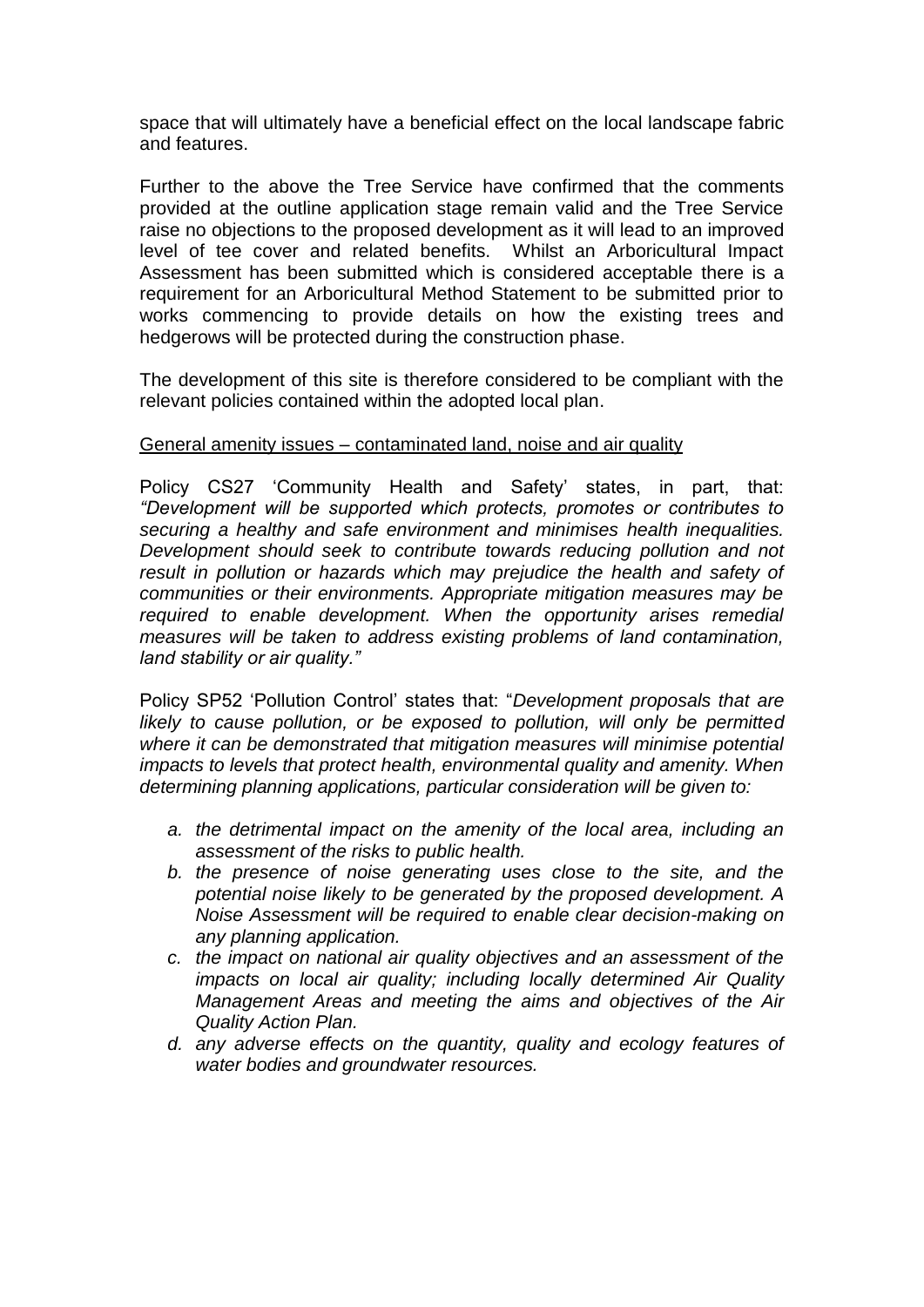*e. The impact of artificial lighting. Artificial lighting has the potential to cause unacceptable light pollution in the form of sky-glow, glare or intrusion onto other property and land. Development proposals should ensure that adequate and reasonable controls to protect dwellings and other sensitive property, the rural night-sky, observatories, road-users, and designated sites for conservation of biodiversity or protected species are included within the proposals."*

Policy SP54 'Contaminated and Unstable Land' states that: *"Where land is known to be or suspected of being contaminated, or development may result in the release of contaminants from adjoining land, or there are adverse ground conditions caused by unstable land, development proposals should:*

- *a. demonstrate there is no significant harm, or risk of significant harm, to human health or the environment or of pollution of any water course or ground water;*
- *b. ensure necessary remedial action is undertaken to safeguard users or occupiers of the site or neighbouring land and protect the environment and any buildings or services from contamination during development and in the future;*
- *c. demonstrate that adverse ground conditions have been properly identified and safely treated;*
- *d. clearly demonstrate to the satisfaction of the Local Planning Authority, that the land is suitable for its current or proposed use."*

In respect to the above, supporting information was submitted with the outline application in relation to land contamination issues.

The Council's Land Contamination Officer has indicated they have no comment to make on the reserved matters application, as their comments on the outline application and recommendations were conditioned under the decision notice RB2019/0894 (conditions 28-33). No information has been submitted within this application in relation to those comments as such they remain valid and these included the submission of a Phase I Desk Top Study to fully identify the past and present uses at the site which could have led to contamination occurring. The Phase I report will allow for a preliminary risk assessment to be undertaken which will determine whether a further intrusive site investigation is required or not.

In general amenity terms the Environmental Health Section note that the site is adjacent to residential properties and is some distance away from any major noise sources. They note that there is potential for disamenity to occur for existing residents from noise during the construction phase and the working hours of the construction work and machinery used on site and dust and mud from the excavation of the land, construction work and traffic flow of lorries entering and exiting the site.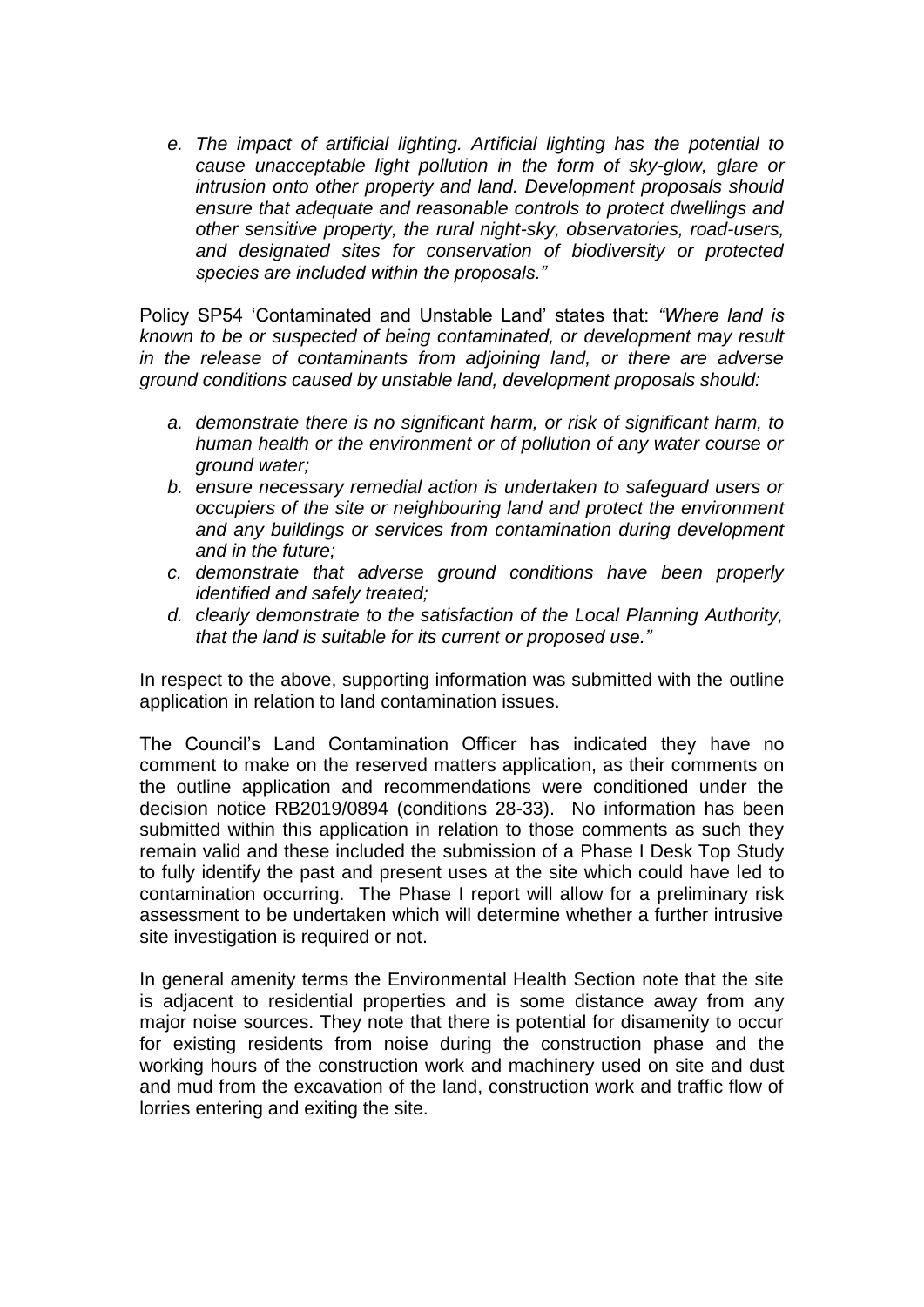The site would be accessed off Moor Lane South, which is a residential street and due to the level of development proposed a Construction Management Plan to control such issues, should be provided. A Construction Management Plan has been submitted with this application, but its contents have been deemed unacceptable at this time and as such a condition shall be imposed to ensure a suitable document is submitted and approved before works commence on site to ensure that matters such as noise, dust, mud etc. are suitably controlled during the construction to help minimise the impact of the development on residents.

In relation to Air Quality issues, the outline application was supported by an Air Quality Assessment which concluded there is potential to cause air quality impacts as a result of emissions during the construction phase, however they are not predicted to be significant. The results indicated that the impact as a result of traffic generated by the development was predicted to be negligible and no objections were raised by the Council's Air Quality Officer to the development.

It is of note that in support of this application the developer has provided a site layout which shows each property having an Electric Vehicle Charging Point, this will either be internally within garages or on the exterior of the dwellings and those who parking spaces are outside of their curtilage, the EVCP will be mounted on a pole. Accordingly, with the regard to the above the proposed development would be in compliance with the requirements set out within the Council's adopted SPD 'Air Quality and Emissions'.

With the above in mind, it is considered that the proposal accords with the above Local Plan policies.

#### Impact on existing/proposed residents

SP55 'Design Principles' states, in part that: *"the design and layout of buildings to enable sufficient sunlight and daylight to penetrate into and between buildings, and ensure that adjoining land or properties are protected from overshadowing."*

The South Yorkshire Residential Design Guide (SYRDG) notes that: "*For the purposes of privacy and avoiding an 'overbearing' relationship between buildings, the minimum back-to-back dimension (between facing habitable rooms) should be 21 metres. This also corresponds to a common minimum rear garden or amenity space of about 10 metres in depth."*

The SYRDG further goes on to note that in respect of ensuring adequate levels of daylighting, back-to-back distances should, as appropriate to specific circumstances, be limited by the 25 degree rule. Furthermore, so as to avoid an overbearing relationship, the SYRDG additionally requires back to side distances and the extent of rear extensions to be limited by the 45 degree rule.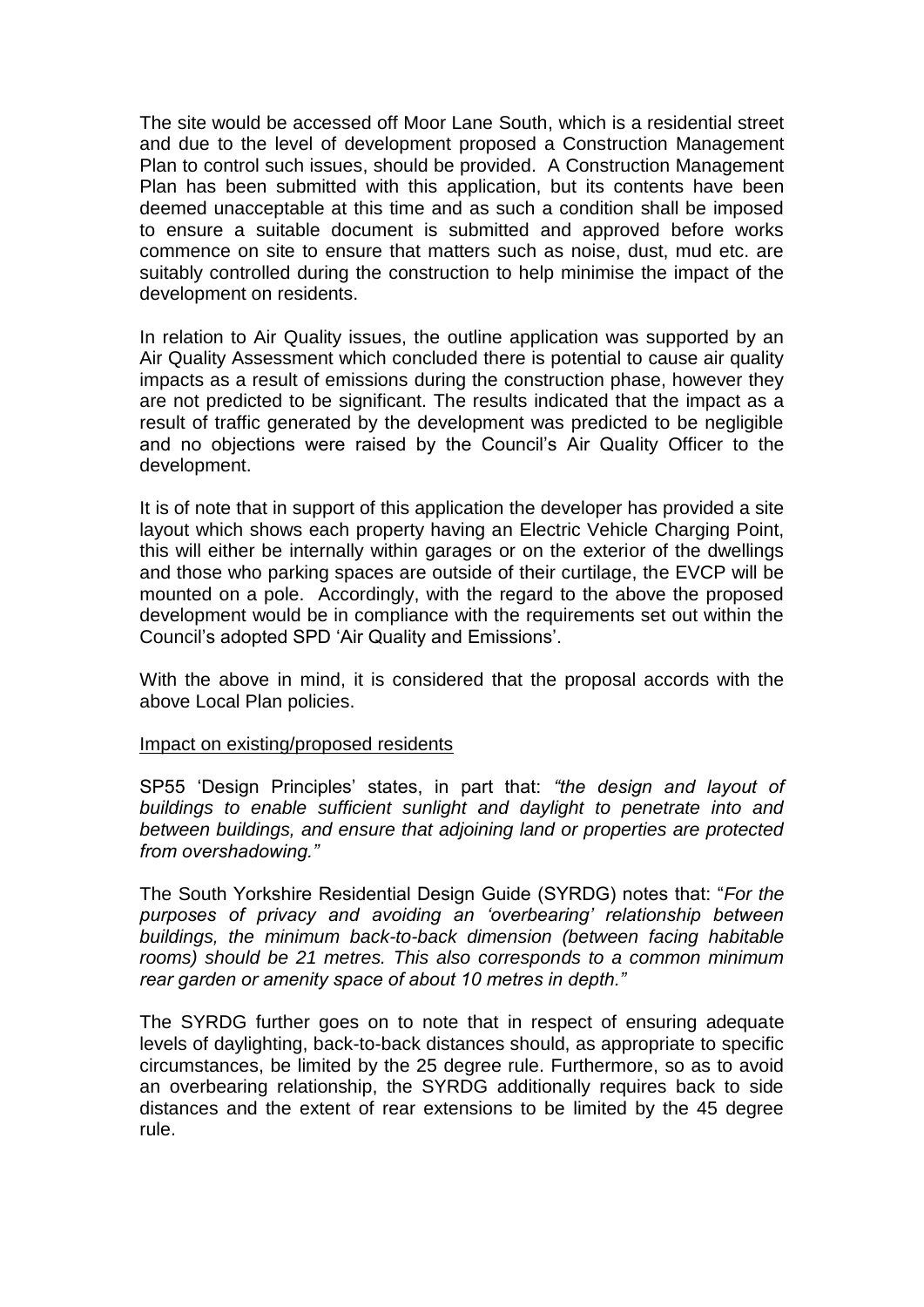Further to the above the NPPF at paragraph 130 states, in part, that planning decisions should ensure that developments "*create places that are safe, inclusive and accessible and which promote health and well-being, with a high standard of amenity for existing and future users."*

It is noted that residential properties exist immediately to the north of the site and across Moor Lane South to the west. Representations have been received claiming that the proposed development will overlook the properties to the north and appear overbearing, particularly as these relate primarily to bungalows and some of the properties to the north will be two-storey.

Whilst the comments are noted, it is of note that due to Hellaby Brook running along the northern part of the site, the layout has been designed with a wide landscape buffer between the rear elevation of existing properties along the northern boundary of the site and the rear / side garden boundaries and rear / side elevations of the proposed properties adjacent. This landscape buffer ensures that there is more than 21m between existing and proposed rear elevations, while all proposed gardens will be 10m in length, ensuring that the scheme complies fully with the guidance of the SYRDG.

Further to the above, the applicant has provided several cross-sectional drawings to illustrate the relationship between the proposed two-storey dwellings and existing bungalows along the northern boundary where the existing properties are sited the closest to the northern boundary of the site. These drawings have also included 25 and 45 degree vertical sight lines from the bungalows, all of which clear the ridge of the nearest proposed dwelling. Therefore, from the information provided given the distance between the properties, the proposed properties would not give rise to levels of overlooking, loss of privacy or appear overbearing from existing neighbouring properties and the proposal would not result in the loss of daylight to rear gardens or rear habitable rooms of existing properties to the north of the site.

Objections have also been received stating that the proposed development will affect the views of residents from their existing properties. Whilst this point is noted, it is not a material planning consideration and as such will not influence the decision-making process.

With the above in mind, it is considered that the proposed development adequately addresses how the development does not affect the amenity of existing residents. The proposal is therefore considered acceptable and in accordance with the guidance contained within the SYRDG and adopted Local Plan policy SP55 'Design Principles'.

#### Archaeology and Cultural Heritage issues

Policy CS23 'Valuing the Historic Environment' states, in part, that *Rotherham's historic environment will be conserved, enhanced and managed in accordance with principles set out"*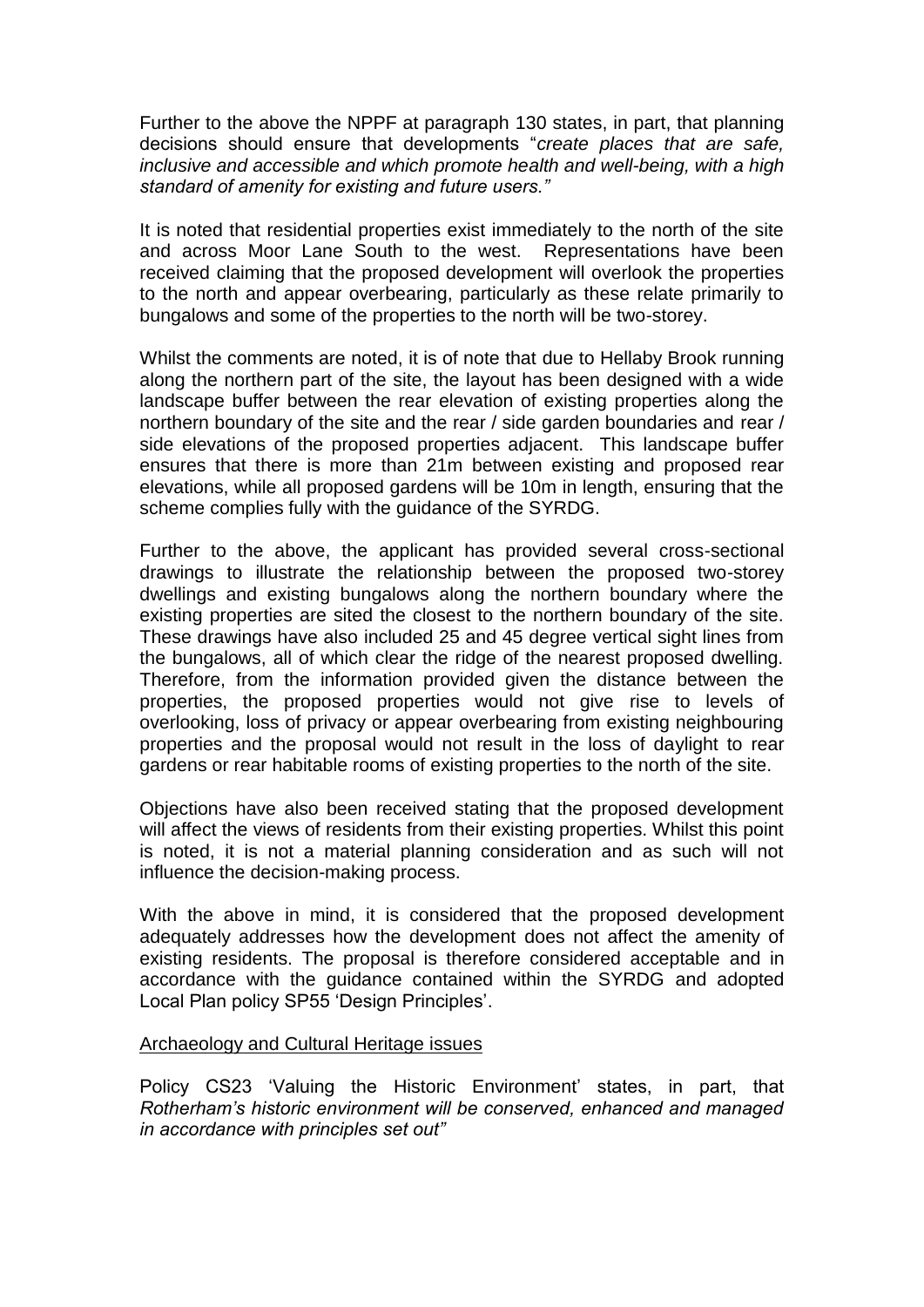Policy SP43 'Conserving and Recording the Historic Environment' states, in part that: *"Development proposals that affect known or potential heritage assets will need to provide supporting information in sufficient detail that the impact of the proposed scheme on those heritage assets can be established*….., *Heritage Statements should consider the impact of the specific development proposed with regard to: the setting of heritage assets on or in the vicinity of the site; detailed archaeological assessment; and the results of field evaluation."*

It is noted that the site is not located within or adjacent to a Conservation Area, nor are there any Listed Buildings within the immediate vicinity. Accordingly, it is not considered that the development will have any impact on Cultural Heritage assets in the area.

SP42 'Archaeology and Scheduled Ancient Monuments' stated, in part that *"Development proposals that may impact upon archaeology, whether designated as a Scheduled Ancient Monument or undesignated, will be considered against the following principles:*

- *a) development that would result in harm to the significance of a Scheduled Monument or other nationally important archaeological site will not be permitted;*
- b) *the preservation of other archaeological sites will be an important consideration. When development affecting such sites is acceptable in principle, the Council will seek preservation of remains in situ, as a preferred solution. When in situ preservation is not justified, the developer will be required to make adequate provision for archaeological recording to ensure an understanding of the remains is gained before they are lost or damaged, in accordance with Policy SP 43 'Conserving and Recording the Historic Environment".*

The Site Development Guidelines require the proposal to be supported by a Heritage Statement for Archaeology, which was submitted and assessed at the outline stage by South Yorkshire Archaeology Service, who raised no objection to the application subject to a condition being attached which requires further archaeological works to be undertaken.

South Yorkshire Archaeology Service when consulted on this reserved matters application have indicated that a programme of archaeological evaluation was undertaken at the site in accordance with condition 36 of application RB2019/0894, and a subsequent phase of archaeological recording is being currently being developed. This is intended to make a record of buried remains of archaeological interest prior to their loss, and a scheme of work will need to be agreed and implemented prior to commencement of development. In light of these comments South Yorkshire Archaeology Service have recommended that a pre-commencement condition is imposed similar to the previous condition 36 on the outline as all matters have not yet been resolved.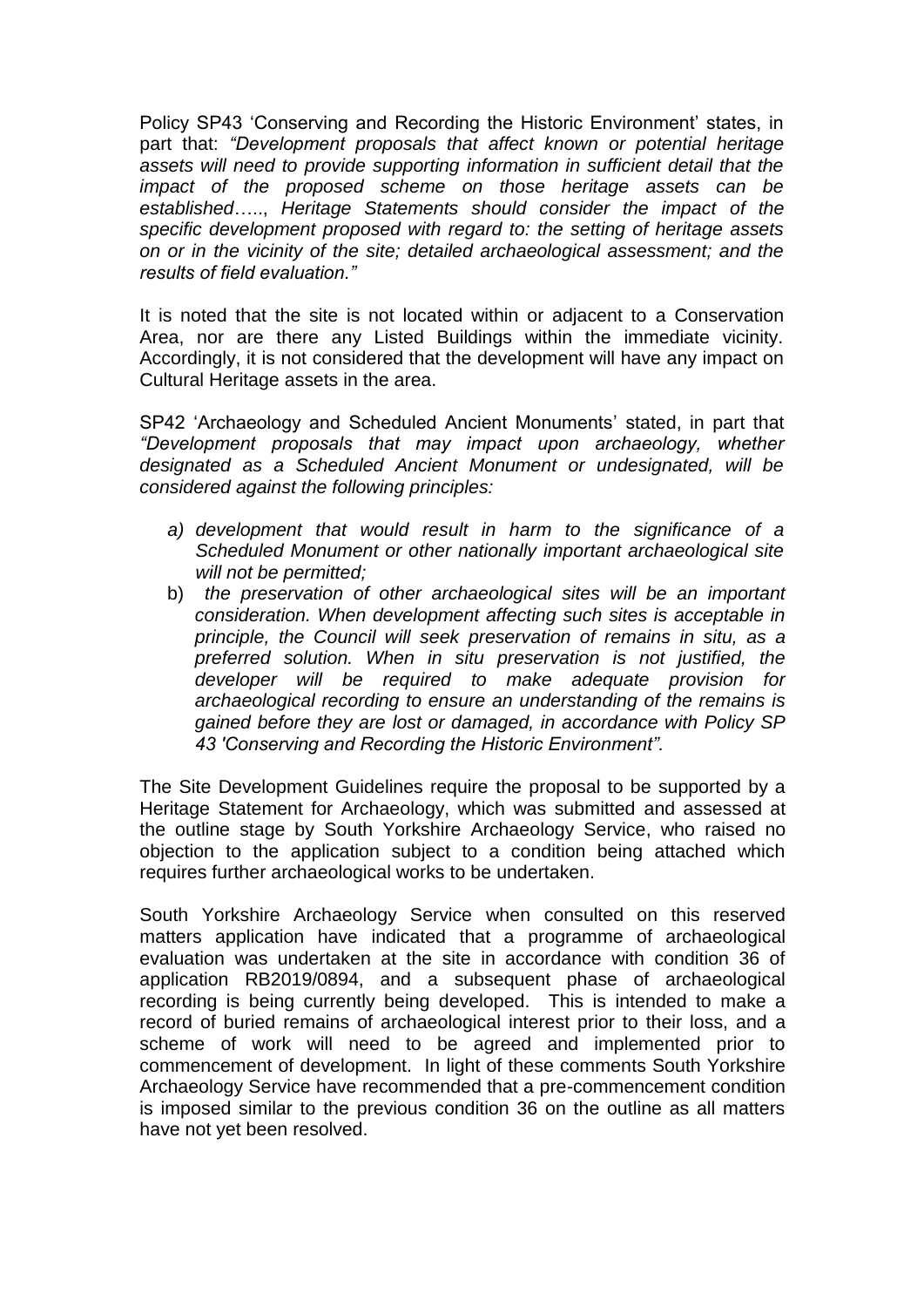### Impact on infrastructure, including Education and local GPs

With regards to GP Surgeries, this issue was assessed during the outline application and at the time the NHS CCG made the following comments: *"Thank you for the information relating to the proposed new development which helps us plan for future need and impact on local health services. Based on our primary care estates strategy, services in this area are already pressured. However, to deal with increased pressure on services, the practices are now operating on a Primary Care Network approach to enable more 'at scale' working and have adopted new ways of working e.g. telephone and video consultation which should support patient management. Primary Care Networks also have access to an extended workforce to support practices. t is also considered that new developments cause population movement around the Borough e.g. young adults moving out of family homes and not significantly new population and therefore it would be expected that the patients would already be registered with local practices within the Primary Care Network and so can be accommodated"* 

The NHS CCG have made further comments on this application whereby they state that: *"This is a large development; 320 houses that could theoretically add circa 800 patients into the local community, though we know in reality the amount will be smaller due to patient shift in the borough. There are a number of practices that cover this area, all of which are currently operating beyond capacity i.e. they don't have enough physical estate to manage their existing list sizes according to NHS Premises Costs Directions. We have been working with those practices to try find a solution for some time now."*

It should be recognised that the process to allocate this site has taken place over a number of years with many rounds of public consultation, and infrastructure providers were involved in the process in order that they could align their service and delivery plans to the provision of residential development to be generated by the site.

With regards to the impact on schools, the Education Service noted in the Outline Application that Maltby Academy is oversubscribed in all year groups and the s106 tied to the outline and thus this reserved matters application required a contribution in line with the Council's Education policy towards Maltby Academy.

Now that the final proposed dwellings and house types are known, the figure required to be paid by the developer to Maltby Academy is £670,728.

#### Other issues raised by objectors

Numerous objections have been raised by residents, many of which have been considered in the preceding paragraphs and may be addressed by way of recommended planning conditions, others such as impact on amenities and highways are not applicable to this application as those matters were fully considered during the outline application and cannot be revisited; while others, such as loss of views and devaluation of properties are not material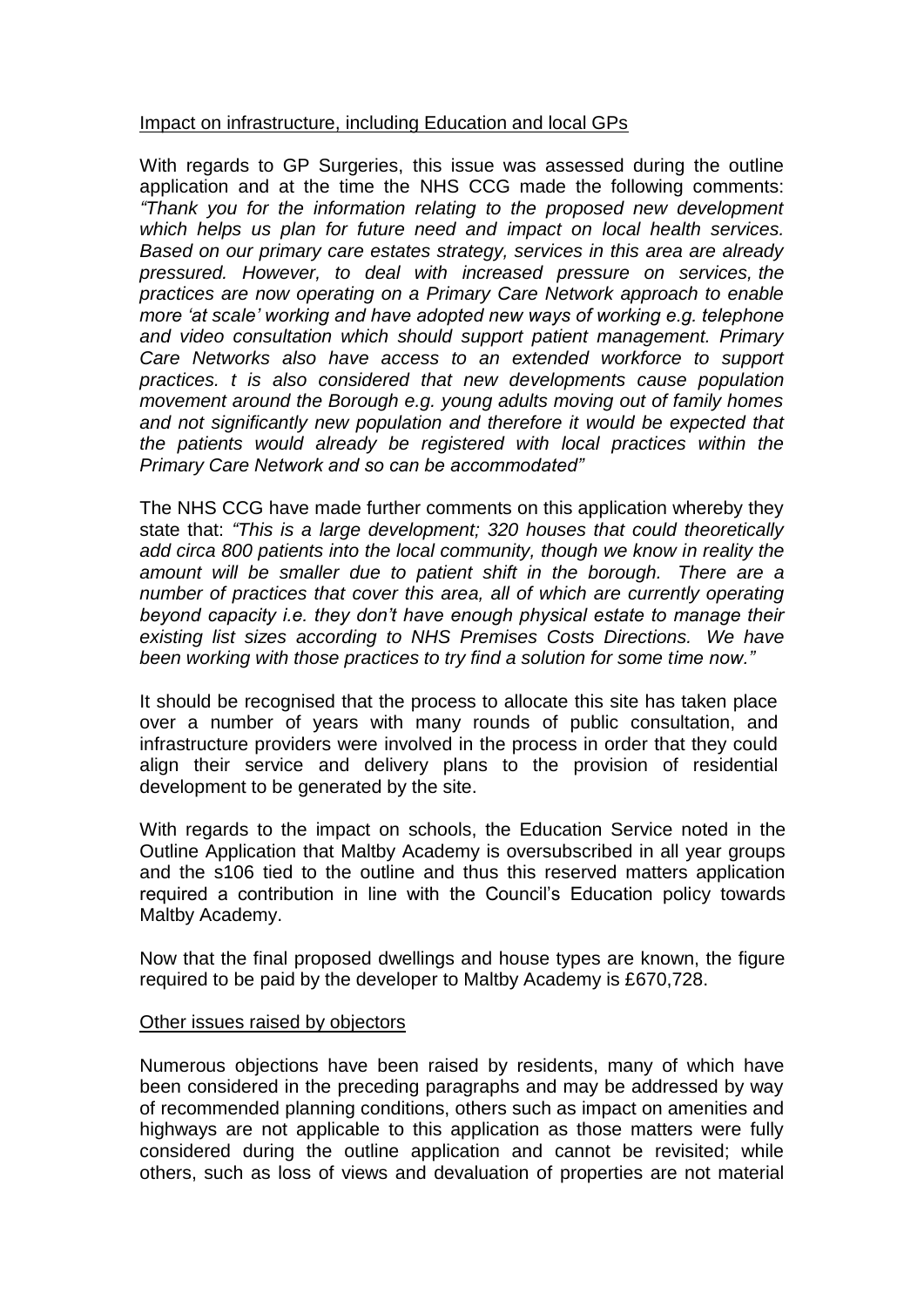planning considerations and thus they to cannot be taken into account in the determination of this application.

Finally, comments have been raised regarding a dispute over the boundary with the parish of Bramley and who would receive CIL monies. The site is within the area of Bramley Parish Council and as such 15% of the total monies from CIL payments will be received by Bramley Parish Council. The issue of parish boundaries was raised during the determination of the outline application and after a Community Governance Review in 2019 / 2020 it was agreed in late 2020 that the boundaries will remain unaltered. Nevertheless, this does not influence the decision making process of this application.

### Planning Obligations

The Community Infrastructure Regulations 2010 introduced a new legal framework for the consideration of planning obligations and, in particular, Regulation 122 (2) of the CIL Regs states:

*"(2) Subject to paragraph (2A), A planning obligation may only constitute a reason for granting planning permission for the development if the obligation is-*

*(a) necessary to make the development acceptable in planning terms;* 

*(b) directly related to the development;*

*(c) fairly and reasonably related in scale and kind to the development."*

All of the tests must be complied with and the planning application must be reasonable in all other respects. This is echoed in Paragraph 57 of the NPPF.

In this instance the planning obligations and their associated trigger points for their delivery were set as part of the approved outline permission (ref: RB2019/0894). These included the affordable housing provision, financial contributions towards education provision, public transport, sustainable methods of travel and delivery of green infrastructure and play areas, as well as the establishment of a Management Company to manage and maintain the areas of Greenspace, including the proposed LAP and LEALP. These obligations cannot be amended under the reserved matters application, although a Deed of Variation is to be entered into to secure the appropriate tenure split of affordable housing and the update the application reference number to this reserved matters, as a matter of procedure.

Having regard to the above it is considered that the above obligations meet the criteria set out in a Paragraph 57 of the NPPF and the Community Infrastructure Regulations and are therefore considered to be acceptable.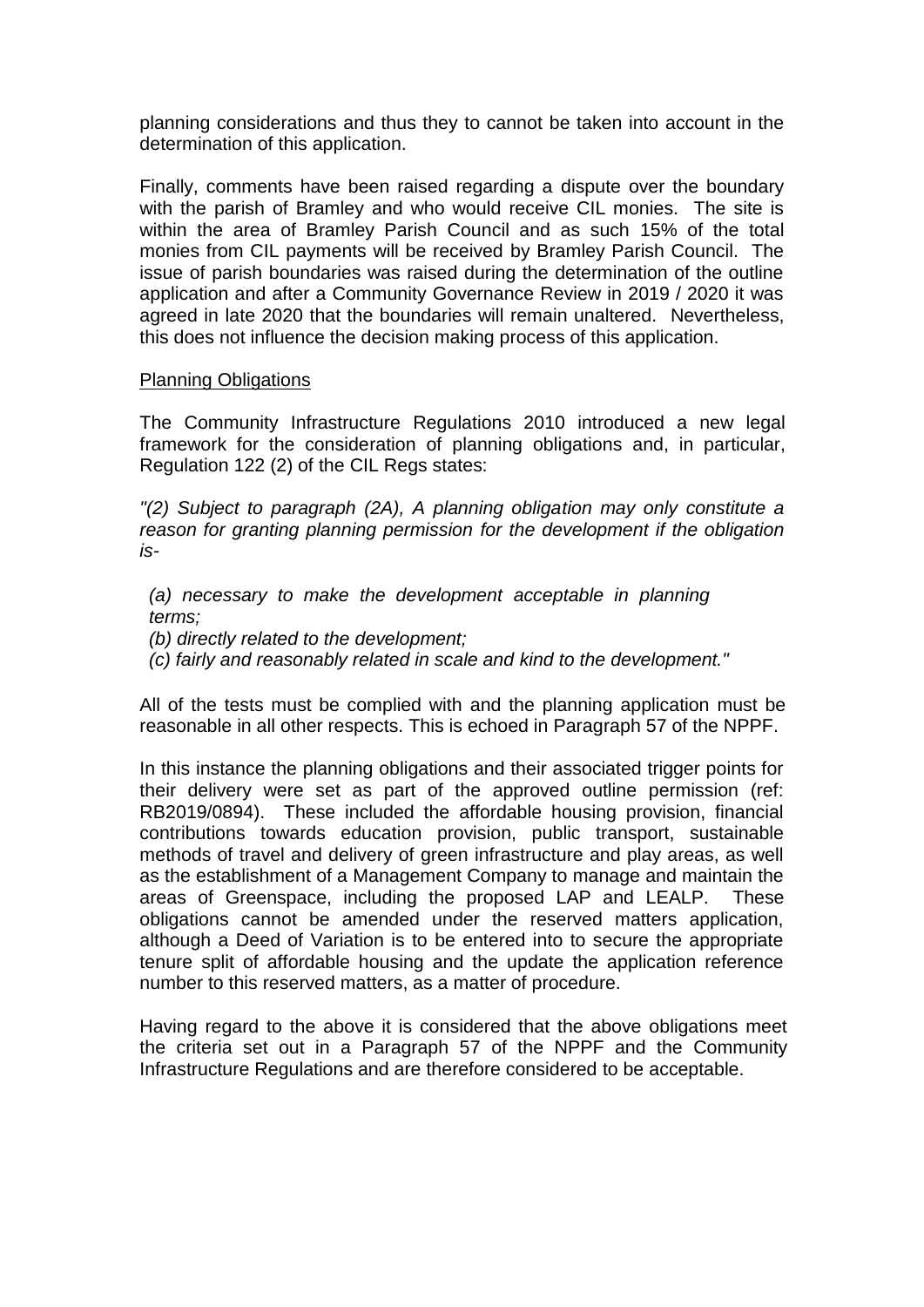# Other Considerations

The four South Yorkshire Authorities have committed to ensuring that relevant developments are provided with Gigabit-capable full fibre broadband. A condition is recommended that would address this matter.

In respect of waste management requirements, a Waste Management Plan has been submitted with the application. The document has been assessed and is deemed to be acceptable and complies with policy WCS7.

# **Conclusion**

The site was previously allocated for Green Belt purposes in the former Unitary Development Plan (UDP) but that Plan has been replaced with the adopted Local Plan, which includes the Sites and Policies Document that was adopted on 27 June 2018. The Sites and Policies Document removed the site from the Green Belt and allocated it for 'Residential' purposes. It forms allocated Housing Site H65, has an approved outline permission for 320 dwellings and is located within a suitable distance from local facilities. As such, the principle of residential on this site is well established.

The scheme is acceptable in terms of highway safety, provision of open space, drainage, ecology and landscaping as well as other general amenity issues identified above. The scheme is considered to be sustainable and has notable benefits in terms of market and affordable housing provision and associated social and economic benefits arising from such provision. Development in this location will support the ongoing delivery of services and facilities within the local area and provide much needed market housing to meet Local Plan targets for housing development within the Plan period to 2028.

Overall the scheme is considered to be in accordance with the Development Plan and with the policies in the NPPF. As such, the proposal is recommended for approval, subject to the signing of a S106 Deed of Variation legal agreement as set out above and to the following conditions.

# **Conditions**

The Development Management Procedure Order 2015 requires that planning authorities provide written reasons in the decision notice for imposing planning conditions that require particular matters to be approved before development can start. Conditions numbered 5 and 7 of this permission require matters to be approved before development works begin; however, in this instance the conditions are justified because:

i. In the interests of the expedient determination of the application it was considered to be appropriate to reserve certain matters of detail for approval by planning condition rather than unnecessarily extending the application determination process to allow these matters of detail to be addressed pre-determination.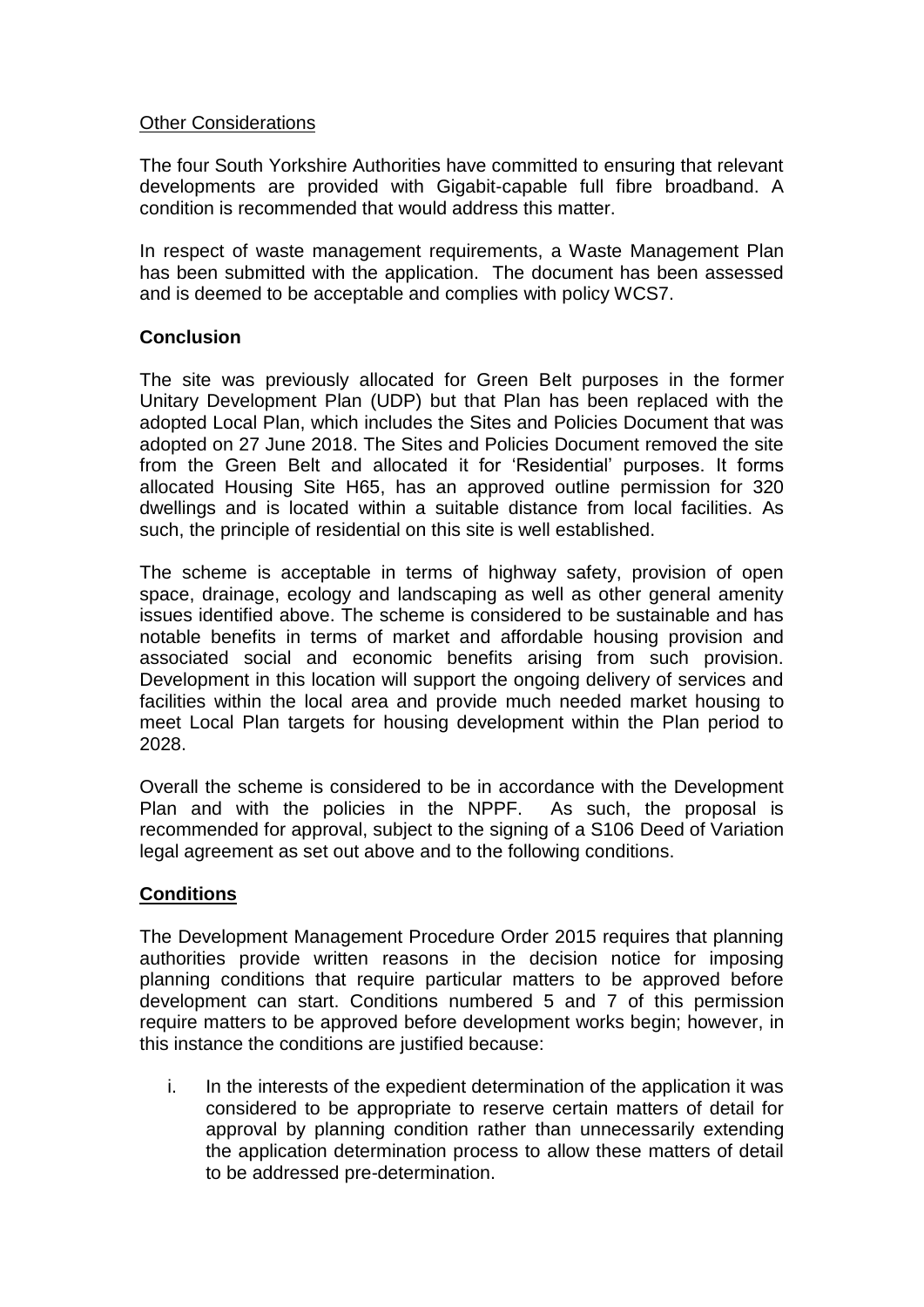ii. The details required under condition numbers 5 and 7 are fundamental to the acceptability of the development and the nature of the further information required to satisfy these conditions is such that it would be inappropriate to allow the development to proceed until the necessary approvals have been secured.'

### **GENERAL**

01

The permission hereby granted shall relate to the area shown outlined in red on the approved site plan and the development shall only take place in accordance with the submitted details and specifications and as shown on the approved plans (as set out below) and in accordance with all approved documents.

MLSR-16-02-01-LocationPlan MLSR-16-02-02 rev H – Proposed Site Layout MLSR-16-02-08 – Phasing plan

EF\_TWEE\_SM.2.0 – The Tweed – Brick MLSRF\_BAKE\_SM.1 – Bakewell Semi – Render MLSRF\_BAKE\_SM.1 – Bakewell Semi – Brick MLSRF\_BAKE\_SM.1 – Bakewell Semi – Floor Plans EF\_CHTR\_DM.1 – Chester – Render EF\_WINS\_DM.5 – Windsor – Render EF\_WINS\_DM.5 – Windsor – Brick EF\_WELW\_DM.8 – Welwyn – Brick EF\_WELW\_DM.8 – Welwyn – Render EF-WELW\_DM.8 – Welwyn – Floor Plans EF\_LL3\_M.4-901 rev A – Ledbury (Four Block) – Elevations – Brick EF\_LL3\_M.4-903 – Ledbury (Four Block) – Elevations – Render EF\_LL4\_M.4.0 – Ledbury (Four Block) – Floor Plans EF\_WARW\_DM.6 rev A – Warwick – Render A1 EF\_WARW\_DM.6 rev A – Warwick – Brick B1 EF\_WARW\_DM.6 rev A – Warwick – Render A2 EF\_WARW\_DM.6 rev A – Warwick – Brick B2 EF\_TAVY\_MM.4 – Tavy (Mid) – Brick EF\_TAVY\_EM.4 – Tavy (End) – Brick EF\_STRAQ\_DM.1 – Stratford – Render EF\_STRAQ\_DM.1 – Stratford – Brick EF\_SHRB\_DM.3 – Shrewsbury – Render EF\_SHRB\_DM.3 – Shrewsbury – Brick EF\_SHAF\_DM.8 – Shaftesbury – Render EF\_OXFO\_DM.4 – Oxford – Render EF\_OXFO\_DM.4 – Oxford – Brick EF\_HIG5\_DM.8 – Highgate – Render EF\_HIG5\_DM.8 – Highgate – Brick EF\_HIG5\_DM.8 – Highgate – Floor Plans EF\_HENL\_DM.6 – Henley – Brick EF\_HENL\_DM.6 – Henley – Floor Plans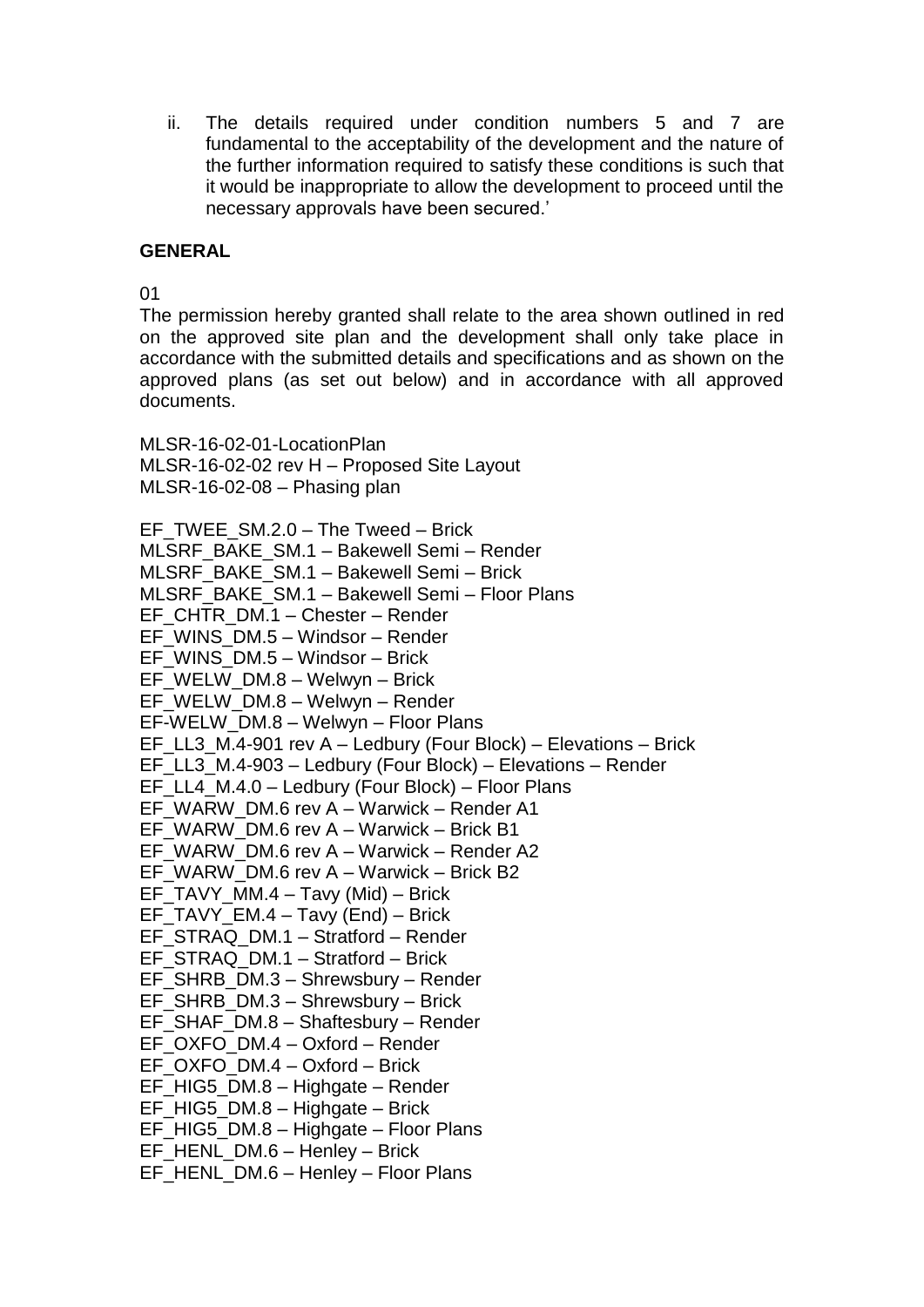EF\_HARR\_DM.8 – Harrogate – Render EF\_HARR\_DM.8 – Harrogate – Brick EF\_HARL\_DM.1 – Harlech – Render EF-HAMP\_DM.1 – Hampstead – Render EF-HAMP\_DM.1 – Hampstead – Brick EF-HAMP\_DM.1 – Hampstead – Floor Plans EF\_MARO\_DM.3 – Marlow – Render EF\_DART\_MM.4 – Dart (Mid) – Brick F\_DART\_MM.4 – Dart (End) – Brick EF\_CHTR\_DM.1 – Chester – Brick EF\_CANT\_DM.7 – Canterbury - Brick EF\_CANT\_DM.7 – Canterbury – Floor Plans EF\_CAMB\_DM.7 – Cambridge – Brick EF\_CAMB\_DM.7 – Cambridge – Render EF\_AMBY\_DM.8 – Amberley – Render EF\_AMBY\_DM.8 – Amberley – Brick

GAR01\_901 – Single Garages GAR10-903 – Twin Garages GAR12-905 – Double Garage

MLSR-16-02-04 rev B – Proposed Boundary Treatment Plan F-SD0926 – Horizontal rail fencing F-SD0906 rev B – Screen Fencing, 1.8m high F-SD0900 – Post and Rail Fencing F-SD0806 – Free Standing Brick Walls F-SD0804 – 600mm high wall with 600mm high railings

P21-0354.002 rev B – Landscape Masterplan P21-0354.004 rev C – Detailed Landscape Proposals for Central POS SF 3198 LL01 rev A – Landscape Proposals – sample area P21-0354.005 rev B – Detailed Play Proposals

MLSR-16-02-03 rev C – Proposed Materials Layout MLSR-16-02-05 rev B – Proposed EV Charging Plan MLSR-16-02-15 - Temporary Sales Plan MLSR-16-02-06 rev C – Proposed Affordable Housing Plan

Reason

To define the permission and for the avoidance of doubt.

02

The materials to be used in the construction of the external surfaces of the development hereby permitted shall be in accordance with the details provided in the submitted application form/shown on drawing no. MLSR-16- 02-03 rev C – Proposed Materials Layout. The development shall thereafter be carried out in accordance with these details, unless otherwise agreed in writing with the Local Planning Authority.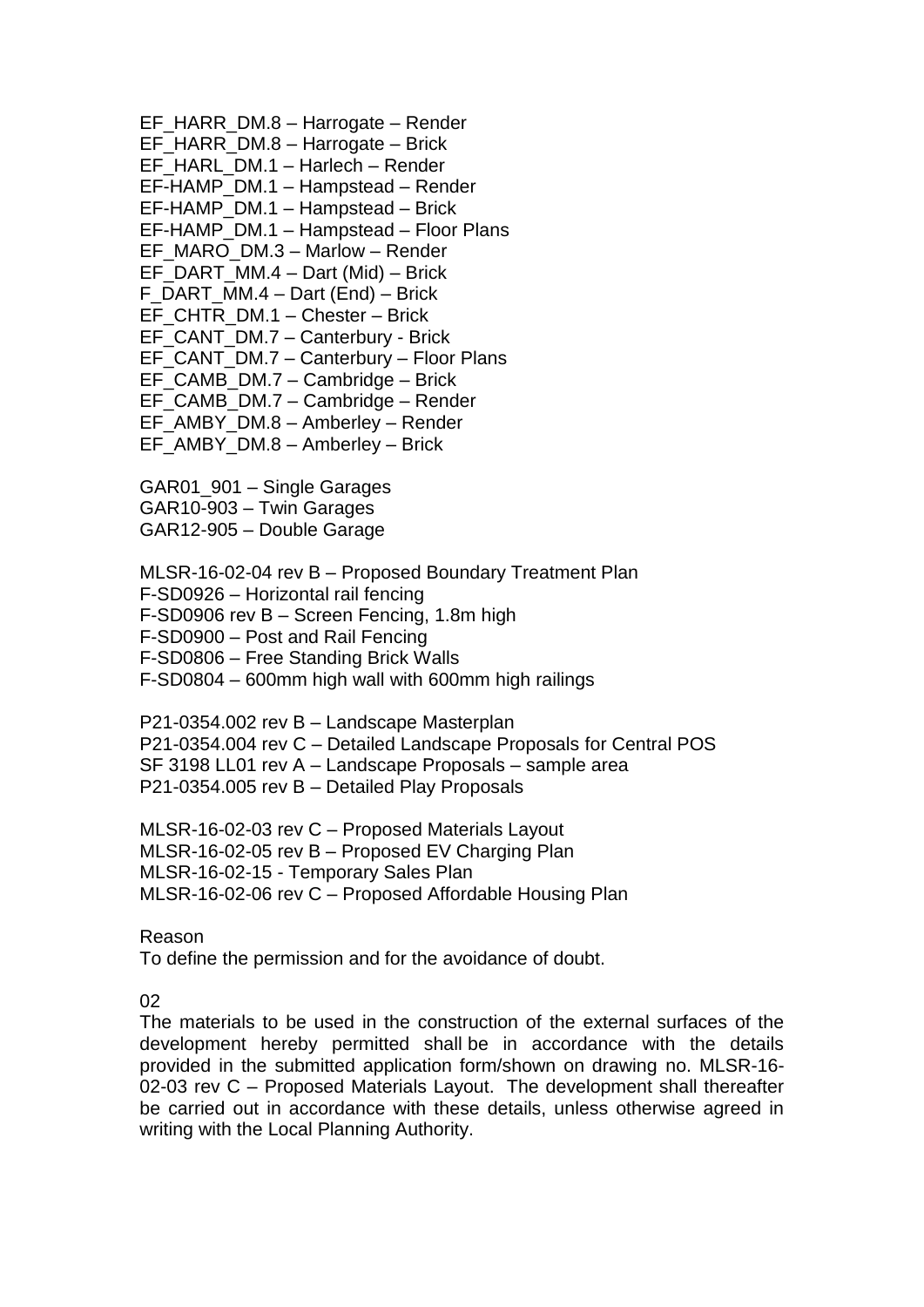# Reason

In order to ensure a satisfactory appearance in the interests of visual amenity.

# **HIGHWAYS**

# 03

Each dwelling shall not be occupied until the charging point as shown on drawing no. MLSR-16-02-05 rev B – Proposed EV Charging Plan, has been provided unless otherwise approved in writing with the Local Planning Authority. The EV charging point shall thereafter be retained.

## Reason

In the interests of sustainable development and air quality.

# **ECOLOGY**

# 04

The development shall be carried out in accordance with the mitigation measures outlined in Section 5.0 of the submitted Preliminary Ecological Appraisal by Smeeden Foreman, dated July 2021; and Sections 4.0, 5.0, 6.0 and 7.0 of the submitted Ecological Mitigation Scheme by Smeeden Foreman, dated July 2021.

## Reason

To ensure the development is carried out in an appropriate manner and to protect local nature conservation in accordance with Policy CS20 'Biodiversity and Geodiversity' and relevant guidance contained within the NPPF.

## **GENERAL AMENITY**

## 05

Prior to commencement of development a Construction Management Plan shall be submitted to and approved in writing by the Local Planning Authority. The Plan shall include:

- details of vehicular routing
- traffic management measures during the construction work;
- measures to deal with dust;
- measures to deal with mud in the highway;
- details of any storage on site
- details of loading/unloading of materials/plant;
- details of car parking facilities for the construction staff;
- details of proposed hours of construction on/deliveries to the site;
- details of any lighting;
- details of the quality of soil and its movement and temporary storage during construction
- and such further matters as the Local Planning Authority may consider necessary.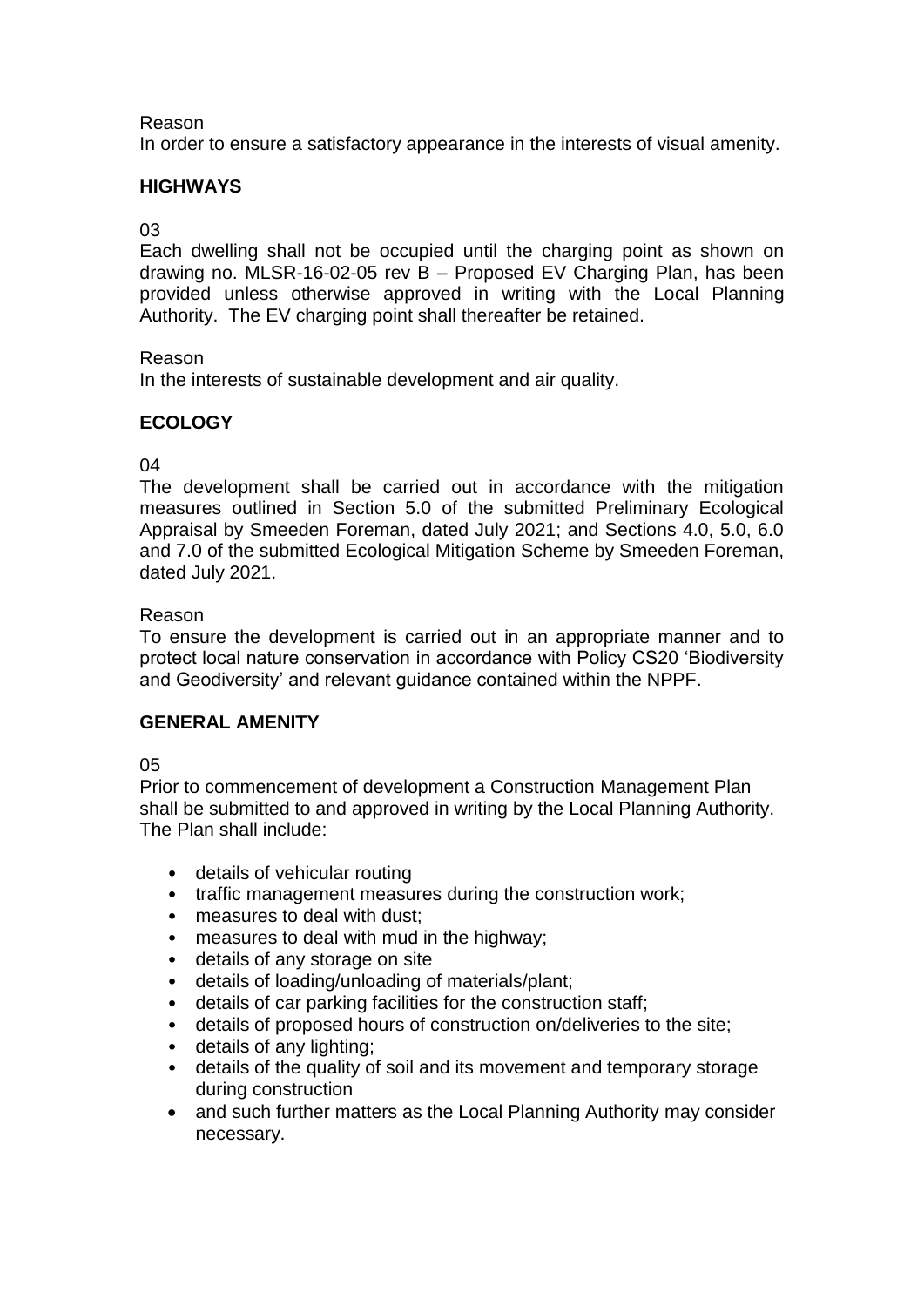The approved measures shall be implemented throughout the construction period.

## Reason

In the interests of highway safety and residential amenity.

# **WASTE MANAGEMENT**

## 06

The development shall be carried out in accordance with the submitted Waste Management Strategy unless otherwise agreed in writing with the Local Planning Authority.

## Reason

To determine the amount and type of waste that will be produced on site, and how it will be re-used during construction when waste is removed from site. In accordance with the provision of WCS7 of the Barnsley, Doncaster and Rotherham Joint Waste Plan.

## **TREES**

# 07

No work or storage on the site shall commence until all the trees/shrubs to be retained have been protected by the erection of a strong durable 2 metre high barrier fence in accordance with BS 5837:2012 Trees in Relation to Design, Demolition and Construction – Recommendations. This shall be positioned in accordance with details to be submitted to and approved by the Local Planning Authority. The protective fencing shall be properly maintained and shall not be removed without the written approval of the Local Planning Authority until the development is completed. There shall be no alterations in ground levels, fires, use of plant, storage, mixing or stockpiling of materials within the fenced areas.

## Reason

To ensure the trees/shrubs are protected during the construction of the development in the interests of amenity.

# **LANDSCAPES**

## 08

Prior to completion and first occupation of each geographical phase of development, a detailed landscape scheme for Plot landscaping shall be submitted to, and approved in writing by, the Local Planning Authority. The landscape scheme shall be based on the approved Landscape masterplan (Pegasus Environment Drawing P21.0354.002 Rev B) prepared to a minimum scale of 1:200 and shall clearly identify through supplementary drawings where necessary: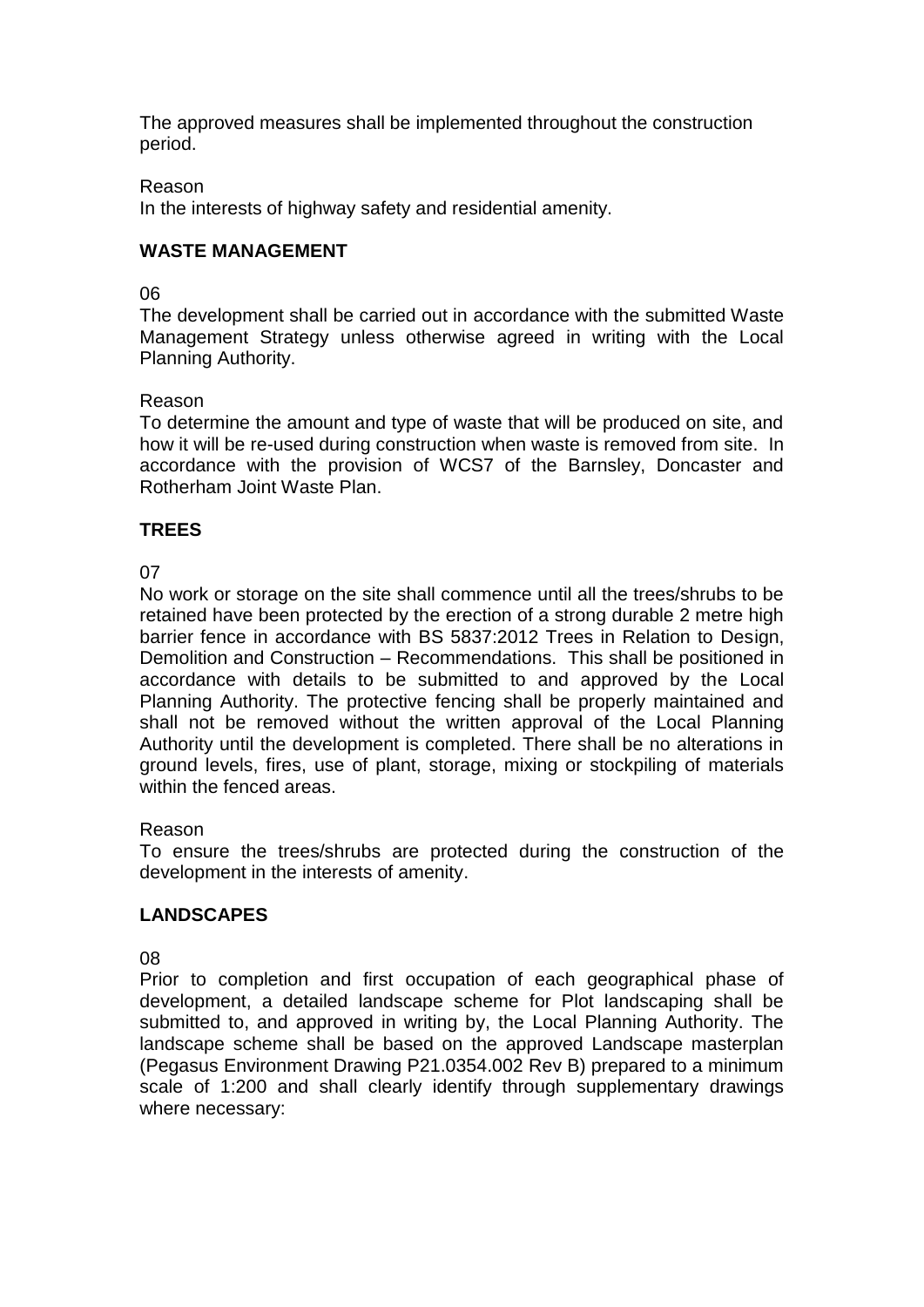- The extent of existing planting, including those trees or areas of vegetation that are to be retained, and those that it is proposed to remove.
- The extent of any changes to existing ground levels, where these are proposed.
- Any constraints in the form of existing or proposed site services, or visibility requirements.
- Areas of structural and ornamental planting that are to be carried out.
- A planting plan and schedule detailing the proposed species, siting, quality and size specification, and planting distances.
- A written specification for ground preparation and soft landscape works.
- The programme for implementation.
- Written details of the responsibility for ongoing maintenance and a schedule of operations.

The scheme shall thereafter be implemented in accordance with the approved landscape scheme and in accordance with the appropriate standards and codes of practice within a timescale agreed, in writing, by the Local Planning Authority.

## Reason

To ensure that there is a well laid out scheme of healthy trees and shrubs in the interests of amenity.

# 09

Prior to first occupation, a detailed hard and soft landscape scheme for the Public Open Space Area within the north-east corner of the development shall be submitted to, and approved in writing by, the Local Planning Authority. These details shall be prepared to a minimum scale of 1:200. The scheme shall clearly identify the following as appropriate:

Hard Landscape elements:

- Existing and proposed finished levels or contours
- Means of enclosure
- Other vehicle and pedestrian access and circulation areas
- Hard surfacing materials
- Minor artefacts and structures (e.g. furniture, play equipment, refuse or other

storage units, signs, lighting)

Proposed and existing functional services above and below ground (e.g.

drainage, power, communication cables, pipelines, inspection chambers, etc)

- Highway visibility requirements
- Retained existing site features and proposals for restoration, where relevant.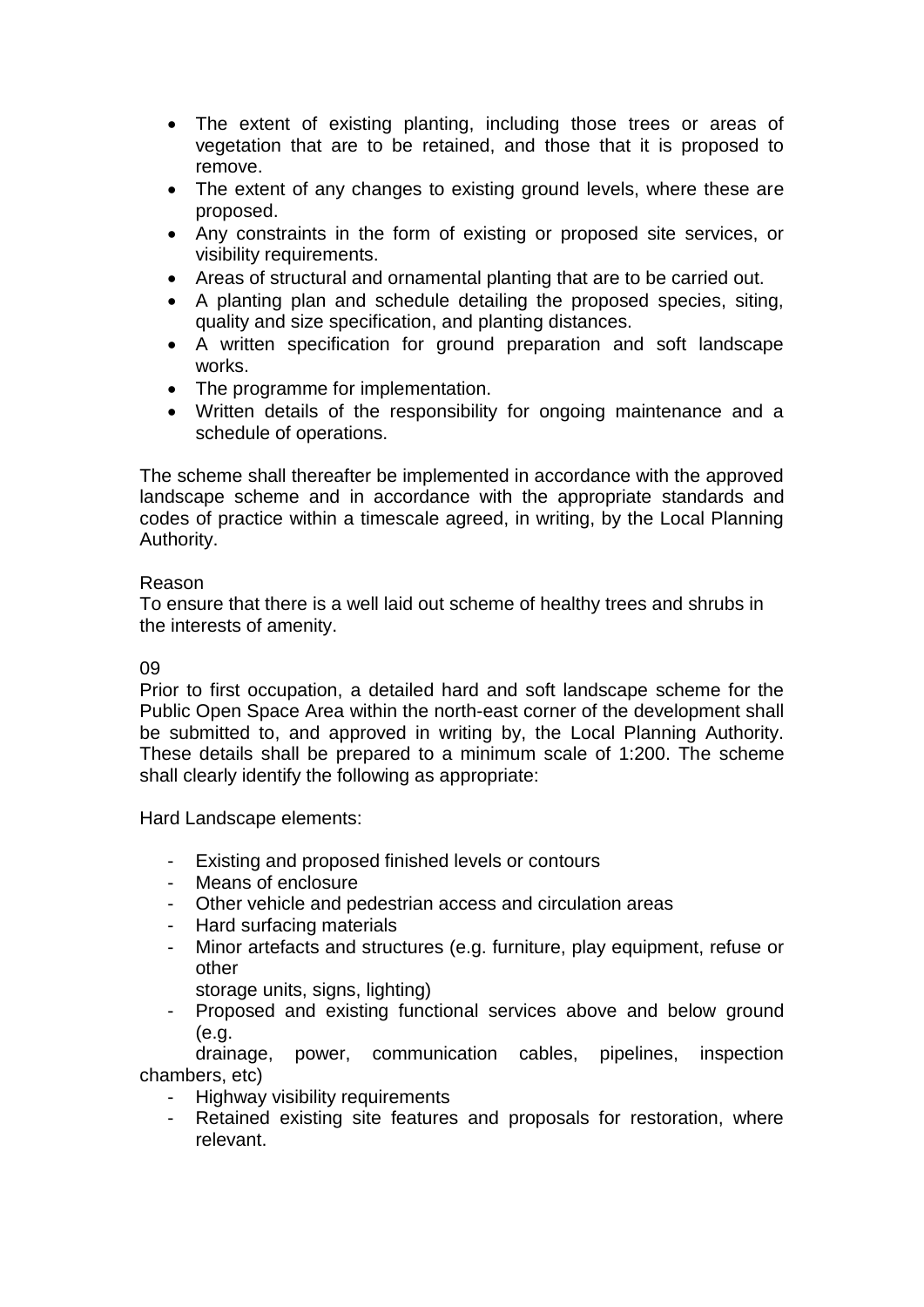Soft landscape details shall include:

- Planting plans
- Written specifications (including ground preparation, cultivation and other
	- operations associated with plant and grass establishment)
	- Schedules of plants, noting species, planting sizes and proposed numbers /
	- densities or planting distances
- An implementation programme.
- Written details of the responsibility for ongoing maintenance and a schedule
	- of operations.

The scheme shall thereafter be implemented in accordance with the approved landscape scheme and in within a timescale agreed, in writing, by the Local Planning Authority.

#### Reason

To ensure that there is a well laid out scheme of healthy trees and shrubs in the interests of amenity.

### 10

Landscaping of the Central POS as shown on the approved detailed landscape scheme (Pegasus Environment drawing no. P21.0354.004 Rev C) shall be carried out prior to occupation of the 100<sup>th</sup> dwelling. The site shall be maintained in accordance with approved details for the lifetime of the development. Any plants or trees which within a period of 5 years from completion of planting die, are removed or damaged, or that fail to thrive shall be replaced within the next planting season. Assessment of requirements for replacement planting shall be carried out on an annual basis in September of each year and any defective work or materials discovered shall be rectified before 31st December of that year.

## Reason

To ensure that there is a well laid out scheme of healthy trees and shrubs in the interests of amenity.

#### 11

A Landscape management plan, including long term design objectives, management responsibilities and maintenance schedules for all landscape and public open space areas shall be submitted to and approved by the Local Planning Authority prior to the completion or first occupation of the part or phase of development to which it relates, whichever is the sooner. The management shall thereafter be carried out in accordance with the agreed management scheme for the lifetime of the development. Any plants or trees which within a period of 5 years from completion of the part or phase of planting die, are removed or damaged, or that fail to thrive shall be replaced within the next planting season. Assessment of requirements for replacement planting shall be carried out on an annual basis in September of each year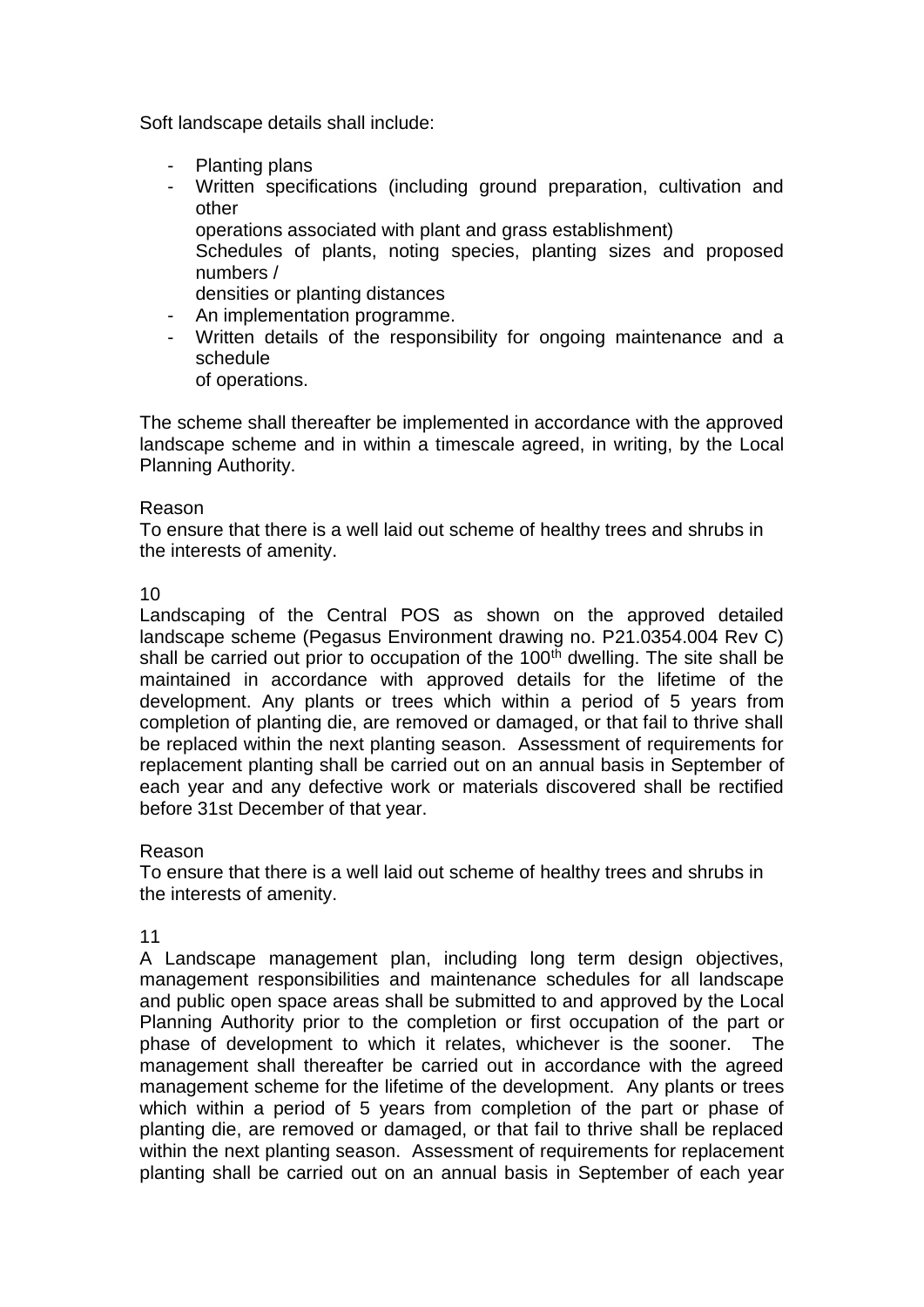and any defective work or materials discovered shall be rectified before 31<sup>st</sup> December of that year.

### Reason

To ensure that there is a well laid out scheme of healthy trees and shrubs in the interests of amenity.

### **Informatives**

## 01

You should note that the Council's Neighbourhood Enforcement have a legal duty to investigate any complaints about noise or dust which may arise during the construction phase. If a statutory nuisance is found to exist they must serve an Abatement Notice under the Environmental Protection Act 1990. Failure to comply with the requirements of an Abatement Notice may result in a fine of up to £20,000 upon conviction in the Magistrates' Court. It is therefore recommended that you give serious consideration to reducing general disturbance by restricting the hours that operations and deliveries take place, minimising dust and preventing mud, dust and other materials being deposited on the highway.

### 02

Nature conservation protection under UK and EU legislation is irrespective of the planning system and the applicant should therefore ensure that any activity undertaken, regardless of the need for any planning consent, complies with the appropriate wildlife legislation. If any protected species are found on the site then work should halt immediately and an appropriately qualified ecologist should be consulted. For definitive information primary legislative sources should be consulted.

Furthermore, vegetation removal should be undertaken outside of the bird breeding season, March to September inclusive. If any clearance work is to be carried out within this period, a nest search by a suitably qualified ecologist should be undertaken immediately preceding the works. If any active nests are present, work which may cause destruction of nests or, disturbance to the resident birds must cease until the young have fledged.

## 03

The South Yorkshire Police Architectural Liaison Officer recommends that the development is designed and built to Secured by Design standards. [www.securedbydesign.com](http://www.securedbydesign.com/)

### 04

Given that the development is comprised solely of dwellings and does not involve flats or mixed use buildings, South Yorkshire Fire and Rescue will be satisfied if the vehicle access provision is in accordance with the recommendations of ADB1: Section B5.